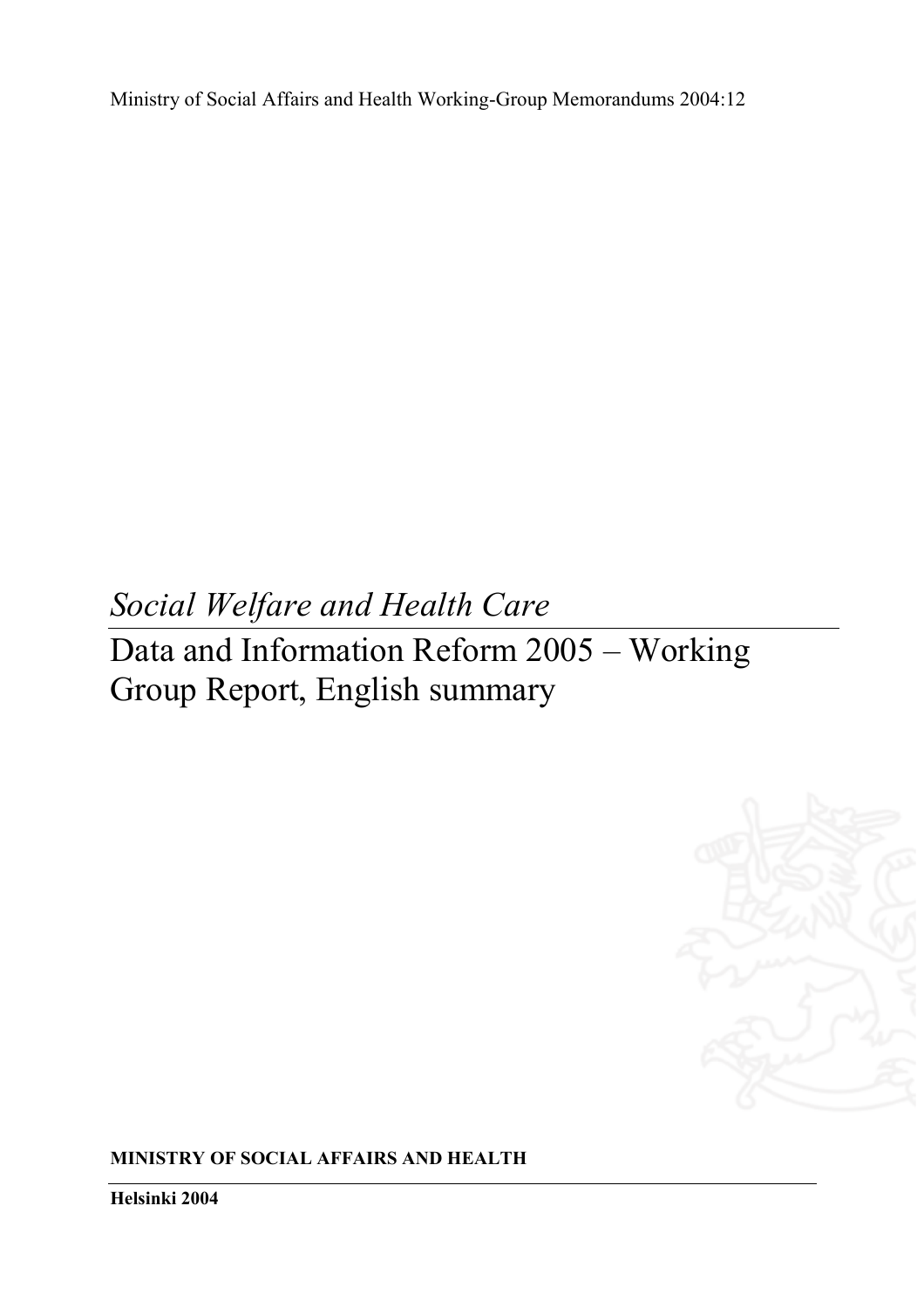|                                                      | DOCUMENTATION FAGE                    |
|------------------------------------------------------|---------------------------------------|
| <b>Publisher</b>                                     | Date                                  |
| Ministry of Social Affairs and Health, Finland       | 17 June 2004                          |
| <b>Authors</b>                                       | <b>Type of publication</b>            |
| Working Group on Social Welfare and Health Care Data | <b>Working Group Report</b>           |
| and Information Reform 2005                          | <b>Commissioned by</b>                |
| Chairman: Rolf Myhrman                               | Ministry of Social Affairs and Health |
|                                                      | Date of appointing the organ          |
| Secretary: Tiina Heino                               | 24 April 2002 (STM041:00/2002)        |

 **DOCUMENTATION PAGE** 

#### **Title publication**

Report of the Working Group on Social Welfare and Health Care Data and Information Reform 2005 **Summary** 

The Ministry of Social Affairs and Health set up on 24 April 2002 a Working Group to prepare a proposal for a national social welfare and health care data and information system to be introduced at the beginning of 2005 comprising the corporate data and information of statistics, registers, regularly repeated studies and separate surveys. The system should take into account new data and information needs, the possibilities entailed by data technology, information service, and data security provisions. The system is meant to present the achievement of the objectives set for social and health policy and support the related decision-making. The Working Group was assigned to look at those issues from the point of view of the citizens and clients, municipalities, joint municipal boards and other service providers. Changes in international data needs should also be taken into account. The Working Group had a steering group that co-ordinated the work of the four sub-groups and prepared the proposal for the information and data service system on the basis of the sub-groups' proposals. The sub-groups focused on the service system and its effectiveness, income security, the well-being of the population, and the health of the population. Their reports have been published separately.

In the opinion of the Working Group the present data and information production in the sector and its labour division is mostly workable. In some respects the Working Group suggests changes in the data production. The use of data can be promoted by increasing co-operation, establishing a specific data portal for in social welfare and health care, producing easy-to-use compiled statistics and publications on different themes and by enhancing instruction in the use of data. By the year 2010 the data production within social welfare and health care will be based on electronic data collection from the patient and client records. They enable production of data on non-residential social and health care, service chains and a more rapid and easy data production in particular regarding the activities of the local authorities. The use of electronic documents and production of comparable data presupposes definition of the central terms. The sector needs at regular intervals population surveys; part of the data is produced through health examinations. The sector has inadequate data of children and young people, out-patient primary health care, in some respects of non-residential social welfare services and services for older people. All data in social welfare and health care should be provided by gender, as far as possible. The Working Group considers that the data needed in decision-making by the Ministry of Social Affairs and Health, other related authorities and local authorities and in performance of their duties that is produced by public funds must be available free of charge to the relevant authorities. The data needed in steering by information and making of surveys must be, as a rule, available free of charge. The most important data must also be accessible free of charge to citizens, professionals and the media. A charge corresponding to the amount of work can be collected for additional expenses caused by transfer and working up of data or other measures. According to the Working Group more attention must be paid to data needs at the stage of preparing the legislation, budget and other documents used as tools of guidance so as to enable the assessment of their impact and implementation. Part of the proposals of the Working Group can be implemented by the resources provided under the action and economic plans by prioritising and targeting actions. Several significant objects of development in data and information production however require additional resources.

#### **Key words**

**Other data** 

data, information, statistics, compilation of statistics, registers, research, social welfare, health care, well-being, health, cash benefits, income security

| Internet: www.stm.fi                                   |          |                                       |                  |  |  |  |  |  |
|--------------------------------------------------------|----------|---------------------------------------|------------------|--|--|--|--|--|
| Title and number of series                             |          | <b>ISSN</b>                           | <b>ISBN</b>      |  |  |  |  |  |
| Working Group Memorandums of the Ministry of           |          | 1237-0606                             | 952-00-1549-3    |  |  |  |  |  |
| Social Affairs and Health 2004:12                      |          |                                       |                  |  |  |  |  |  |
| <b>Number of pages</b>                                 | Language | Price                                 | <b>Publicity</b> |  |  |  |  |  |
| 76                                                     | English  | $14,04 \in$                           | Public           |  |  |  |  |  |
| Distributor/Orders                                     |          | <b>Financier</b>                      |                  |  |  |  |  |  |
| Ministry of Social Affairs and Health,                 |          | Ministry of Social Affairs and Health |                  |  |  |  |  |  |
| Publications Sale, P.O.Box 535, FIN-33101 Tampere,     |          |                                       |                  |  |  |  |  |  |
| Finland, tel. +358 3 260 8158 and +358 3 260 8535,     |          |                                       |                  |  |  |  |  |  |
| fax +358 3 260 8150, e-mail: julkaisumyynti $@s$ tm.fi |          |                                       |                  |  |  |  |  |  |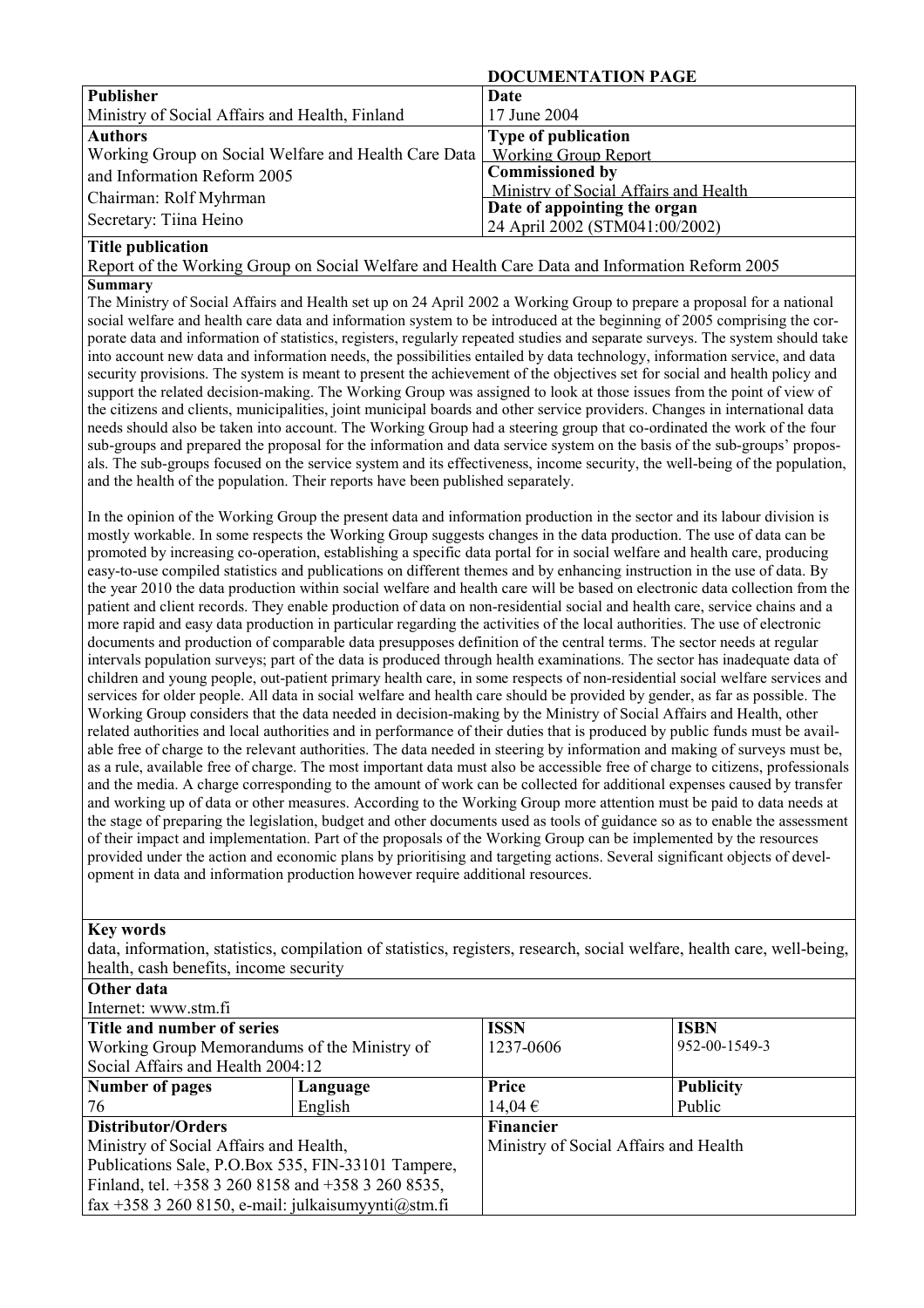## *Task of the Working Group*

On 24 April 2002, the Ministry of Social Affairs and Health appointed a working group to prepare a proposal for a national social welfare and health care data and information system, to be introduced at the beginning of 2005. The system would comprise the data resources of the institutions and agencies under the Ministry of Social Affairs and Health, and would take into account new requirements for data, the opportunities provided by data technology, an information service, and data security regulations. The system would implement the objectives set for social and health policy and support policymaking.

The working group's tasks were:

- 1. To make a summary of the statistics, registers, regularly repeated surveys, and separate studies concerning social welfare and health, and their utilization.
- 2. To assess the data and information requirements concerning the well-being, health, and income of the population. The requirements concern data required in, for instance, policymaking, research, steering by information, legislation drafting, and in monitoring their effects.
- 3. To make proposals concerning the common concepts, classifications, and definitions required in the national provision of data for social welfare and health care, while also taking into account international concepts and definitions.
- 4. To make a proposal for an information and data-service system for social welfare and health care. The system would comprise statistics and registers, as well as regularly repeated surveys and separate studies. The system should encompass all social welfare and health care: public, private, and activities of non-governmental organization. The system should utilize as effectively as possible the data resources of various institutions and organizations, and should permit measurement of the availability, effectiveness, and quality of services.
- 5. To estimate the costs of the system and propose ways to finance it.

The working group should examine the above matters from the points of view of citizens and clients, municipalities, municipal federations, and other service producers. In addition, the working group should take into account the requirements of the managements of organizations and of various professional groups. The development of international data requirements should also be taken into account.

A steering group was appointed to co-ordinate the work of the working group and make a proposal for an information and data-service system for the entire sector based on the proposals of the four sub-groups.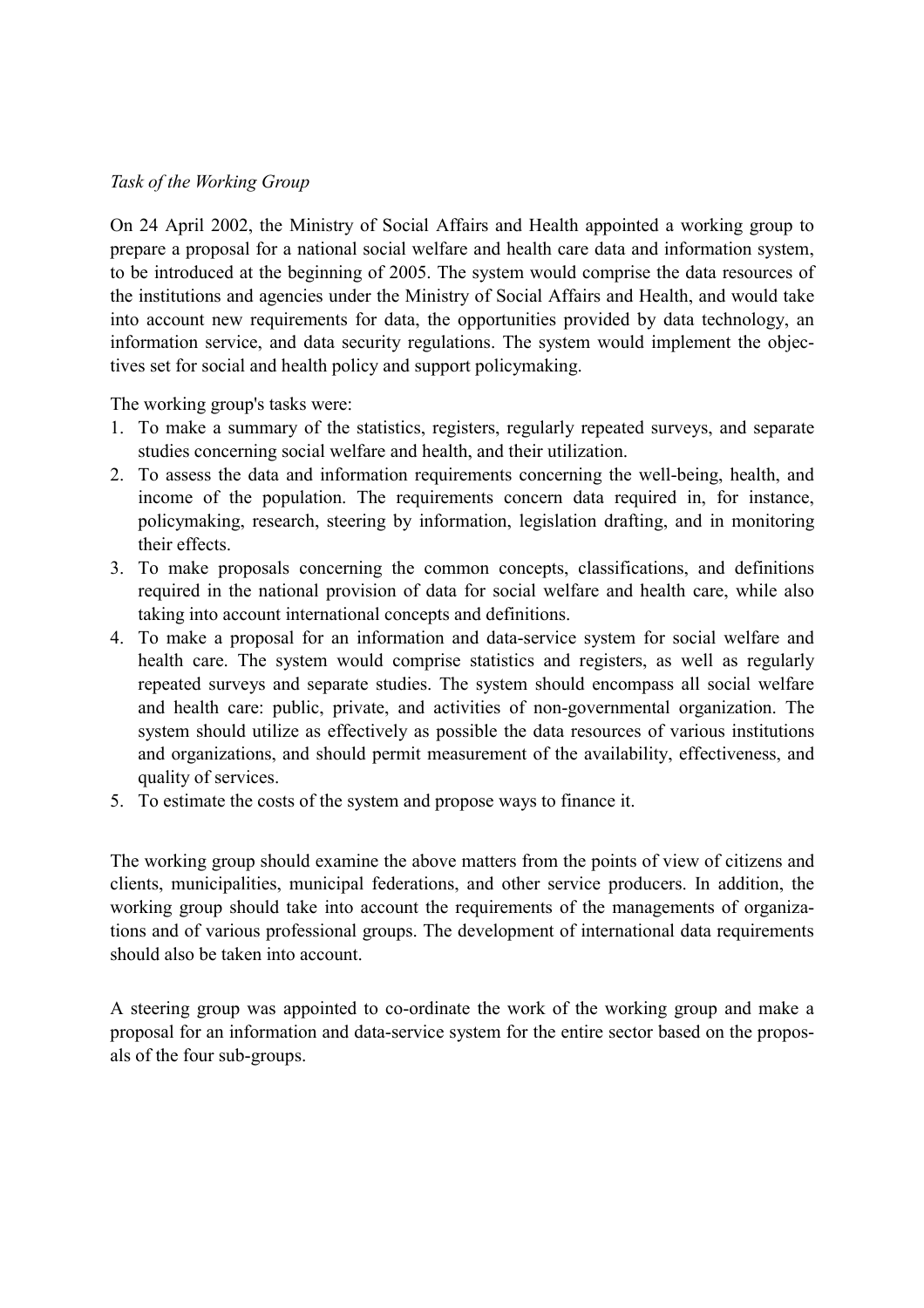## **Steering group**

Chair:

Deputy Director-General Rolf Myhrman, Ministry of Social Affairs and Health

Members:

Director-General Kimmo Leppo, Deputy Director-General Marjatta Blanco Sequeiros, Deputy Director-General, (from 1 June 2003, Director-General) Aino-Inkeri Hansson, Ministerial Adviser Carin Lindqvist-Virtanen, Director of development Lars-Mikael Bjurström, and Chief Data Officer Johanna Hartman, Ministry of Social Affairs and Health

Deputy Director-General Matti Heikkilä and Director of Division Hannu Hämäläinen, National Research and Development Centre for Welfare and Health (STAKES)

Research Professor Arpo Aromaa, National Public Health Institute

Professor Matti S. Huuskonen, Finnish Institute of Occupational Health

Deputy Director Tarja Holi, National Authority for Medicolegal Affairs

Head of development Rolf Eriksson, Association of Finnish Local and Regional Authorities

Head of statistics Kari Lindroos, Social Insurance Institution

Director Jussi Simpura, Statistics Finland

General Secretary Jouko Vasama, Social and Health Organizations Co-operation Association YTY r.y.

Senior Financial Officer Tiina Heino of the Ministry of Social Affairs and Health was appointed secretary.

## **The sub-groups and their chairs and secretaries were**:

- 1. The service system and its effectiveness Chair: Director of Division Hannu Hämäläinen, National Research and Development Centre for Welfare and Health (STAKES) Secretaries: Development Manager Mika Gissler and Development Manager Anu Muuri, National Research and Development Centre for Welfare (STAKES).
- 2. Income security Chair: Head of statistics Kari Lindroos, Social Insurance Institution Secretaries: Researcher Kati Ahonen, Finnish Centre for Pensions, Planner Pirjo Ylöstalo and Researcher Sari Kehusmaa, Social Insurance Institution.
- 3. The well-being of the population Chair: Deputy Director-General Matti Heikkilä, National Research and Development Centre for Welfare and Health (STAKES) Secretaries: Senior Researcher Sakari Karvonen and Senior Planning Officer Ari Virtanen, National Research and Development Centre for Welfare and Health (STAKES)

4. The health of the population Chair: Research professor Arpo Aromaa, National Public Health Institute Secretaries: Development Manager Mika Gissler National Research and Development Centre for Welfare and Health (STAKES) and Researcher Sami Heistaro, National Publish Health Institute.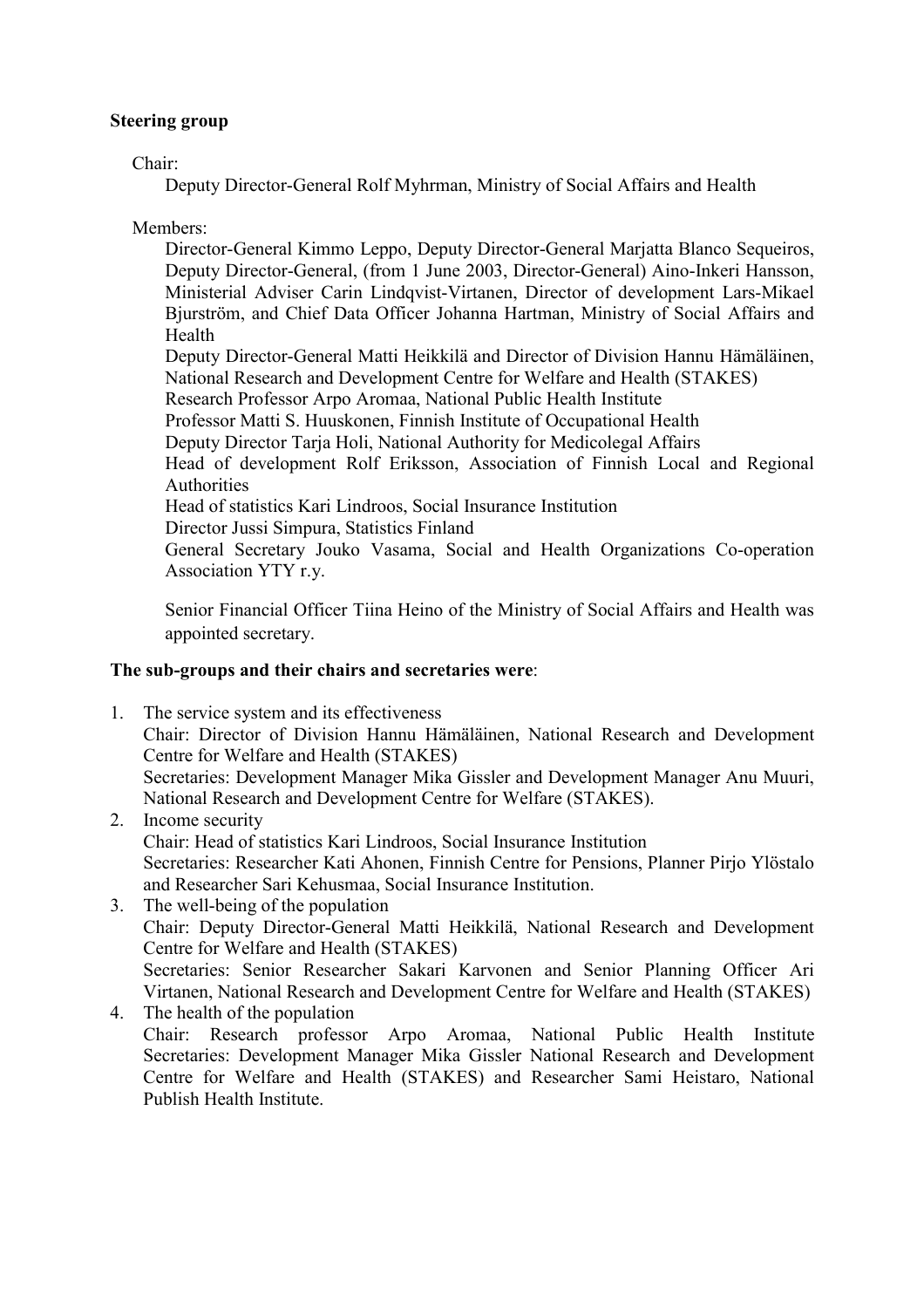There was extensive participation over the entire administrative sector in the work of the Working Group and its sub-groups. The Working Group and its sub-groups had a total of eighty members. In addition, the groups took evidence from nearly sixty experts in the sector.

The proposals of the Working Group are based on the work and proposals of the sub-groups. The Working Group decided that data and information required for control and permit matters lay outside of its remit. In addition, the Working Group started from the premise that the necessary changes would be taken into account in activity and financial planning mainly through prioritization and rearrangements. The Working Group suggests that means for financing its main proposals should be investigated later by the parties concerned.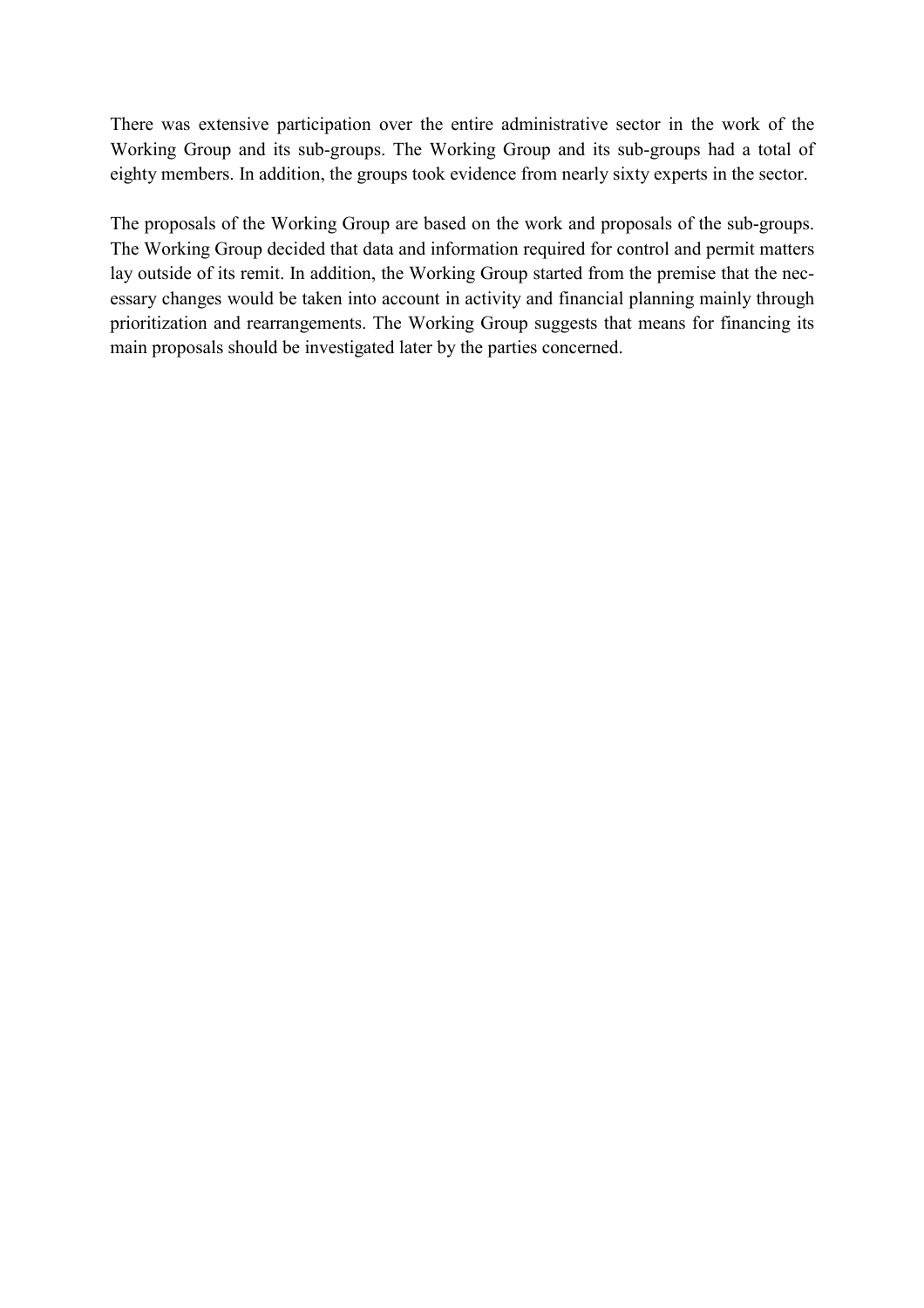## **Contents**

| 1.2. Surveys of the population's living conditions, working conditions, well-being, and |  |
|-----------------------------------------------------------------------------------------|--|
| 2. BASIS AND BACKGROUND FOR THE WORK OF THE WORKING GROUP 24                            |  |
|                                                                                         |  |
|                                                                                         |  |
|                                                                                         |  |
|                                                                                         |  |
|                                                                                         |  |
| 4. DATA AND INFORMATION PRODUCERS, THEIR TASKS, AND THE CO-                             |  |
|                                                                                         |  |
|                                                                                         |  |
|                                                                                         |  |
|                                                                                         |  |
|                                                                                         |  |
|                                                                                         |  |
| 4.1.6. National Research and Development Centre for Welfare and Health                  |  |
|                                                                                         |  |
|                                                                                         |  |
|                                                                                         |  |
|                                                                                         |  |
|                                                                                         |  |
|                                                                                         |  |
|                                                                                         |  |
|                                                                                         |  |
|                                                                                         |  |
|                                                                                         |  |
|                                                                                         |  |
| 5. INTERNATIONAL STATISTICS CO-OPERATION AND DATA DEMANDS ON                            |  |
|                                                                                         |  |
|                                                                                         |  |
|                                                                                         |  |
|                                                                                         |  |
|                                                                                         |  |
| 7. UNIFORM CONCEPTS, DEFINITIONS, AND CLASSIFICATIONS  52                               |  |
| 8. ASSESSMENT OF THE EXISTING DATA AND INFORMATION SYSTEM AND ITS                       |  |
|                                                                                         |  |
|                                                                                         |  |
|                                                                                         |  |
|                                                                                         |  |
|                                                                                         |  |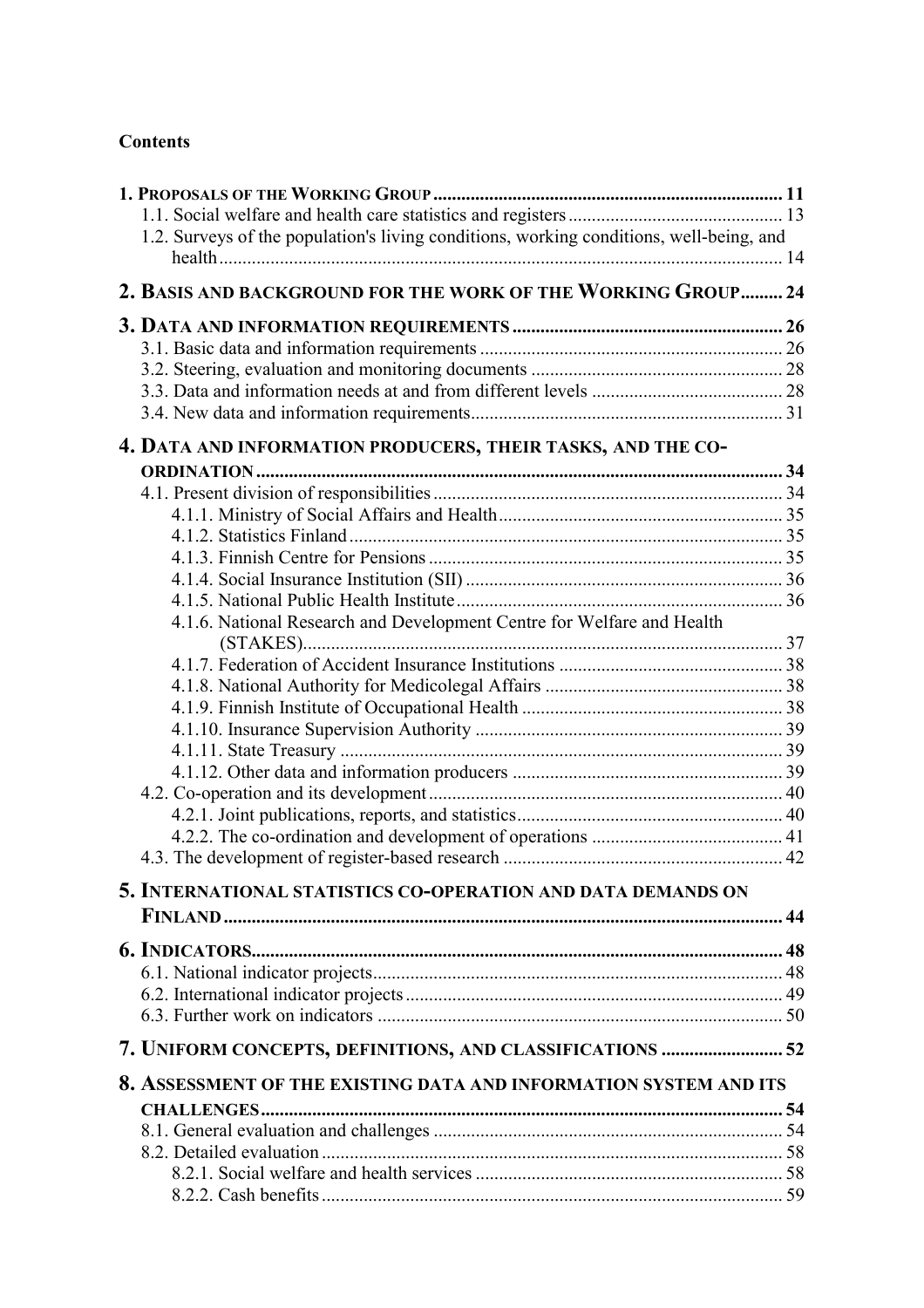| 74 |
|----|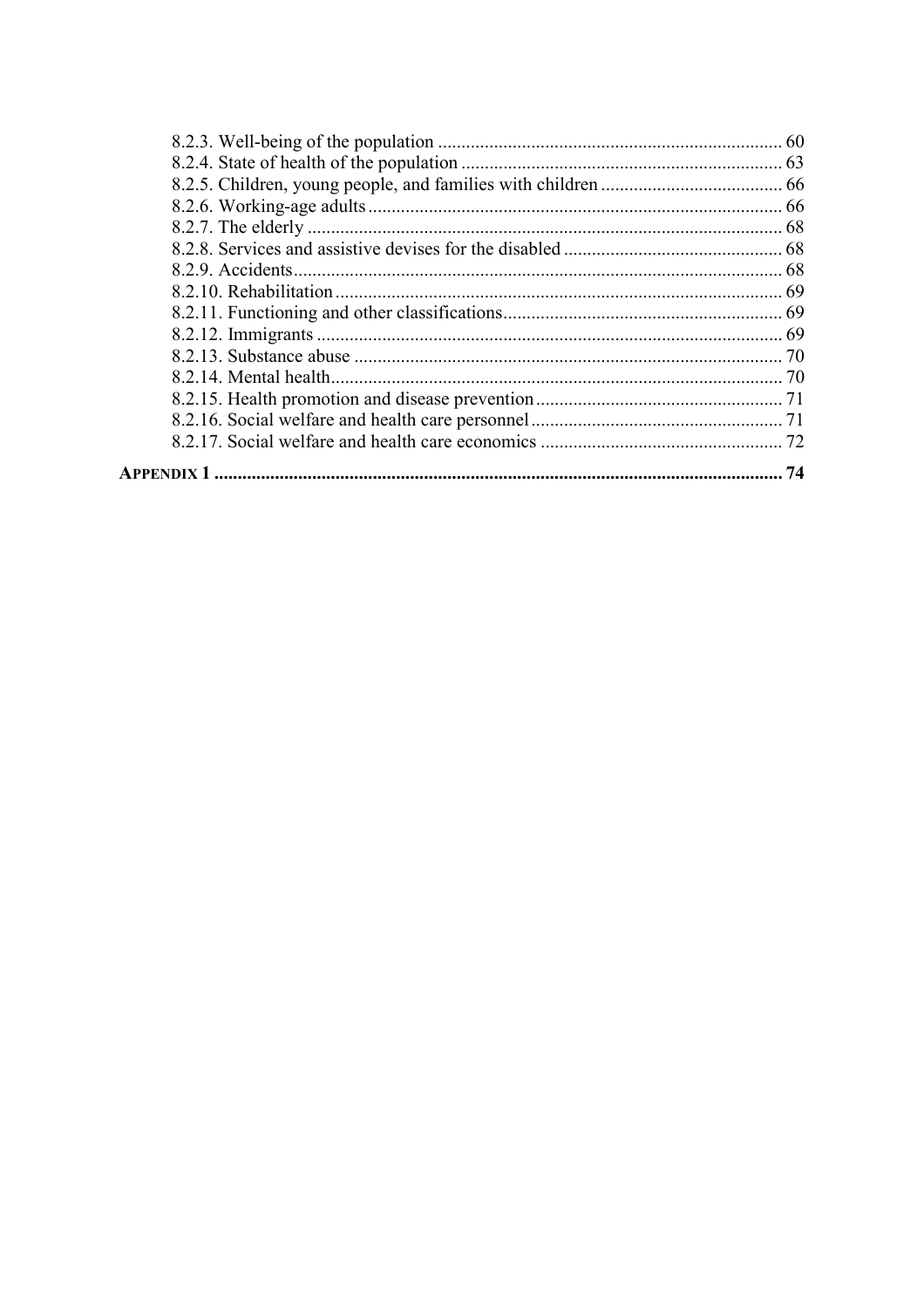## **1. Proposals of the Working Group**

## **Basis and background**

The data and information needed in the Ministry of Social Affairs and Health and the institutions and agencies under the ministry is extensive and diverse. It ranges from individual and family-level data to the monitoring of overall national effects. The investigation of dependencies between matters and phenomena requires several different data sources and methods, as well as combinations of them. The data sources of social welfare and health care are basic registers and statistics, supplemented by regular population studies (questionnaires, interviews, and health examinations). Using these data resources together one can meet most information requirements. The regular production of data can be supplemented with separate studies, though these should be chosen carefully.

The present production of data and information and the related division of work in the institutions and agencies under the Ministry of Social Affairs and Health is, in the main, efficient. The institutes of the sector should network and increase co-operation to increase data and information utilization. They should also arrange regular management meetings. National Research and Development Centre for Welfare and Health's (STAKES) statistics co-operation group includes representatives of Statistics Finland, STAKES, the Ministry of Social Affairs and Health, the Association of Finnish Local and Regional Authorities, the National Public Health Institute, and the Finnish Institute of Occupational Health. STAKES will continue to develop statistical co-operation in the sector and investigate its extension to the Social Insurance Institution and the Finnish Centre for Pensions.

Increasing use of data and information and avoiding overlapping data collection will improve utilization of the research, statistics, and register material. Co-operation between institutes can improve the utilization and further processing of existing data and information, as well as fill in gaps and improve the preconditions for steering by information. In some areas, there is justification for complementing for making changes and additions to the current production of data and information. Data and information production in social welfare and health sector is also linked to the data and information produced by other sectors.

The differences between municipalities should be taken more into account in data collection, services, and products. There is established co-operation between large towns and this should be exploited. Development should particularly target municipalities with electronic client and patient systems available. Co-operation should take place with municipalities and the suppliers of data systems. In data collection and information services in small municipalities, attention should be paid to their special position and their possibilities to produce and use data and information.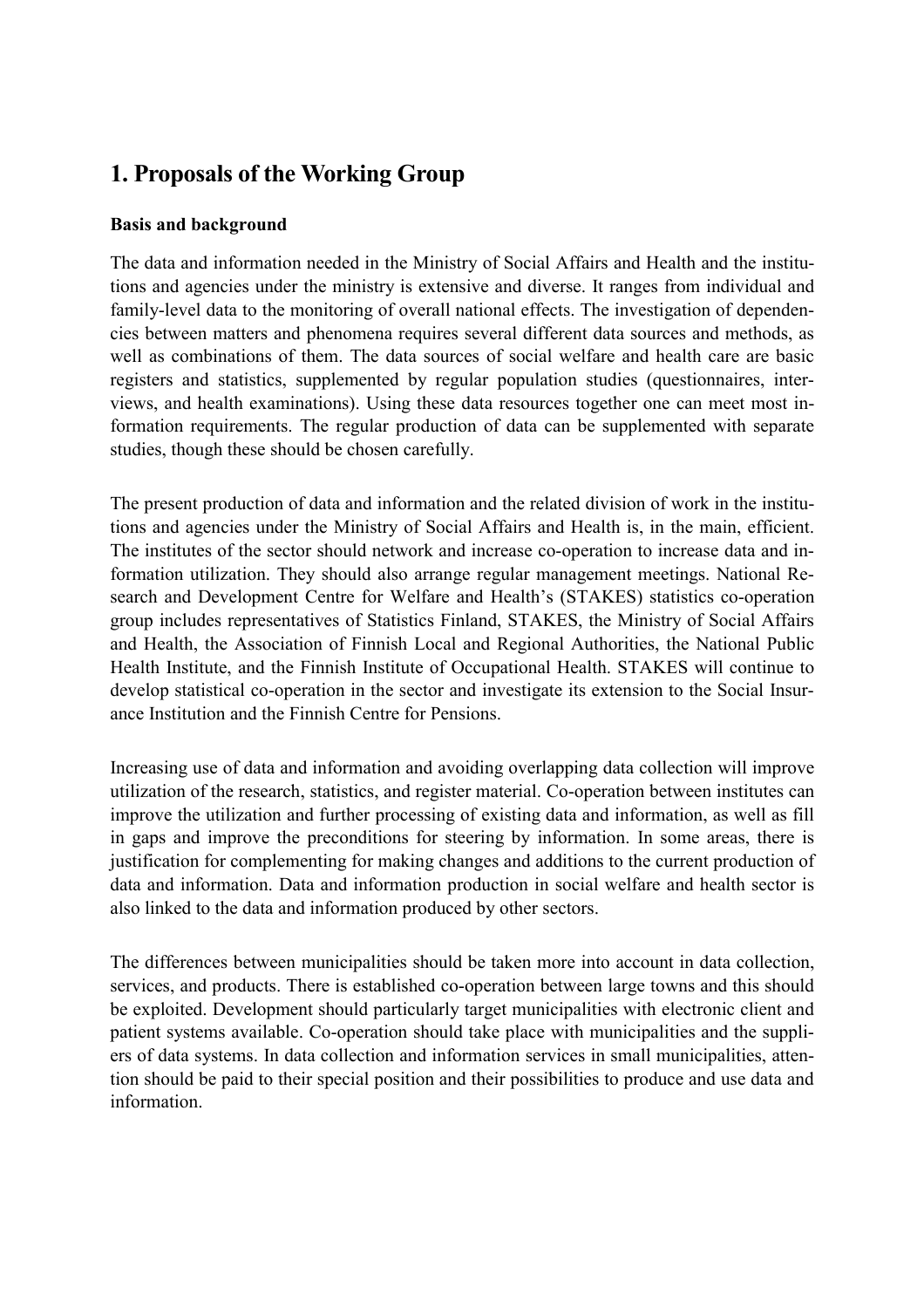Statistics production of social welfare and health care follows Finland's official statistics quality criteria: data should be useful, valid, up-to-date, easily available, comparable, clear, and the data should be documented and defined. In all data production in the sector, good data protection and security must be ensured. It is also important to ensure that an unreasonable data burden is not placed on the respondent. Data should be produced differentiated by sex/gender whenever possible.

Some of the Working Group's proposals can be implemented by the prioritization and allocation of resources already available by taking the needs into account in plans of action and budgets. Several important data and information production development objectives will, however, demand additional resources.

During the work of the Working Group, a need has arisen to pay increased attention to data and information requirements already when drafting legislation, financial estimates, and other documents used as steering devices for in social welfare and health care, to permit assessment of their effects and implementation.

On the basis of proposals by its sub-groups, the Working Group has assembled ten core proposals. In addition, there are many significant proposals in the reports of the sub-groups, affecting data and information production and the utilization of data and information in various sub-sectors, which should be used as a basis when developing data and information systems. The Working Group has not dealt with them in detail, but has instead left them in the form presented by the sub-groups, for use in future development.

## **Core proposals by the Working Group**

## *1. The data and information system of social welfare and health*

Statistics Finland produces a significant proportion of the data relating to social welfare and health. An important part of the sector's own regular data and information is based on the existing statistics, registers, and population surveys of National Research and Development Centre for Welfare and Health (STAKES), the National Public Health Institute, the Finnish Institute of Occupational Health, the Social Insurance Institution, and the Finnish Centre for Pensions. The institutions in the sector and Statistics Finland should continue to jointly construct a unified base to data, which will enable them to produce data sets and publications covering entire fields.

The task of the Ministry of Social Affairs and Health is to develop data and information system in social welfare and health sector as a whole and pay particular attention to the report and monitoring system required for national policy making and strategic planning. In addition, it is the ministry's task to ensure the provision and sensible use of sufficient resources for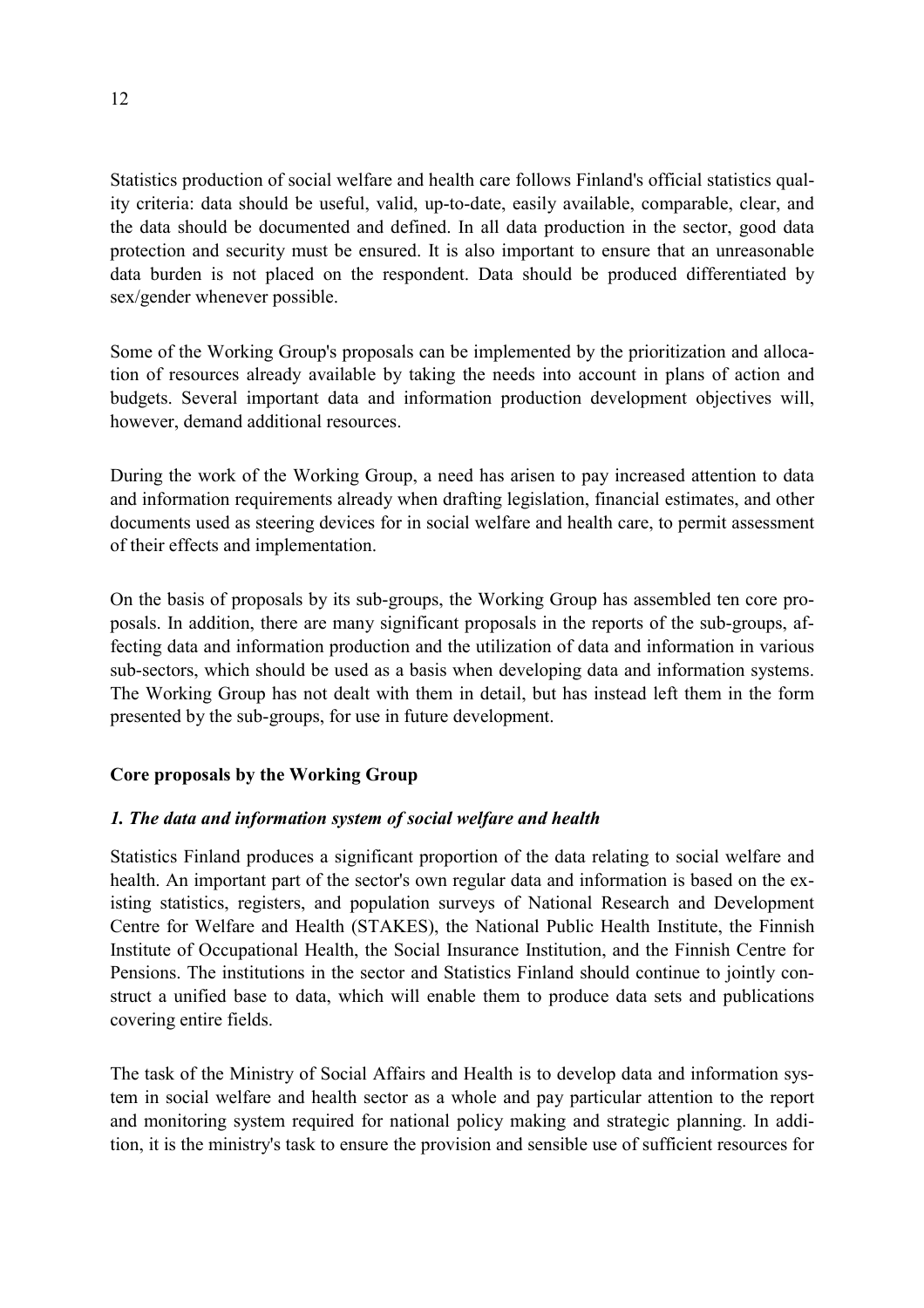the data and information system of the entire group, as well as to promote co-operation. The ministry should support the development of expertise on data and information resources.

## *1.1. Social welfare and health care statistics and registers*

The Working Group proposes that in data providers in the institutions and agencies under the Ministry of Social Affairs and Health and Statistics Finland continue and further develop the existing central statistics and registers, which are:

- $\bullet$  *Statistics Finland:* Municipal economics and activity statistics, population statistics, employment statistics, statistics on income and property, statistics on income distribution, cause of death statistics, and municipal personnel register.
- - *STAKES*: Alcohol and drugs statistics, register of induced abortions and sterilisations, medical birth register, register of congenital malformations, register of visual impairment, cancer register, statistics on maintenance of children, register on child welfare, care register on institutionalised care in social welfare and health care facilities, statistics on out-patient services in public health care, health care producer statistics, register of institutions, statistics on private providers (social welfare, health care), statistics on social welfare and health care in municipalities, register on social assistance, statistics on social protection expenditure and statistics on health care expenditure and financing.
- $\bullet$  *National Public Health Institute:* Infectious diseases register, national registers of sample surveys (Adult Population and Pensioned Population Health Behaviour and Health surveys, Finrisk -survey, Mini-Finland, and Health 2000 health examination surveys), foodstuffs composition database.
- - *Finnish Institute of Occupational Health:* Work-related diseases register, exposure registers.
- $\bullet$ *Social Insurance Institution:* Benefits registers
- $\bullet$ *Finnish Centre for Pensions:* Employment and pension registers

The data content of the municipalities' financial and activity statistics will be examined concerning the data for 2006 and there after. Attention will then be paid to the needs for changes relating to social welfare and health care proposed by the sub-group of the Working Group especially on children's day-care, and services for the elderly and disabled people.

To correct the lack of data on out-patient primary health care, STAKES will develop a new statistics system together with the expert organizations in the sector, starting in 2005. Data production is based on the available electronic client and patient data systems, which permit monitoring of the care and service chains. The new system will produce, among other things, data on the health of children and young people, on occupational health care, and on mental health. At the same time, the separate survey on infant feeding, conducted every fifth year by the Ministry of Social Affairs and Health and the biannual separate survey on children's vaccinations made by the National Public Health Institute will be discontinued. The development of statistics was started in 2003 with a separate allocation of funds. After the development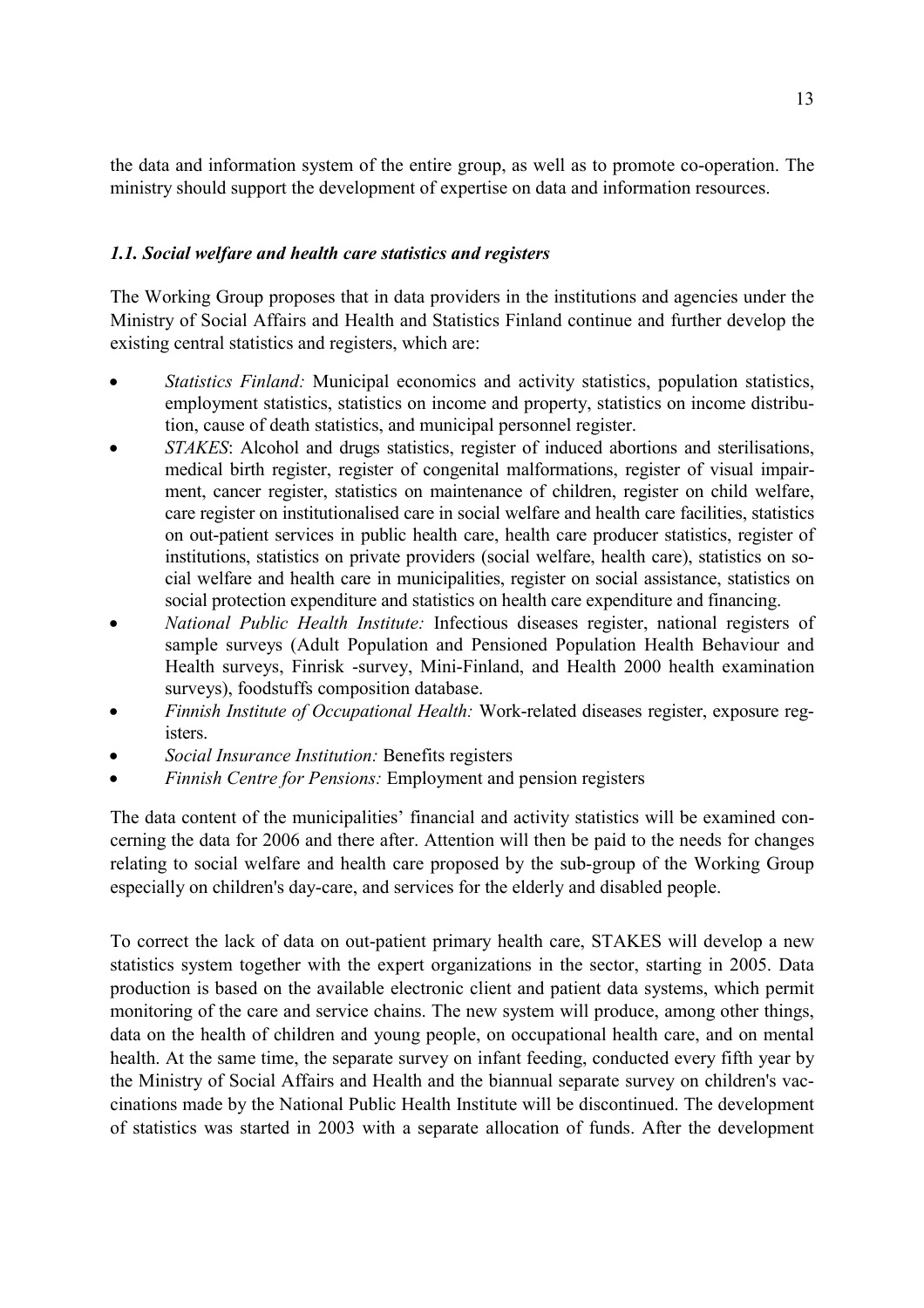stage, STAKES will maintain the data system, together with the other organizations, using annual budgets.

In co-operation with the Ministry of Social Affairs and Health and the Association of Finnish Local and Regional Authorities, STAKES will initiate the continuous, electronic, secure collection of data from the electronic patient and client systems of social welfare and health care facilities. By 2010, the production of social welfare and health care statistics will be based on electronic data collection, including the introduction of electronic signatures. The task of the Ministry of Social Affairs and Health will be to bring legislation concerning social welfare client and patient data up to date by 2007.

The contents of the electronic patient and client records will be based on central core data defined and harmonized in the National Health Project and on development in the social services of electronic data systems to be initiated in the National Development Programme on Social Welfare. The electronic patient and client data systems will be based on the electronic documents used by municipal service providers, so that they will support the policymaking of municipalities and accelerate information production. The development was started in 2003 using separate funding, as part of the National Health Project. In regards of social welfare development it is intended to start in 2005 as part of the National Development Programme on Social Welfare.

## *1.2. Surveys of the population's living conditions, working conditions, well-being, and health*

The Working Group proposes that, in the future, the monitoring system based on population surveys describing the population's living conditions, working conditions, well-being, and health will be as follows:

The basic monitoring system will produce the following data:

- - *Statistics Finland* will monitor the general development of living conditions using two large annual questionnaires. These are the income and living conditions survey  $EU-SILC<sup>1</sup>$ and a Labour Force Survey monitoring the population's labour market situation (monthly). An annual income distribution survey will be carried out in connection with EU-SILC. Basic monitoring will also be supported by register-based statistics on income and property and by statistics on income distribution.
- - *STAKES* will initiate a new, biannual Welfare and service use questionnaire survey. The survey will combine the population's use of services with questions relating to well-being and health. Alternating surveys (i.e. at 4-year intervals) will have separate themes of children and young people and the elderly. The National Public Health Institute will cooperate in carrying out the research.
- - *The National Public Health Institute's* annual Health behaviour and health among adult population survey will be reduced to a biannual survey and will also be altered to include data on

 $\overline{a}$ 

 $1$  EU-SILC = Community Statistics on Income and Living Conditions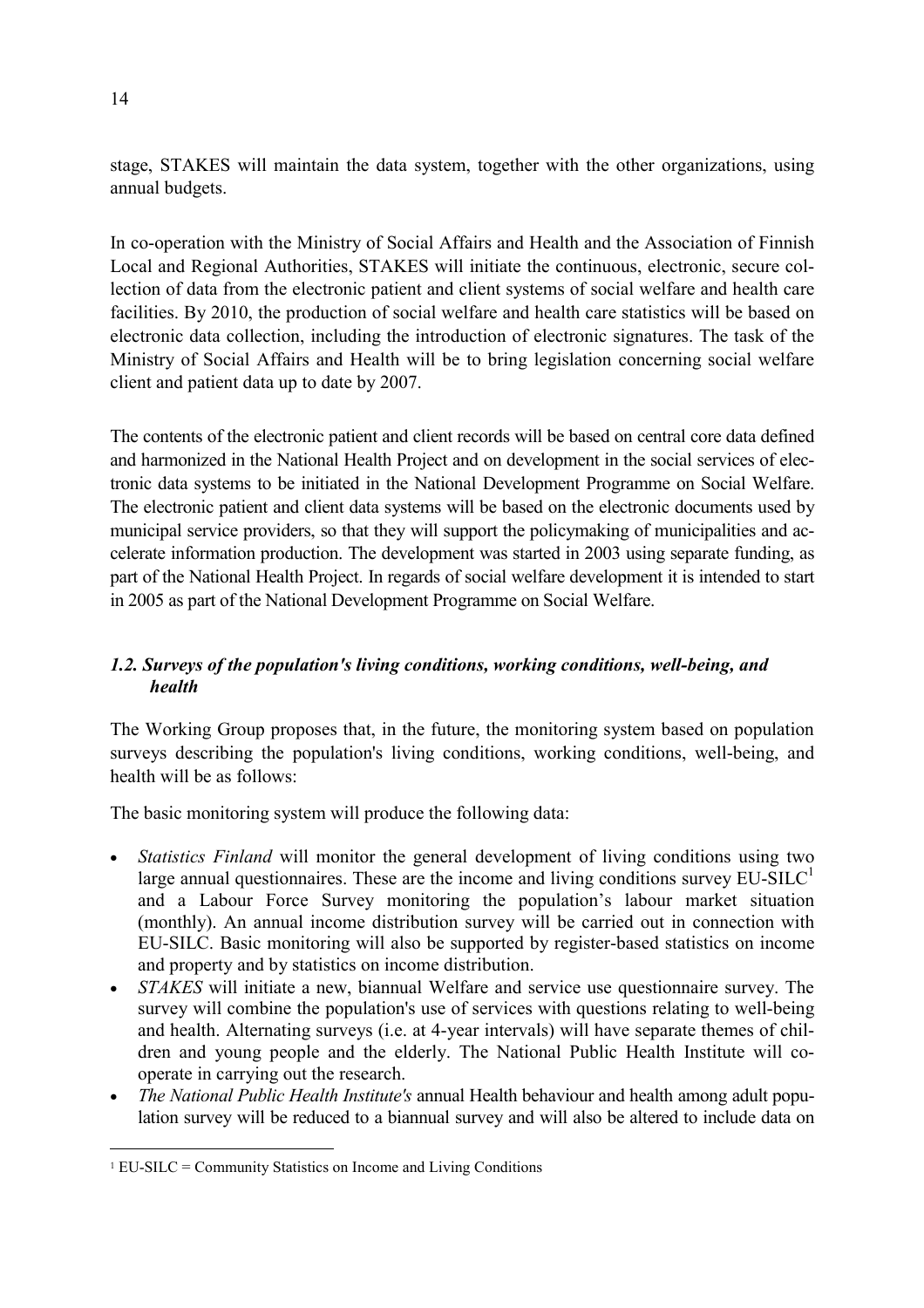the state of well-being and the use of health services. In the future, the present Health behaviour and health among pensioned population -survey will be amalgamated with the adult population survey. Part of the research will be implemented in co-operation with STAKES.

By alternating STAKES's Welfare and service survey and the National Public Health Institute's Health behaviour and health -survey, a unified, up-to-date, rapid, and lightweight monitoring system will be created for the population's well-being and health and for the overall use of services.

In addition, more detailed data, in which methods other than questionnaires are also applied, will be required at regular intervals. The following more detailed data is produced at regular intervals:

- *Statistics Finland* produces data on consumption by the population about every six years, on wealth every few years, on use of time about every ten years, on leisure also about every ten years, and on working conditions about every six years, depending on the cooperation arrangements.
- The Finnish Institute of Occupational Health produces a work and health interview survey every three years, as well as a work capacity barometer and an occupational health care questionnaire survey. From 2006, the work and health interview will also include young people (15 -29-years).
- *STAKES* produces data on substance use and on the well-being and health of school children. Substance use surveys will be co-ordinated and rationalized by alternating the various questionnaires and using them to complement each other more appropriately than at present.
- *The National Public Health Institute* carries out a Finnrisk -survey on the population's risk factors, every five years, which includes a brief health examination and questionnaires and interviews. Furthermore, every ten to fifteen years, new rounds of the Health 2000 survey, including a health examination, are made instead of Finrisk -survey. Other institutes in the sector participate in the implementation. The institute will begin a children's risk factor survey every five years, which will be supported by maternity welfare clinics and school health care. The data will be collected in co-operation with STAKES as part of the new out-patient primary health care data system.
- *The Social Insurance Institution, the National Public Health Institute, STAKES, and Statistics Finland* are planning a joint interview survey of households (and the institutionalized population) to be carried out every five years, which will be a follow-up of the traditional health security interview surveys of the Social Insurance Institution (so-called TERVA surveys). This will provide detailed data on the needs and use of social welfare and health care services by all ages, and on the subsequent costs, as well as on health, functional limitations, and well-being. The survey will include the interview data required by the Health Interview Surveys (HIS) and of the EU's planned health monitoring system. These surveys will require financing arrangements, to be negotiated separately.

In addition, other studies, surveys, and barometers will be carried out jointly with other sectors.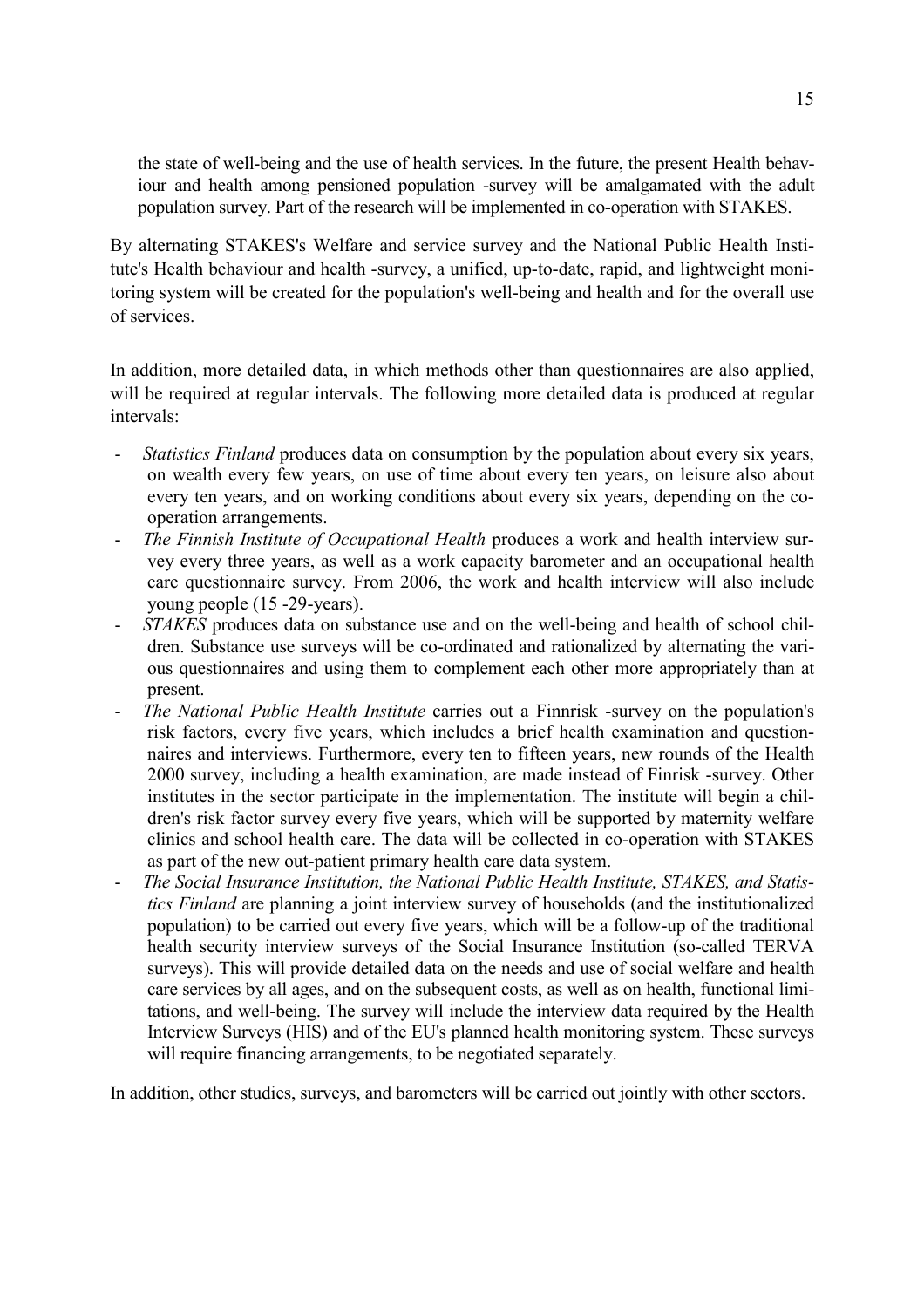Table 1 shows the planned timing and order of the surveys to be carried out regularly. Most of the new population surveys can be implemented by co-ordinating the resources of each entity. The data collection and analysis of results of extensive population surveys carried out less frequently will require additional resources in the relevant years and this should be agreed separately.

## *2. Joint data portal for the sector*

Together with STAKES, the National Public Health Institute, the Finnish Institute of Occupational Health, the Social Insurance Institution, and the Finnish Centre for Pensions and other institutes in the field of social welfare and health care, as well as Statistics Finland, the Ministry of Social Affairs and Health will develop a common data portal (similar user interface) relating to the most important data produced by these institutes on health, well-being, services, and social protection. The Ministry of Social Affairs and Health will start preparations for the portal and investigate its costs and funding in 2004. The work must take into consideration the construction of the planned Finnish official statistics portal.

Institutions and agencies under the Ministry of Social Affairs and Health, and Statistics Finland have already, or are developing their own databanks and indicators in their respective areas of responsibility. From the point of view of users, the data is, however, widely scattered and one must know the sector in order to find the right data and information. The data and information sources of the sector and connections to them should be collected in an easy-touse data portal open to all, which has a similar user interface in all organizations.

## *3. Well-being and health indicators*

The well-being and health indicator databank, which STAKES is continuing to develop together with the Ministry of Social Affairs and Health, the National Public Health Institute, the Finnish Institute of Occupational Health, the Social Insurance Institution, the Finnish Centre for Pensions, and Statistics Finland, will be integrated as part of data portal for the sector of social welfare and health care. The databank, which will be on the Internet, will provide, free of charge, the most important municipal, regional, national, and international basic indicators of well-being, health, use of services and benefits, as well as the most important monitoring indicators in the sector, from 2005.

Responsibility for the development, maintenance, and interpretation of the various indicators will be divided between the institutes, according to their areas of responsibility. STAKES, together with the National Public Health Institute, the Finnish Institute of Occupational Health, the Social Insurance Institution, the Finnish Centre for Pensions, and Statistics Finland, will be responsible for maintaining the databank, in a manner to be agreed separately. The technical development stage of the indicator bank will be funded separately. Maintenance of the databank will be funded from the regular budgetary funds of each organization.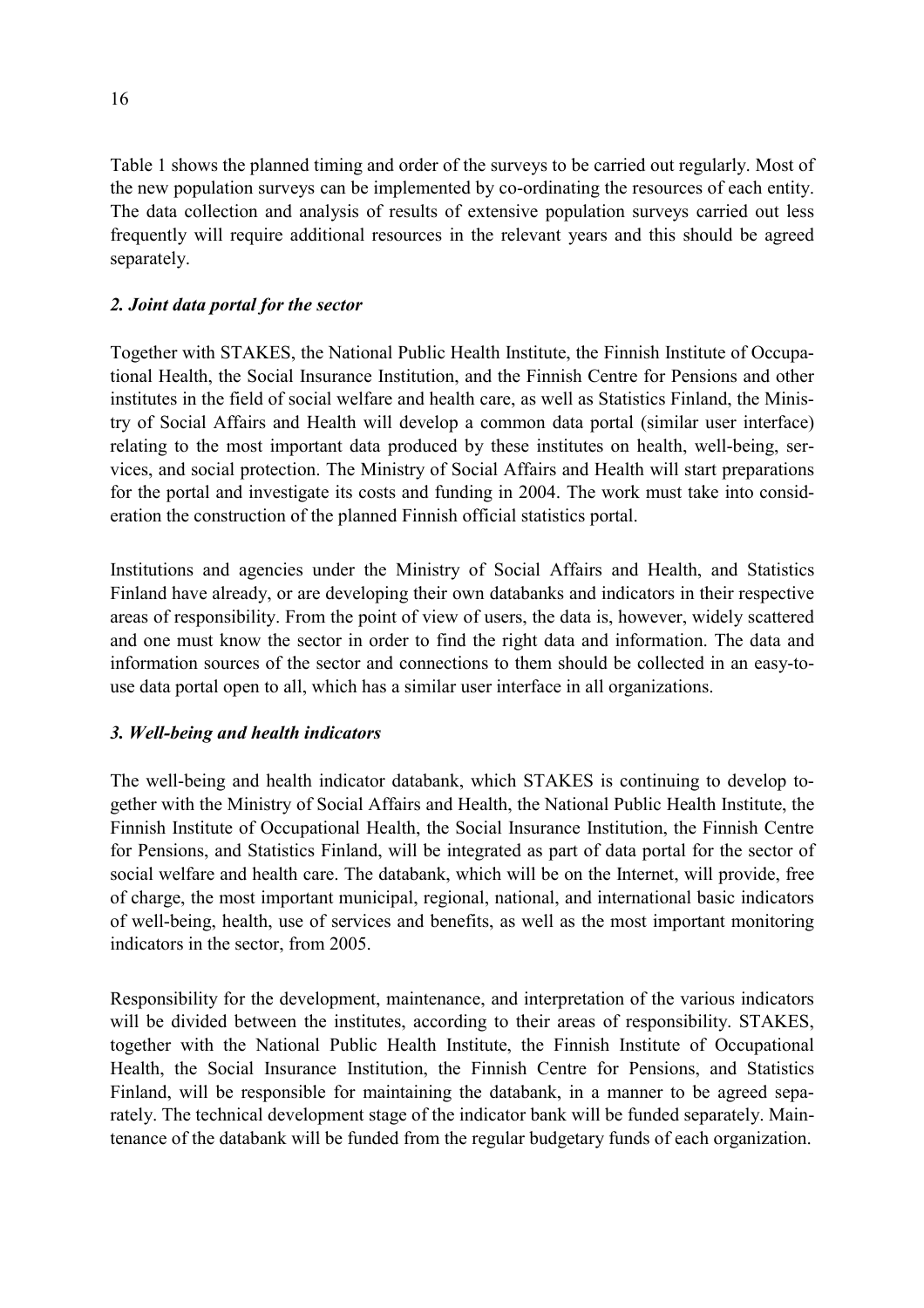#### *4. Refined publications and statistics*

The institutions and agencies under the Ministry of Social Affairs and Health will produce, at regular intervals, easy-to-use publications, in which data from different sources is analysed and interpreted. The institutions and agencies and Statistics Finland will continue to develop the following comprehensive publications describing social protection and the well-being and health of the population:

- Ministry of Social Affairs and Health:

*Trends in Social Protection*, an annual evaluation by the Ministry of the challenges and future of social protection.

*Social and health report*, assessment made every fourth year of the implementation of the administration programme. To be made next in 2006.

- STAKES:

*Social Welfare and Health Care Service review*, a comprehensive publication made every second year on the state of social and health services.

*Finnish well-being*, a review made every second year on the well-being and living conditions of the population.

*Statistical Yearbook on Social Welfare and Health Care*, annual review of the most important statistics in social welfare and health care.

*Social Protection and Health Care Expenditure*, annual statistics on total expenditure on social protection and health care.

- Finnish Centre for Pensions and Social Insurance Institution:

*Statistical Yearbook of the Social Insurance Institution*, Finland (collection).

*Statistical Yearbook of Pensioners in Finland and Statistical Yearbook of Pensioners in Finland by municipality*.

-National Public Health Institute:

> *Health in Finland*, the most important data on the health of Finns, at two to fouryear intervals.

Various basic reports on population surveys.

- Finnish Institute of Occupational Health:

*Work and health in Finland*, data every three years on work conditions, the health and well-being of those of working age, and the use of health services.

*Work capacity-barometer*, data every three years on workplace activities to maintain and promote working capacity.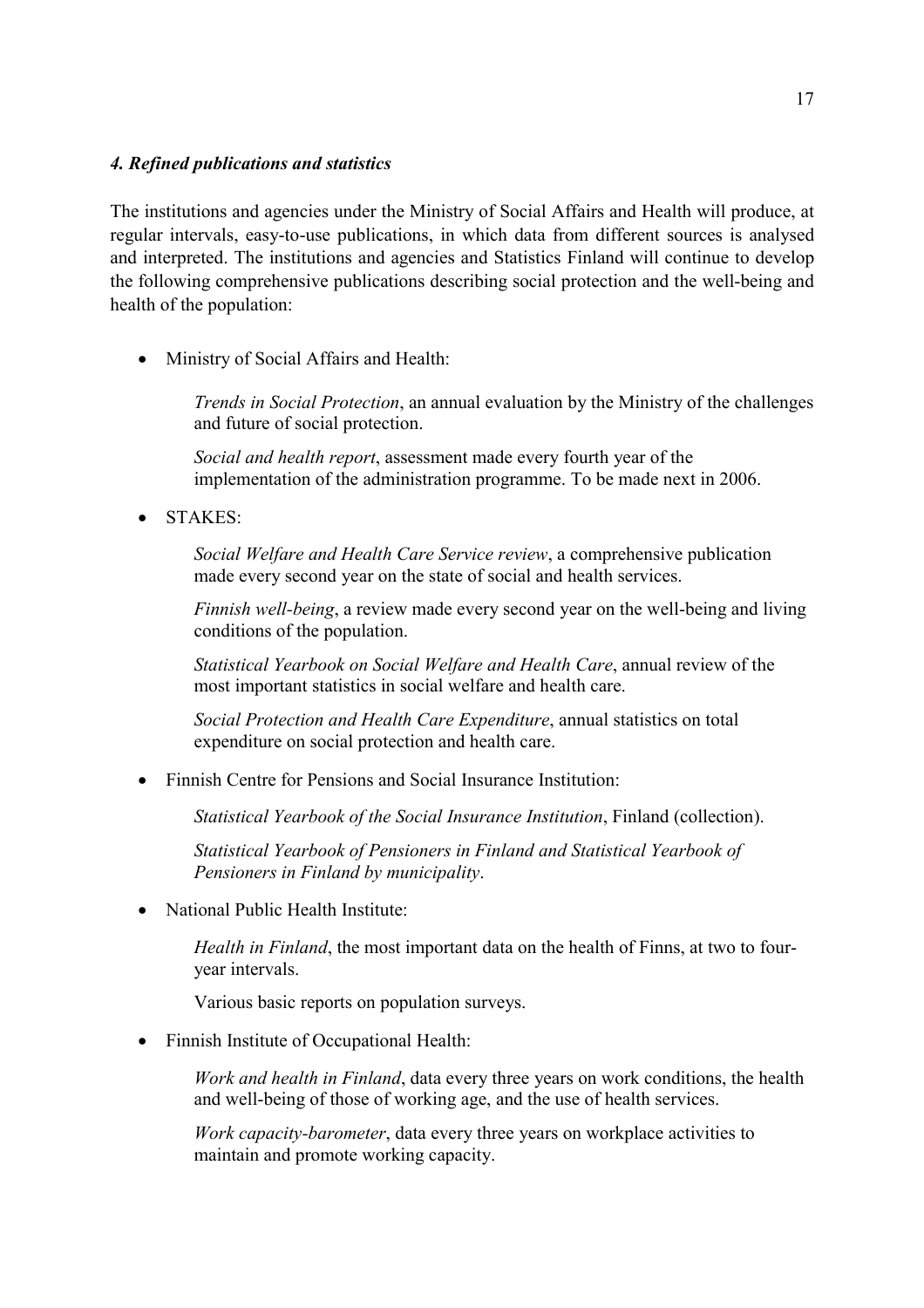*Occupational health in Finland*, data every three years on the national development of the occupational health services system.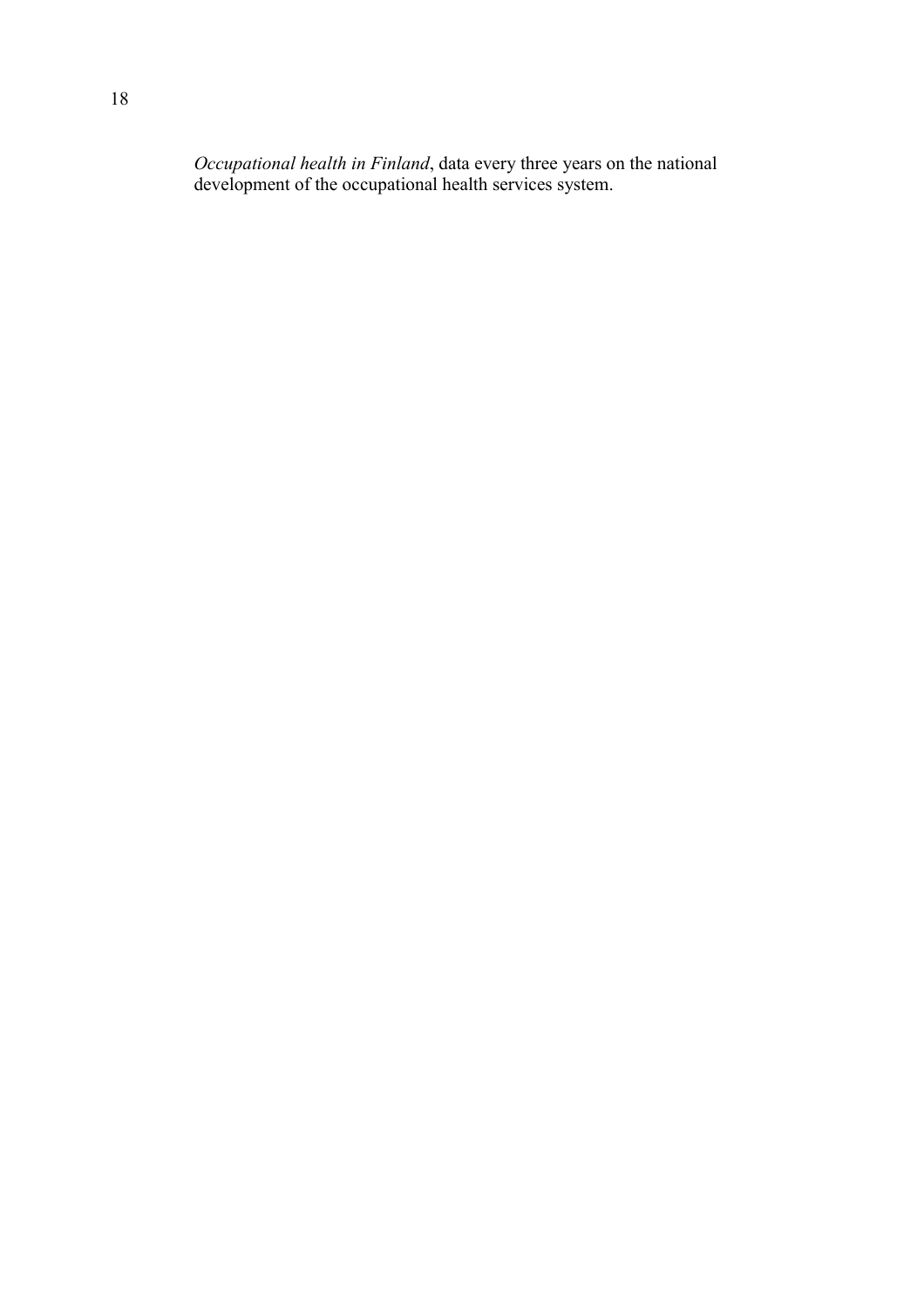• Statistics Finland:

## *Statistical yearbook*

The Working Group proposes that new publications/statistics be produced in the sector:

- Child-care arrangements (Social Insurance Institution and STAKES)
- Cash benefits during rehabilitation (Social Insurance Institution, Finnish Centre for Pensions and Ministry of Labour)
- Cash benefits and rehabilitation services (Rehabilitation Foundation, Rehabilitation Affairs Negotiating Committee, Social Insurance Institution, Finnish Centre for Pensions, Finnish Institute of Occupational Health, National Public Health Institute, and STAKES)

In addition, the Working Group proposes the following publications/statistics:

- Comprehensive data of various daily allowances paid during periods of sickness (Social Insurance Institution)
- Comprehensive publication of cash benefits for the unemployed and those participating in labour-policy measures (Social Insurance Institution, Insurance Supervisory Authority, and Ministry of Labour). Production possibilities to be investigated in negotiations between the above entities.

The construction, procedures, and scheduling of the comprehensive publications will be included in the information production of the actors in the sector, by prioritization and rearranging tasks.

Publications meeting the criteria for Finland's official statistics, will be published in its series.

## *5. Increasing the utilization of data in and information*

Special attention will be paid to the possibilities to use the comprehensive data. The most important statistics, reviews, and reports will be prepared in both printed versions and in versions that can be viewed on websites and electronic versions of them will be made, which will permit further processing of the data. The institutes and agencies of the sector will continue together to construct a database, which will permit complete sets of data and information to be compiled.

The utilization of register data will be increased in the social welfare and health care sector, in research into and monitoring of income security, services, health, and well-being. The Finnish Data Centre for Register Research established by STAKES in 2003 will promote research use.

To increase expertise in the utilization of data and information, training relating to these should be included in basic, post-graduate and further training in the social affairs and health sector. The Ministry of Social Affairs and Health will start negotiations on this with the Ministry of Education. Arrangements are also needed to support the regional and local utilization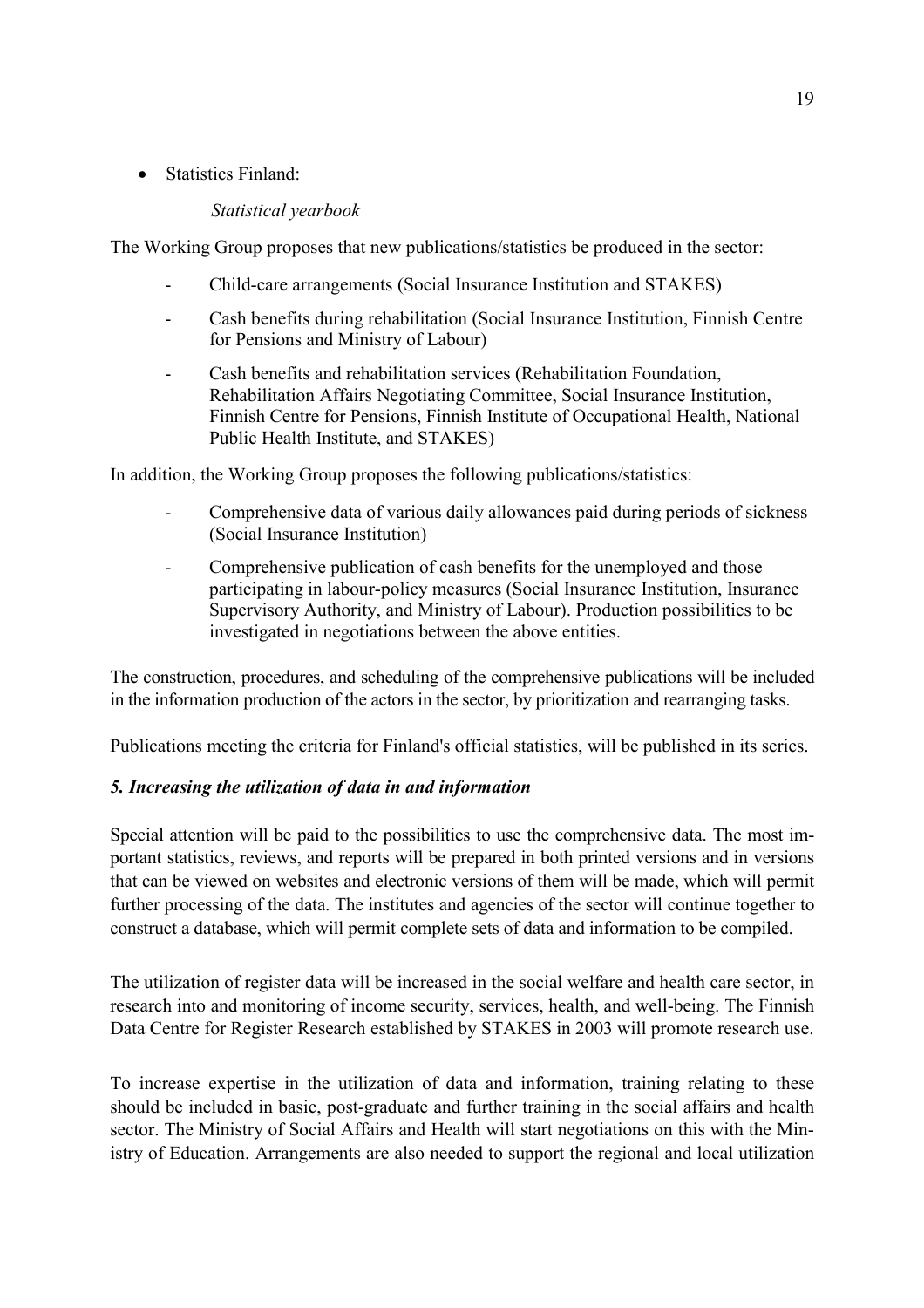of data and information. The Ministry of Social Affairs and Health and the institutes in the sector will develop procedures supporting this objective.

## *6. Measurement of the population's work capacity and functioning*

The most important objectives of social and health policy include the improvement of work capacity and functioning, the extension of the duration of working life, and the improvement of the preconditions for the elderly to look after themselves. Work capacity, functional ability, limitations and disabilities are important indicators when monitoring the health of the population. They are essential data in rehabilitation and pensions solutions at an individual level. In addition, functioning is an important indicator of the need for treatment and care. Improved measurements of work capacity and functioning are needed for health monitoring.

The National Public Health Institute develops and co-ordinates the measurement of the population's functioning while the Finnish Institute of Occupational Health does the same for the measurement of work capacity and the development of indicators. They co-operate with STAKES and other institutes and organizations activity in the sector.

STAKES is responsible for developing the classification of functioning and continues the development and introduction in Finland of the WHO's classification of functioning  $(ICF<sup>2</sup>)$ , together with other operators (National Public Health Institute, Finnish Institute of Occupational Health, Social Insurance Institution, professional organizations). STAKES also continues to develop the classification of the functioning and need of care of the elderly ( $RUG<sup>3</sup>$  and  $RAI<sup>4</sup>$ ) and the assessment of its development, together with research institutes, municipalities, and institutions involved in the care of the elderly.

The measurement of work capacity and functioning of the population will be developed using existing resources, taking into account international classifications.

## *7. Policy on payments for the delivery of data and information*

Data and information produced with public funds and used in decision-making and in performing official tasks by the Ministry of Social Affairs and Health, other public authorities in the field of social welfare and health care, and by municipalities, will always be available to the appropriate officials free of charge. Data required in activities in the sector, such as in information steering or studies, should as a rule be available free of charge. The most important data and information should also be available for use by citizens, professionals, and the media free of charge. A charge corresponding to the amount of work involved may be levied for the transfer and processing of data and for other operations incurring additional costs.

 $\overline{a}$ 

 $2$  ICF = International Classification of Functioning, Disability and Health

<sup>3</sup> RUG = Resource Utilization Groups

<sup>4</sup> RAI = Resident Assessment Instrument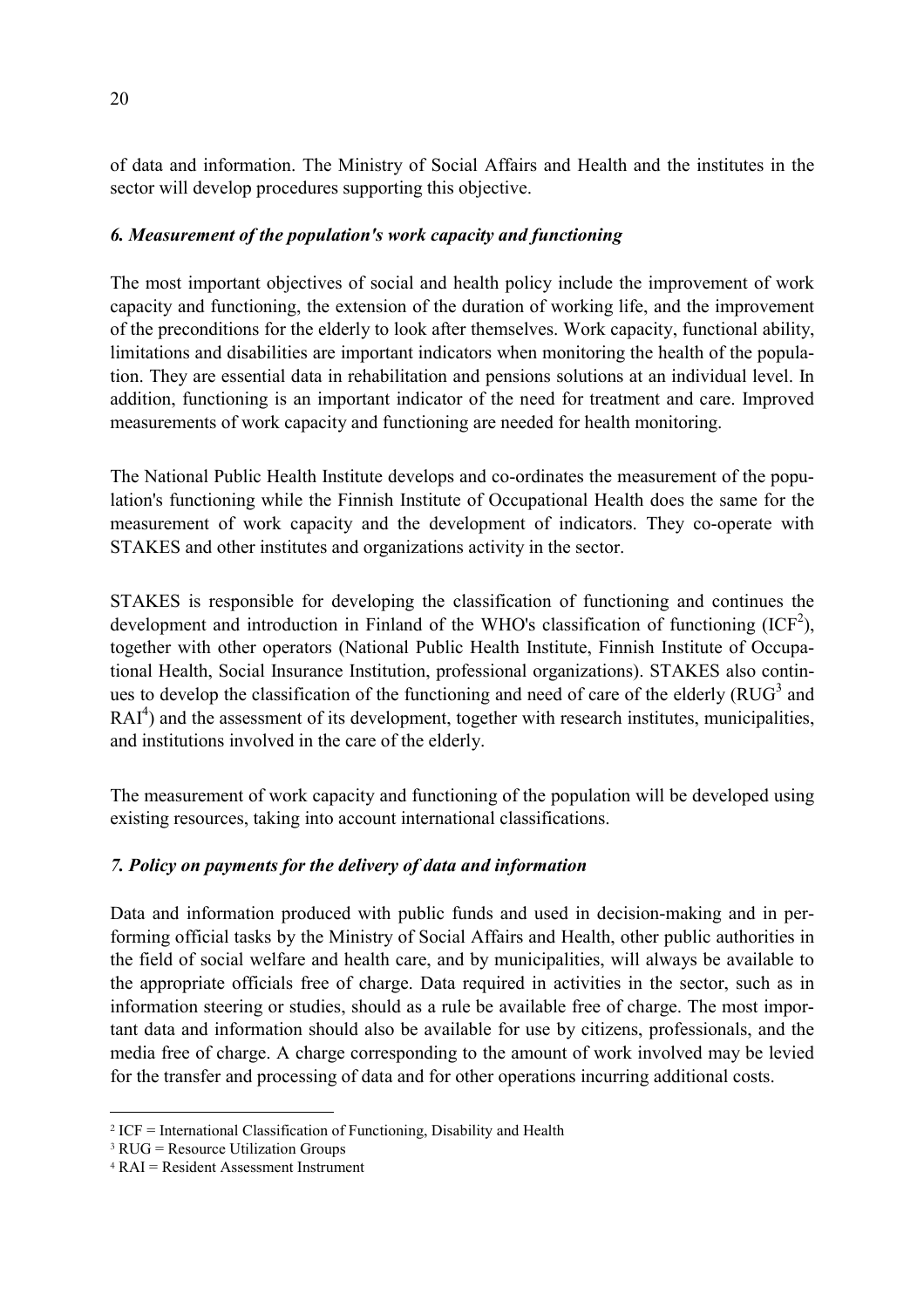The aim is that all pricing for delivering administrative data should be changed to conform to principles according to the proposals of the Ministry of Finance's working group on interadministrative data supply pricing, as soon as the legislative amendments required by the proposal have been made. The Ministry of Social Affairs and Health has requested the Ministry of Finance to expedite the implementation of the proposals of its working group.

## *8. Reviewing legislation and procedures*

The relevant legislation and procedures should be reviewed, to determine the possibilities of enhancing the possibilities of using person-level statistical and register data required in health monitoring, particularly in the National Public Health Institute and the Finnish Institute of Occupational Health.

## *9. The concepts, definitions, and classifications of social welfare and health care*

STAKES is responsible for defining the concepts of social welfare and health care. As part of the National Health Project, STAKES will develop, together with other operators, an data directory (codes server), containing not only the classifications and nomenclatures in health care, but also the concepts of statistics and register operations in social welfare and health care. The codes server will serve all those requiring common concepts and classifications.

When defining concepts, particular attention will be paid to the concepts needed to classify services for the elderly and disabled and of housing services.

More precise definitions of cash benefits and services are needed to construct comprehensive data. The Social Insurance Institution, the Finnish Centre for Pensions, STAKES, and other data producer organizations unify their definitions to support comprehensive reviews.

Concepts, definitions, and classifications should be based on international concepts, definitions, and classifications, whenever this is possible and sensible.

## *10. Provision of resources for the proposals of the Working Group*

STAKES, The National Public Health Institute and Finnish Institute of Occupational Health will have provided, by 31 January 2004, the Ministry of Social Affairs and Health with justified estimates of the additional funding they will need to implement the proposals of the Working Group. The Ministry of Social Affairs and Health will then prioritize the proposals and decide to what extent they can be included in the activity and financial plans for 2005 and subsequent years.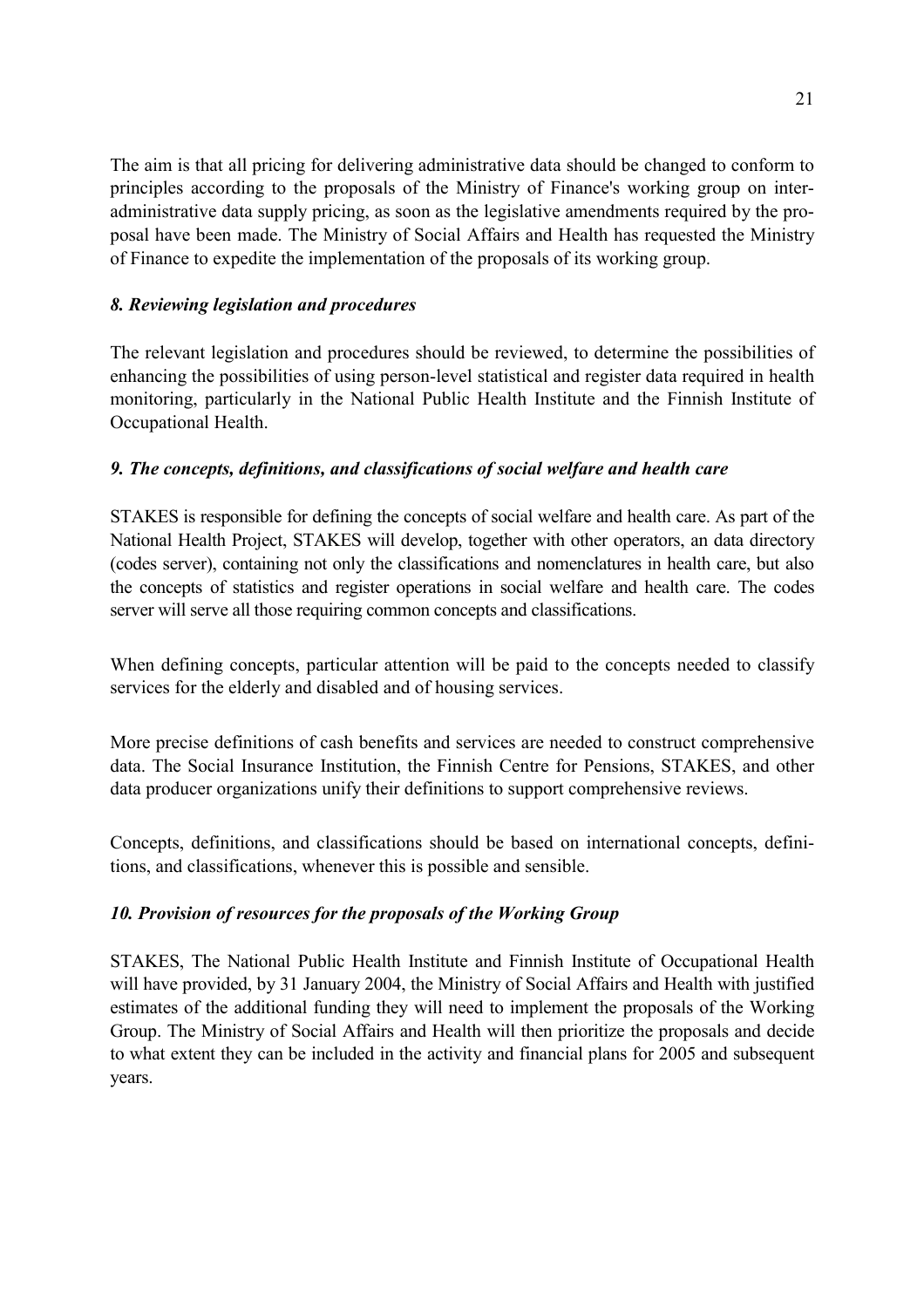| Institu-<br>tion                         | Research/<br>theme                                                              | 2004                                                                            | 2005                                                                               | 2006                                                                           | 2007                                                                               | 2008                                                                            | 2009                                                                               | 2010                                                                            |
|------------------------------------------|---------------------------------------------------------------------------------|---------------------------------------------------------------------------------|------------------------------------------------------------------------------------|--------------------------------------------------------------------------------|------------------------------------------------------------------------------------|---------------------------------------------------------------------------------|------------------------------------------------------------------------------------|---------------------------------------------------------------------------------|
| STA-<br><b>KES</b>                       | Alcohol &<br>drugs                                                              | Alcohol                                                                         |                                                                                    | Drugs                                                                          | ESPAD <sup>5</sup>                                                                 | Alcohol                                                                         |                                                                                    | Drugs                                                                           |
|                                          | School<br>health<br>survey<br>(every $2nd$<br>year same<br>munici-<br>palities) | School<br>health<br>survey $\binom{1}{2}$<br>of Finnish<br>munici-<br>palities) | School<br>health<br>survey $\frac{1}{2}$<br>of Finnish<br>munici-<br>palities)     | School<br>health<br>survey $\frac{1}{2}$<br>of Finnish<br>munici-<br>palities) | School<br>health<br>survey $\frac{1}{2}$<br>of Finnish<br>munici-<br>palities)     | School<br>health<br>survey $\binom{1}{2}$<br>of Finnish<br>munici-<br>palities) | School<br>health<br>survey $\frac{1}{2}$<br>of Finnish<br>munici-<br>palities)     | School<br>health<br>survey $\binom{1}{2}$<br>of Finnish<br>munici-<br>palities) |
|                                          | Welfare<br>and ser-<br>vices                                                    | Welfare<br>and ser-<br>vices ques-<br>tionnaire<br>survey                       |                                                                                    | Welfare<br>and ser-<br>vices ques-<br>tionnaire<br>survey                      |                                                                                    | Welfare<br>and ser-<br>vices ques-<br>tionnaire<br>survey                       |                                                                                    | Welfare<br>and ser-<br>vices ques-<br>tionnaire<br>survey                       |
|                                          | Children<br>and young<br>people/<br>$elderly-$<br>part                          | Children<br>and young<br>people                                                 |                                                                                    | Elderly                                                                        |                                                                                    | Children<br>and young<br>people                                                 |                                                                                    | Elderly                                                                         |
| National<br>Pubic<br>Health<br>Institute | Health<br>behaviour<br>and health                                               |                                                                                 | Health<br>behaviour<br>and health<br>among<br>adult and<br>pensioned<br>population |                                                                                | Health<br>behaviour<br>and health<br>among<br>adult and<br>pensioned<br>population |                                                                                 | Health<br>behaviour<br>and health<br>among<br>adult and<br>pensioned<br>population |                                                                                 |
|                                          | Finrisk-<br>survey<br>(5 y)                                                     |                                                                                 |                                                                                    |                                                                                | Finrisk-<br>survey                                                                 |                                                                                 |                                                                                    |                                                                                 |
|                                          | Children's<br>risk factors<br>survey<br>(5 y)                                   |                                                                                 | Children's<br>risk factors<br>survey?<br>(time un-<br>certain)                     |                                                                                |                                                                                    |                                                                                 |                                                                                    | Children's<br>risk factors<br>survey?<br>(time un-<br>certain)                  |
|                                          | Health<br>2000-<br>health<br>examina-<br>tion survey<br>$(10-15 y)$             |                                                                                 |                                                                                    |                                                                                |                                                                                    |                                                                                 |                                                                                    | 2012                                                                            |

**Table 1.** Plan for alternation of main welfare and health surveys

<sup>&</sup>lt;sup>5</sup> The European School Survey Project on Alcohol and Other Drugs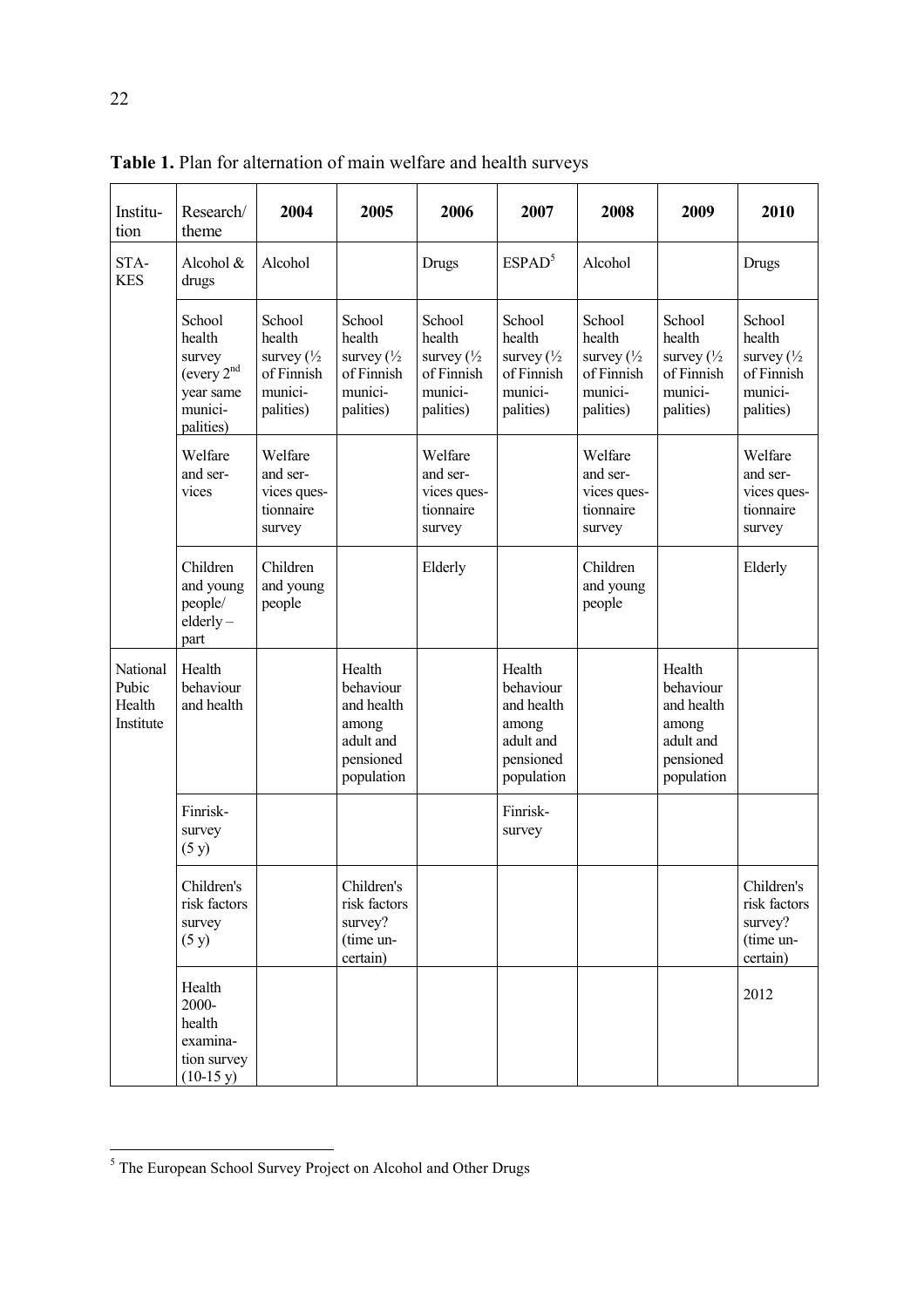| Institu-<br>tion                                                                           | Research/<br>theme                                                                                                                                                                             | 2004                                         | 2005                                                   | 2006                                           | 2007                                         | 2008                                                   | 2009                                         | 2010                                         |
|--------------------------------------------------------------------------------------------|------------------------------------------------------------------------------------------------------------------------------------------------------------------------------------------------|----------------------------------------------|--------------------------------------------------------|------------------------------------------------|----------------------------------------------|--------------------------------------------------------|----------------------------------------------|----------------------------------------------|
| Social<br>Insur-<br>ance<br>Institu-<br>tion/<br>National<br>Public<br>Health<br>Institute | Health<br>monitoring<br>(5 y, incl.<br>EU health<br>monitor-<br>ing)                                                                                                                           |                                              |                                                        | Health<br>monitor-<br>ing? (year<br>uncertain) |                                              |                                                        |                                              |                                              |
| Finnish<br>Institute<br>of Occu-<br>pational<br>Health                                     | Work and<br>health<br>question-<br>naire $(3 y)$<br>Work<br>capacity<br>barometer<br>$(3 y.)$ Oc-<br>cupational<br>health care<br>question-<br>naire(3 y)                                      | Work<br>capacity<br>barometer                | Occupa-<br>tional<br>health care<br>question-<br>naire | Work and<br>health                             | Work<br>capacity<br>barometer                | Occupa-<br>tional<br>health care<br>question-<br>naire | Work and<br>health                           | Work<br>capacity<br>barometer                |
| <b>Statistics</b><br>Finland                                                               | Income<br>and living<br>conditions<br>survey<br>(incl. EU-<br>SILC)                                                                                                                            | Income<br>and living<br>conditions<br>survey | Income<br>and living<br>conditions<br>survey           | Income<br>and living<br>conditions<br>survey   | Income<br>and living<br>conditions<br>survey | Income<br>and living<br>conditions<br>survey           | Income<br>and living<br>conditions<br>survey | Income<br>and living<br>conditions<br>survey |
|                                                                                            | Labour<br>Force<br>Survey<br>(every mo.)                                                                                                                                                       | Labour<br>Force<br>Survey<br>(LFS)           | Labour<br>Force<br>Survey<br>(LFS)                     | Labour<br>Force<br>Survey<br>(LFS)             | Labour<br>Force<br>Survey<br>(LFS)           | Labour<br>Force<br>Survey<br>(LFS)                     | Labour<br>Force<br>Survey<br>(LFS)           | Labour<br>Force<br>Survey<br>(LFS)           |
|                                                                                            | Repeated<br>surveys<br>(according<br>to sepa-<br>rately<br>confirmed<br>annual<br>pro-<br>gramme:<br>consump-<br>tion, use of<br>time, work<br>conditions,<br>leisure etc.,<br>in one<br>year) | Repeated<br>survey                           | Repeated<br>survey                                     | Repeated<br>survey                             | Repeated<br>survey                           | Repeated<br>survey                                     | Repeated<br>survey                           | Repeated<br>survey                           |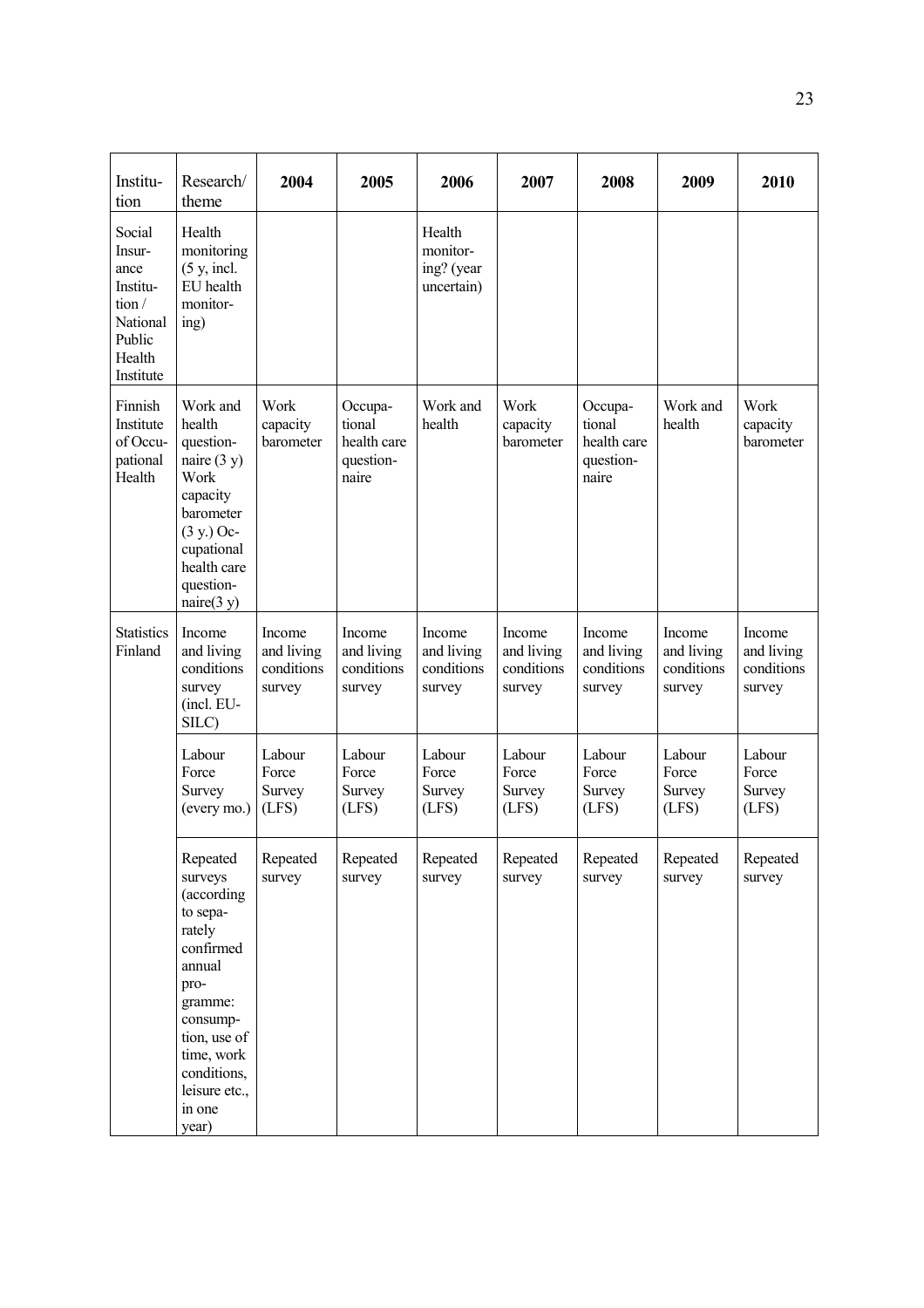## **2. Basis and background for the work of the Working Group**

Ministry of Social Affairs and Health and institutions and agencies under the ministry require data and information on the general conditions in which policies and actions take place (the *contexts* of action: general living conditions, economic and political conditions) as well as data and information on the *states* of the matters on which a policy is wished to have an impact (the state of the well-being and health of the population). In addition, the activities and systems, which are expected to have an impact on the state of matters, must be described (*interventions*; the social welfare and health service system and cash benefits). Finally, the most demanding need for data and information, relates to the *effects* of policy: how to distinguish between the changes in conditions that are probably a result of interventions and those that are not, and how to assess whether the effects are in the desired direction and of the desired magnitude.

The institutions and agencies under the Ministry of Social Affairs and Health itself produces most of the data and information on its own actions (interventions). It also produces a significant proportion of the data and information concerning the state of the matters. A great deal of data and information production outside of the sector is also available for use in descriptions of the states and especially in descriptions of general conditions. Data of efficacy is produced by the sector itself, for example, by developing indicators, producing comprehensive evaluative reviews, and by carrying out separate studies and research. Such data is also obtained from the products of institutes outside the sector. In addition to up-to-date data, predictive data and assessments concerning the future are also required. Increasingly often, it is also desired to compare the situation in Finland with that in other countries.

## *Challenges and opportunities*

Data and information requirements must be met in a world in which the demand for data in social welfare and health questions appears to be diversifying and the phenomena targeted by data and information production are becoming increasingly varied, but in which data and information production resources remain the same. New data production is, however, needed and existing gaps in data must be filled. In such a situation, data production can be reformed by improving the efficiency of present actions, reducing overlapping, and eliminating production of less needed data and information. In addition to improving the efficiency of actions and activities, information technology will help: a detailed investigation must be made as to how new technical solutions can help in the reforms.

Technology development allows data and information to be provided more comprehensively for the use of different persons requiring data. The interpretation of the data and information then would then increasingly remain the responsibility of each user. This leads to the danger that the diversity of interpretations may increase to such an extent as to impede common discussion. In this new situation, particular care must therefore be taken to ensure that comprehensive reviews with unified interpretation of the data, are produced sufficiently frequently.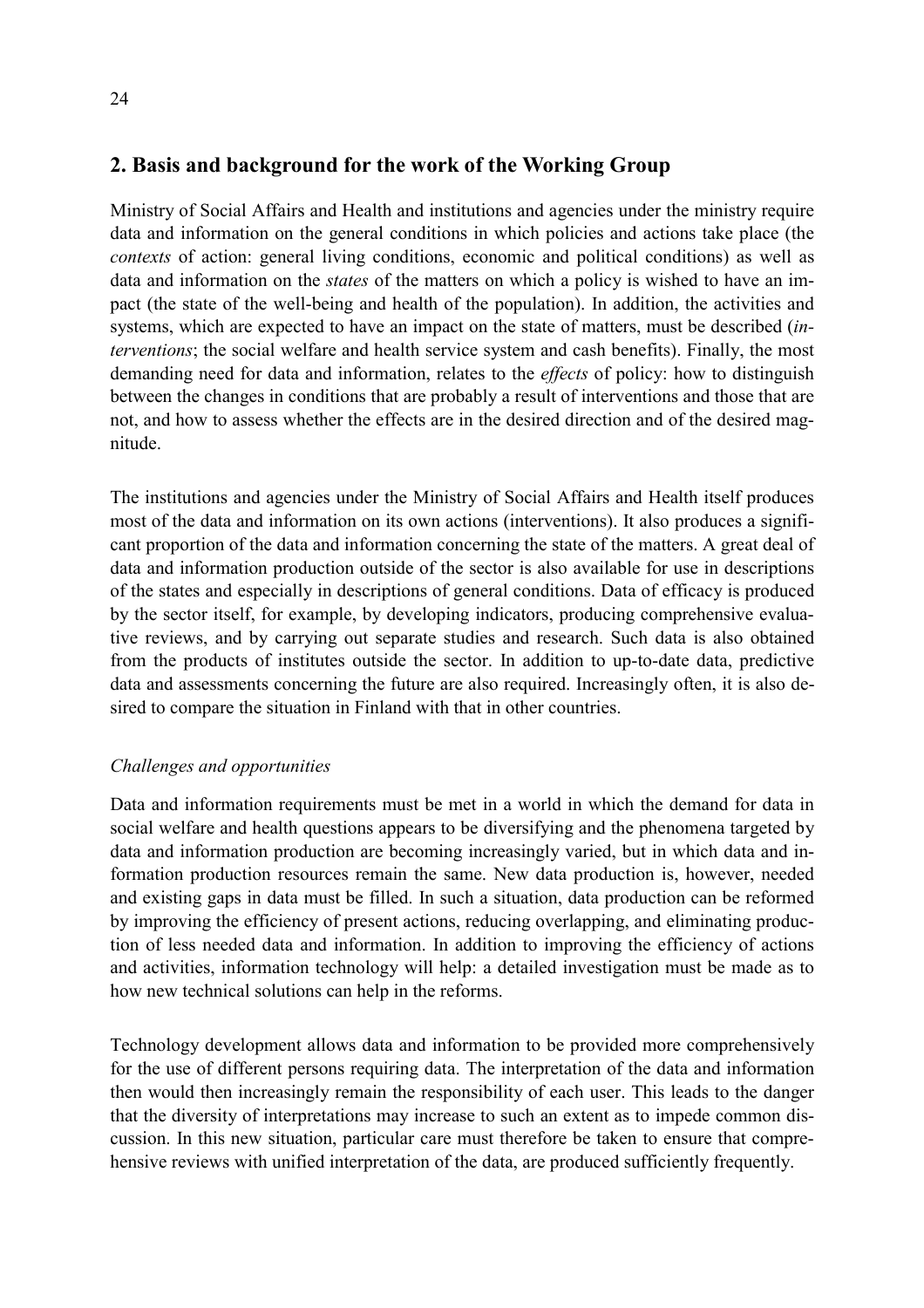#### *Data and information production and evidence-based policy-making*

One objective of the data and information reform is to improve the possibilities to practice evidence based policy making. The database must provide all parties (politicians, administrators, social welfare and health experts and personnel, citizens, the media, and business) the opportunity to be informed on the basis of social policy and health policy. Evidence based policy on social welfare and health aims to understand how the actions of government affect living conditions and the state of the well-being and health of the population. It must also be possible to evaluate whether the changes are in line with policy goals and to what extent the changes have taken place as a result of policy measures. For this purpose, the data and information system must produce data and information of the inputs regulated by policy, which are assumed to be connected to the outcomes.

Data and information production should serve three separate needs: *monitoring* (mainly statistics), *evaluation* (mainly surveys, some indicator work), and *prediction* (forecasts). Data and information production for monitoring basically requires a database that is continuous, up-todate, and understandable. Evaluation principally requires an analytical database that is relevant to policy. Prediction requires data production that is continuous and clearly reveals temporal change. The Data and Information Reform 2005 will seek to improve the data and information system in all three respects.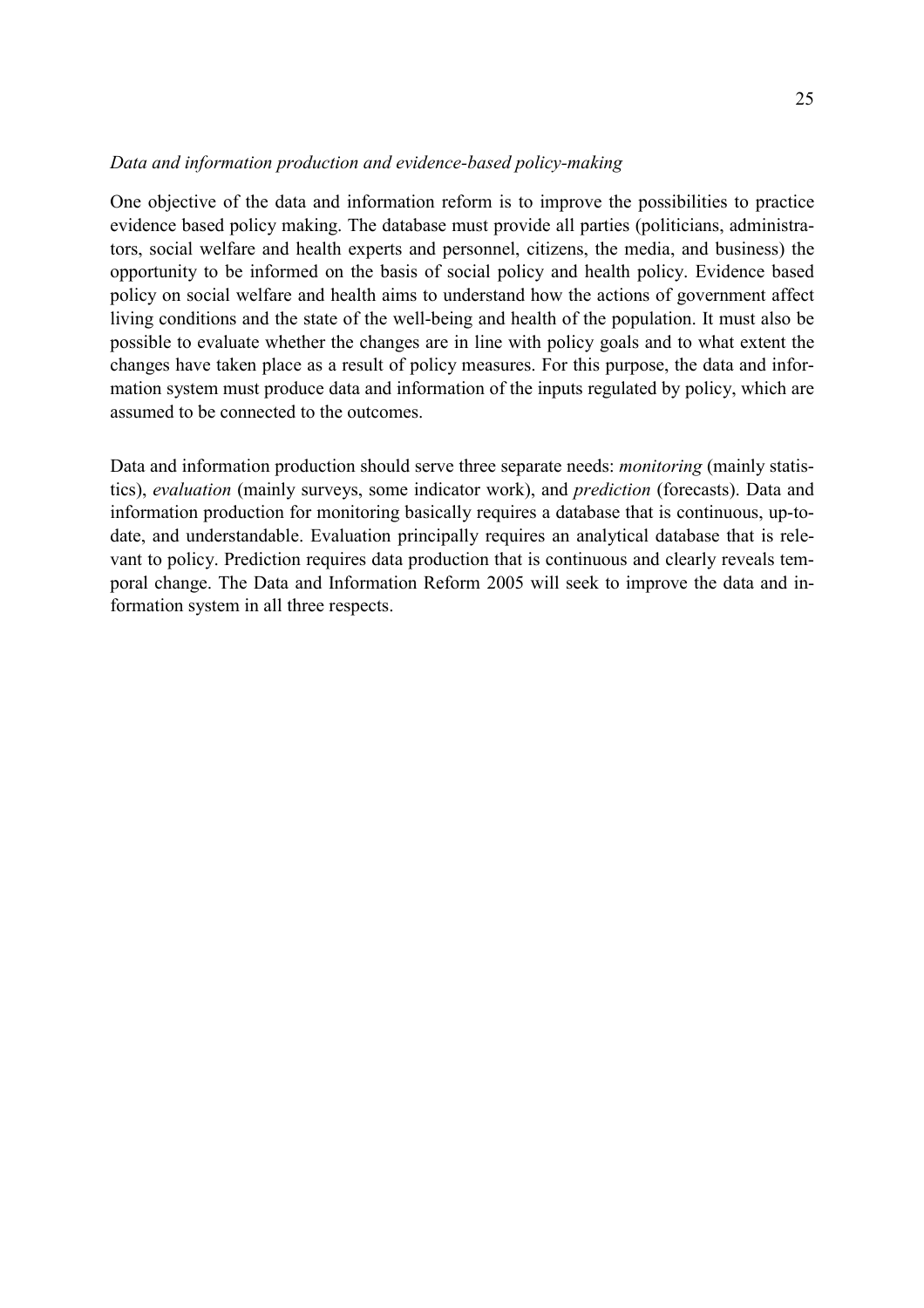## **3. Data and information requirements**

Ministry of Social Affairs and Health an the institutions and agencies under it aims to promote good health and functioning in the population and a healthy work and living environment and ensure sufficient income and social welfare and health services. To plan social welfare and health policy, and to evaluate operations, data and information is needed on the national, regional, municipal, organization, and private service-producer levels. Data and information production in the sector is also connected and linked to data and information in other sectors, such as the Ministry of Labour's registers of the unemployed, students' benefits administered by the Ministry of Education, and housing and its support administered by the Ministry of the Environment. These interfaces should be taken into account when building comprehensive data and information systems.

## *3.1. Basic data and information requirements*

The Ministry of Social Affairs and Health, the institutes and agencies under it, other ministries, universities, municipalities, municipal federations, health care districts, research institutes, and individual data and information users all need data and statistics to carry out their tasks. The Ministry of Social Affairs and Health also needs statistics and registers to develop, control, and monitor its sector and its legislation. This data can be grouped as four major entities. Data and information is needed on the population's well-being, its state of health, its income, and social welfare and health services. The data and information should permit municipal, regional, and national social welfare and health policy to be monitored, evaluated, planned, and developed.

The data and information needs of the sector are very broad, relating to the use, coverage, and quality of services, clients' needs, the level, amount, allocation, and payment of benefits, and to the well-being and state of health of the population. Increasing interest is shown in the costs, efficiency, and effectiveness of the actions of the sector and to regional differences. The preparation of legislation needs estimates of the economic, social, and health effects of proposed regulations and of the effects of proposals on equality. Often highly detailed data is needed to make estimates. The sector also needs data for supervision.

Citizens too are entitled and need to be informed of the actions, activities and state of social welfare and health care, and of the level, amount, and allocation to various population groups of different benefits.

Municipalities are responsible for organizing social welfare and health services. The payment of cash benefits is divided among various institutions in the sector.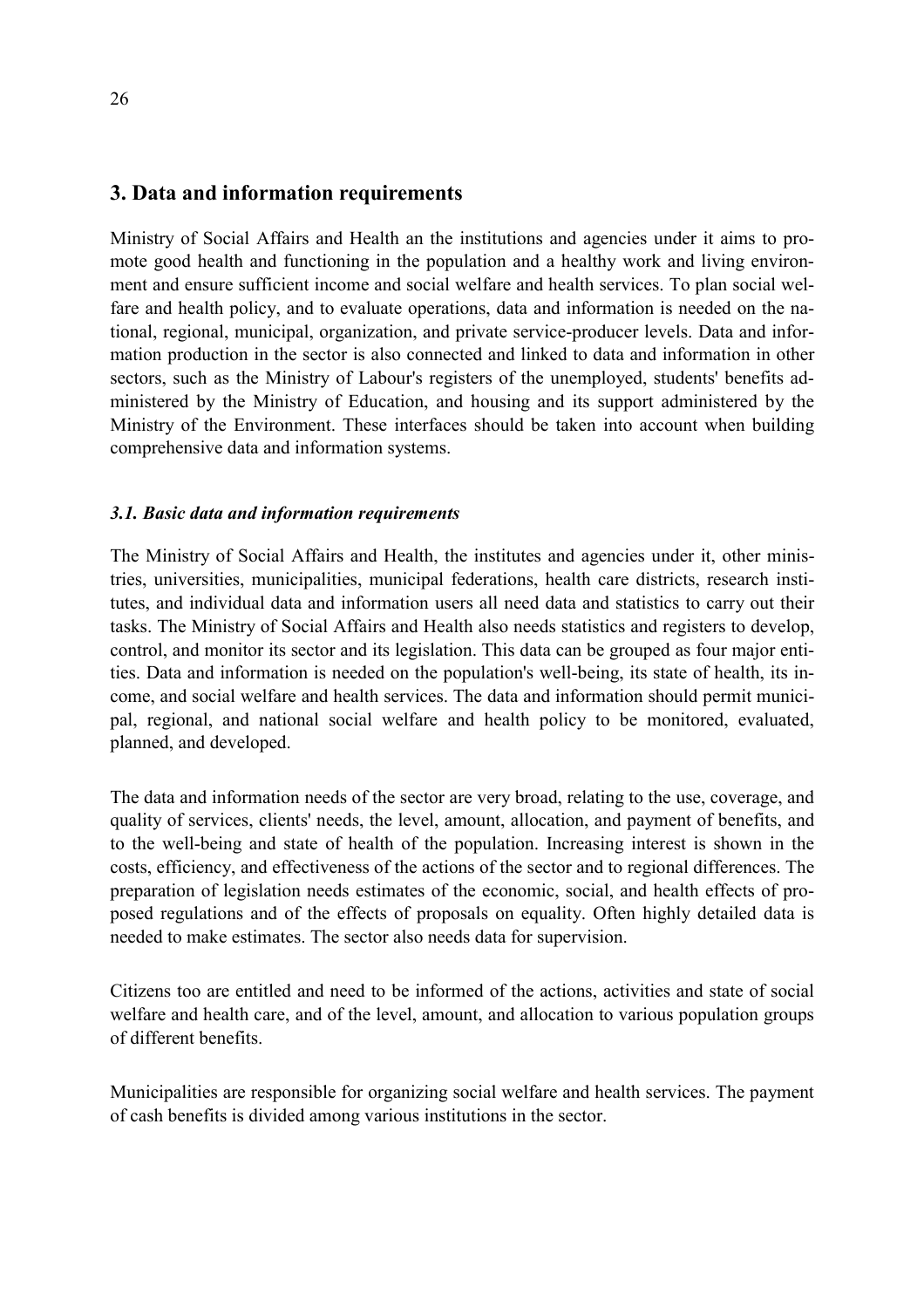The Ministry of Social Affairs and Health and the institutions and agencies under it does not alone affect by its decisions the income, well-being, and health of the population, instead other sectors too have a considerable significance. Examples are housing conditions, education, and unemployment. Individuals too affect their own well-being and health by their choices, decisions, and lifestyles.

The figure below shows the framework of all data and information needs of social welfare and health. The figure is a comprehensive illustration off all data and information needs, resources, and different actors. In accordance with the figure the Working Group's sub-groups are called the social welfare and health services group (including occupational health services and rehabilitation) dealing with the means of the sector and a group dealing with cash benefits. The two other sub-groups examine the state of the well-being of the population and the state of its health. Data and information on the well-being and health of the population show the results of actions and also the basis for possible new actions and activities. Work safety and preventive actions are taken into account in the work of all sub-groups on the penetration principle.



Figure 1. Operational environment of social and health policy

Source: Jussi Simpura, Statistics Finland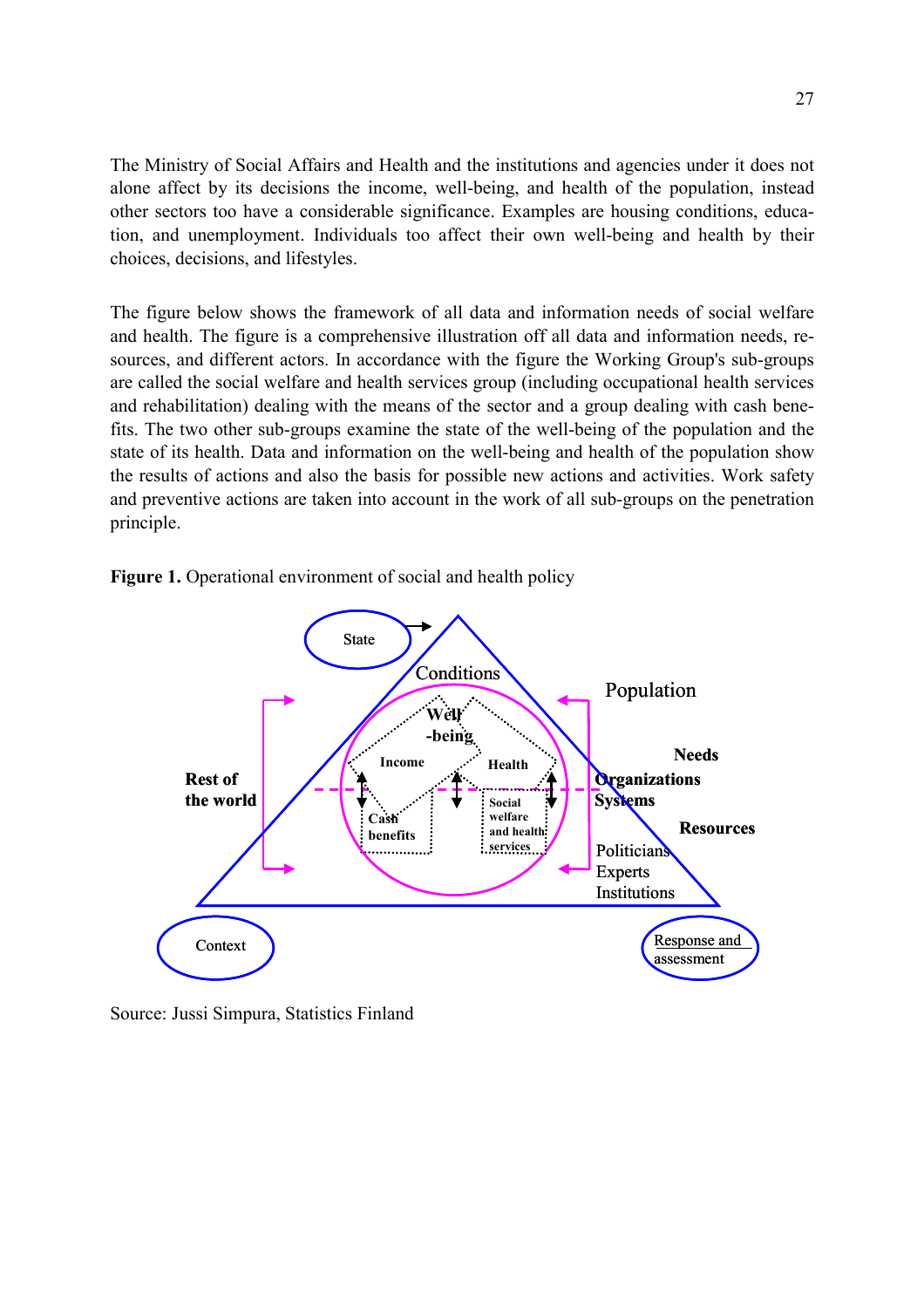#### *3.2. Steering, evaluation and monitoring documents*

The Ministry of Social Affairs and Health has published *Strategies for Social Protection 2010* (Ministry of Social Affairs and Health publication 2001:3), committed itself to the *Target and Action Plan for Social Welfare and Health Care 2004-2007* (Ministry of Social Affairs and Health publication 2003:20), and provided quality recommendations for some services. The Health 2015 public health programme has, in turn, outlined the aims of health policy. To monitor these recommendations and objectives, municipalities, the Ministry of Social Affairs and Health, and other entities in the sector require regular up-to-date statistics and data. Besides the aforementioned documents, the actions of the entire sector and its results are reported annually in statutory reports and annual reports. Every four years, the ministry gives parliament a Social welfare and Health Report on the state and development of public health and social protection. This assesses the implementation of the government's aims. The latest report is from 2002. The reports are prepared in the ministry. Data and information produced from statistics, registers, and surveys forms a substantial part of these reports.

In ratifying various international agreements, Finland has agreed to prepare monitoring reports according to the agreements. Various statistics and research data is also needed for these.

#### *3.3. Data and information needs at and from different levels*

The experts working in state administration, municipal federations, municipalities, organizations, service producers and buyer organizations, and companies require data and information. Data and information is also required by elected representatives, the media, citizens, researchers, teachers, and students. Statistics Finland is the central authority responsible for data coordination. STAKES is the statistics authority for health and social welfare. Other data and information producers are the National Public Health Institute, the Finnish Institute of Occupational Health, the Social Insurance Institution, and other social insurance organizations.

Data and information can be produced in many different ways. Some data is created as part of the normal activities of the institutions in the sector. Social welfare and health service providers and organizations paying cash benefits produce highly detailed data in their own operations. Data and information covering regions and the whole country can be assembled from this massive data. Besides the data based on statistics and registers, research and its findings are needed in the sector. Research can investigate matters in greater breadth and depth, as well as try to establish the associations between various factors and their effects. Interviews, observations, health examinations, and register studies can be used as research methods.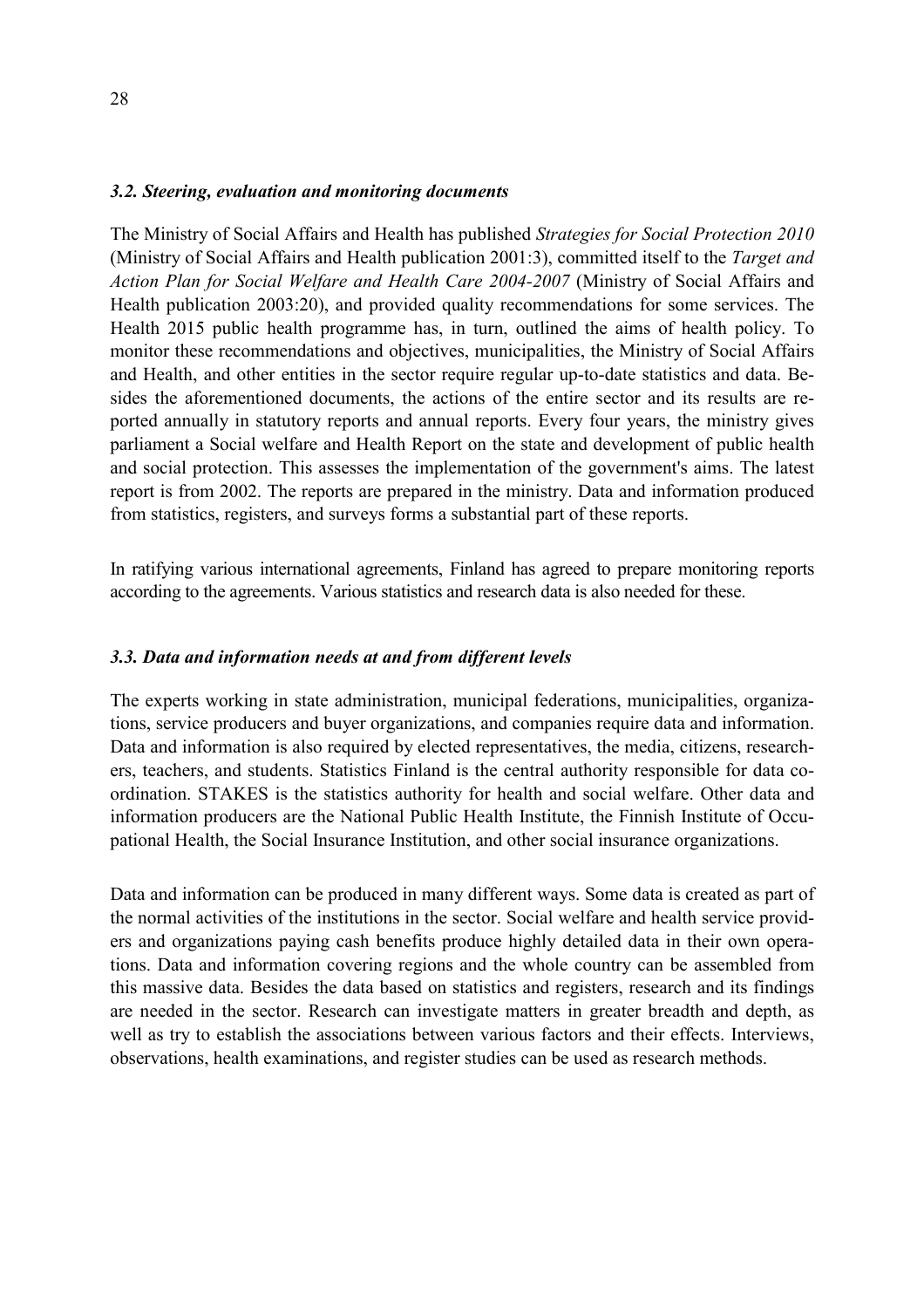In the institutions and agencies under the Ministry of Social Affairs and Health, data and information is created mainly in the following ways:

- 1. Authorities/organizations collect data for administrative decision-making and for paying benefits. Administrative data comprises data contained in applications and notifications made by citizens and associations to officials/organizations and data acquired to support the payment by officials/organizations of benefits and for their decision-making. Administrative data is also used for supervision.
- 2. Data collected in supervisory activities requiring permits or announcements.
- 3. Health centres, hospitals, social welfare offices and other offices maintain client and patient documents and registers for providing social welfare and health services. This data is used to monitor, assess, and plan the activities of municipalities' and others' facilities. The data can be used to assess the allocation of services to different population groups. Various authorities and organizations have by statute the right to obtain this data.
- 4. The institutes in the sector carry out research and separate studies, for which new data is collected by sample surveys and existing administrative and register data is also used.

Subject to the provisions of the data protection legislation, data and data sources can be combined to produce more comprehensive and/or detailed data.

In data and information production, it is possible to differentiate the needs of the subject of the data and information of those needing it. Data can be produced at a highly detailed level, starting from individual citizens and clients and ending with national-level compiled data. Similarly, the data and information needs of different users vary widely. The person needing data and information can be an individual citizen, a client, a social welfare or health care professional, a service-providing unit, a municipality, a municipal federation, a region, central administration, or the media.

A citizen mainly needs data and information on the availability and quality of the services produced by various professionals, providers units and other organizations, and their own municipality, as well as on the size and payment of various benefits. To be able to compare the functioning of their own municipality with that of others, citizens need data on the actions and activities of other municipalities. On the other hand, citizens appear more interested in comparative data and information at a national and international level that at a regional level. Citizens' data and information needs vary greatly depending on the individual.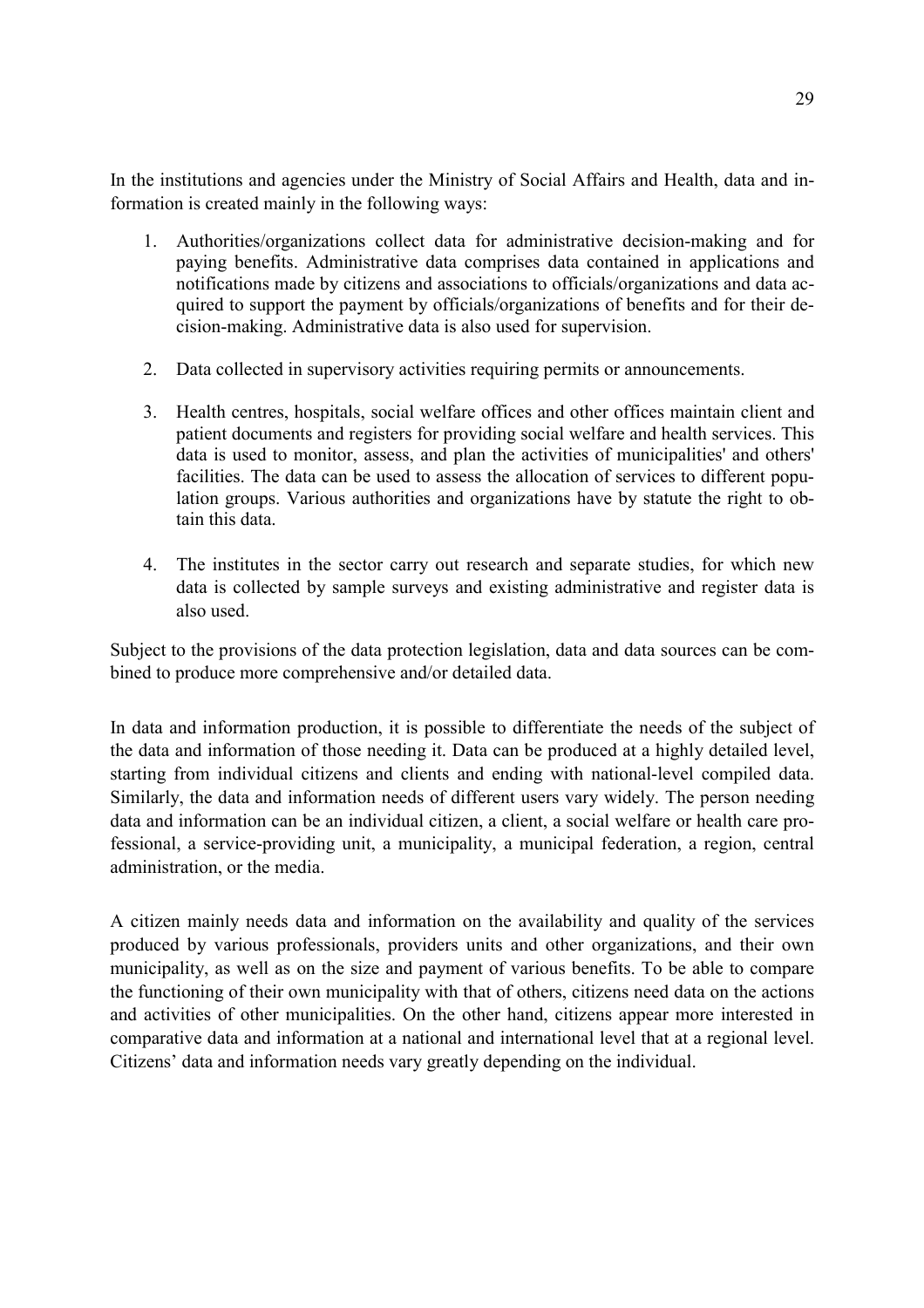| Data/infor-<br>mation<br>users<br>Object and<br>level of data<br>information | Citizen     | Client             | Profes-<br>sional | Pro-<br>vider<br>unit | Mu-<br>nici-<br>pal-<br>ity | Mu-<br>nicipal<br>federa-<br>tion | Re-<br>gion<br>$(\text{prov-})$<br>inces) | Na-<br>tion <sup>*</sup> | Interna-<br>tional<br>organi-<br>zations | Media       |
|------------------------------------------------------------------------------|-------------|--------------------|-------------------|-----------------------|-----------------------------|-----------------------------------|-------------------------------------------|--------------------------|------------------------------------------|-------------|
| Citizen                                                                      | $(x)^{1}$   |                    |                   | (x)                   | $\mathbf{x}$                | $\mathbf{x}$                      | (x)                                       | (x)                      |                                          | (x)         |
| Client                                                                       | $(x)^{1}$   | $\mathbf{x}^{(1)}$ | X                 | X                     | X                           | X                                 | (x)                                       | (x)                      | -                                        | X           |
| Population                                                                   | X           | X                  | (x)               | X                     | X                           | X                                 | X                                         | X                        | -                                        | X           |
| Professional                                                                 | (x)         | (x)                | X                 | X                     | X                           | (x)                               | (x)                                       | (x)                      | -                                        | X           |
| Provider unit                                                                | $\mathbf x$ | X                  | X                 | X                     | X                           | X                                 | (x)                                       | (x)                      | (x)                                      | X           |
| Municipality                                                                 | X           | X                  | X                 | X                     | X                           | X                                 | X                                         | X                        | (x)                                      | X           |
| Municipal fed-<br>eration                                                    | (x)         | (x)                | (x)               | (x)                   | X                           | X                                 | X                                         | X                        | $\qquad \qquad \blacksquare$             | $\mathbf X$ |
| Region (prov-                                                                | (x)         | (x)                | (x)               | (x)                   | X                           | (x)                               | X                                         | X                        | X                                        | X           |
| inces)                                                                       |             |                    |                   |                       |                             |                                   |                                           |                          |                                          |             |
| Nation*                                                                      | X           | X                  | (x)               | (x)                   | $\mathbf x$                 | $\mathbf x$                       | X                                         | X                        | X                                        | X           |
| International<br>data                                                        | $\mathbf X$ | $\mathbf{x}$       | (x)               | (x)                   | (x)                         | (x)                               | (x)                                       | X                        | $\mathbf X$                              | $\mathbf X$ |

**Table 2.** Data and information users and the level and object of their data and information needs in social welfare and health care

\* central administration, research and register functions

<sup>1)</sup> only data/information concerning self

- does not need data/information

(x) possibly needs data/information

x needs data/information

Though a client's data and information needs are close to those of a citizen, it can be assumed that, as a client they will also be interested in data and information on social welfare and health care professionals and the activities of various units.

Social welfare and health care experts and professionals need data and information on the factors affecting their own sectors and for the assessment of their own expertise and actions. For this, they need data not only on their clients, but also on the functioning of other professionals and units.

Service providers require data mainly on their clients and the population of their area as well as on the activities of their employees. Any unit also needs data at a municipal and regional level. To improve producer-specific actions, comparative data on the functioning of other units is needed. Data concerning functioning of various units improves the quality of their work and promotes cost-consciousness.

Municipalities are responsible for social welfare and health care. Thus municipalities need data on the well-being and health of the population in their areas and on the use of social welfare and health services and on their clients. To plan and develop municipal services, and for municipal decision-making, municipalities need quite detailed data on both their own activi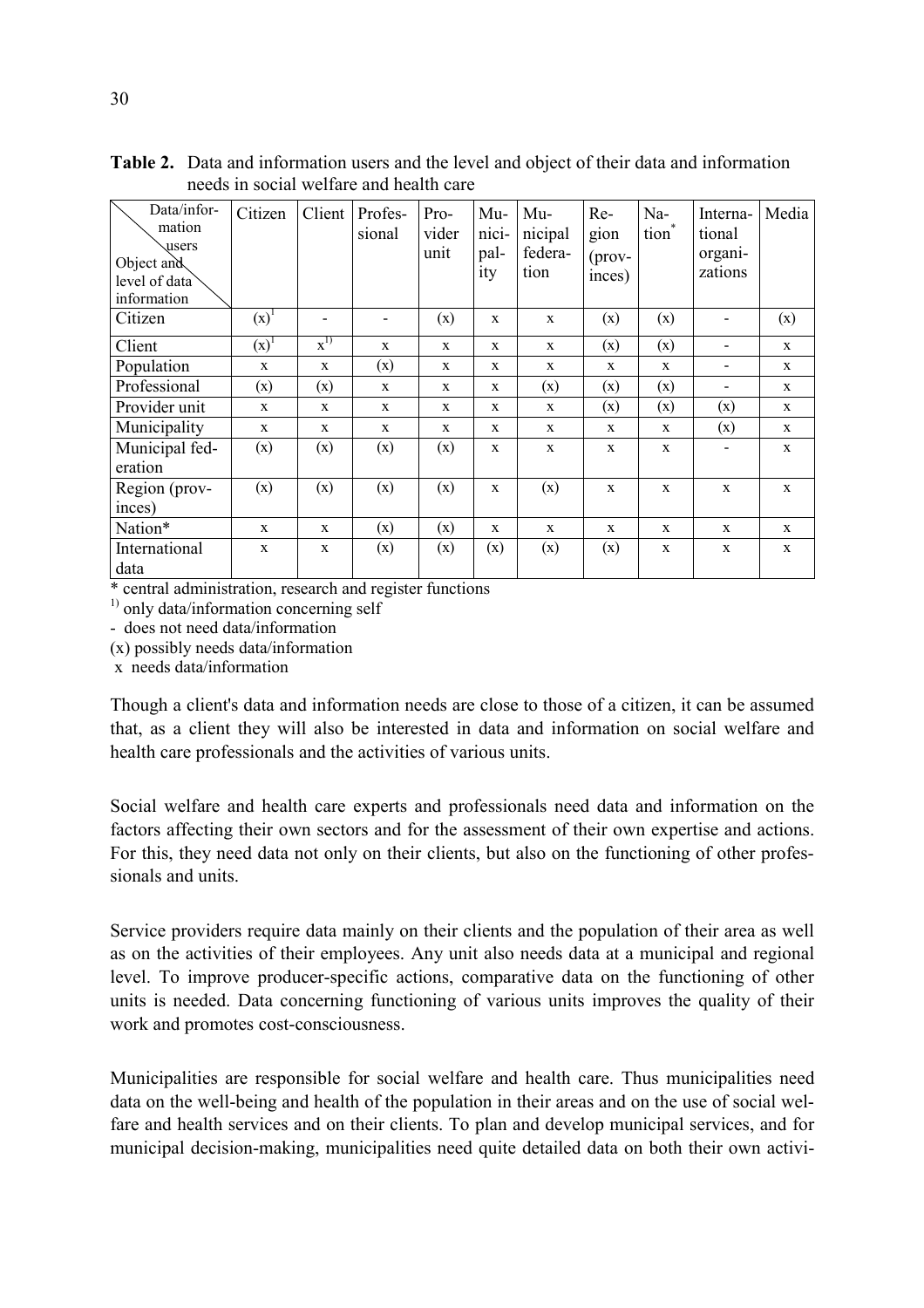ties and comparative data on other municipalities, as well as on the services produced by municipal federations. Municipalities also need national-level data for planning and international data for comparisons.

Regional-level service providers are mainly health care districts, special-care districts, regions, and provincial administrations. In decision-making and supervision, they need data on the population of the area, on sector professionals, and on the activities of municipalities/social welfare and health care service providers in their area.

In central administration, data is needed at the national level, to be able to monitor the use, availability, quality, and efficacy of various cash benefits and social welfare and health care services, and to plan necessary reforms. Individual-level data is needed in central administration mainly in certain supervisory tasks and in registers. Individual-level data is needed mainly when combining data from different sources, but never used in compiled statistics and research reports. Municipal and regional-level data is needed in central administration for investigating differences between regions and municipalities. Central administration is also interested in developments and situations in other countries and therefore requires international data in a comparable form.

At the international level, there is interest in data on Finland at a national level. In recent years, there has also be international interest in regional-level data.

The media is interested in the social welfare and health sector and needs many kind of data and information of current interest.

## *3.4. New data and information requirements*

The form of social welfare and health actions have changed. The emphasis has moved to noninstitutional service and entirely new functions and services have been developed. In addition, the need for data and information has changed, the viewpoint having moved from individual activities to the care and service as a whole received by the patient/client. Existing data systems are not able to describe these information needs and functions comprehensively. At the same time, interest in regional statistics has increased. In addition, there is a need to monitor costs more accurately than before. The private sector and voluntary activities have also become more important in the social welfare and health sector. All in all, data and information needs are more diverse than before. They demand the combination of different data sources and separate studies, as well as new ways to collect data.

Most of the data and information on the well-being and health of the population is based on national sample surveys, which rarely allow regional or local-level analysis. In recent years, the need for regional and municipal-level data has, however, increased. Statistics and registers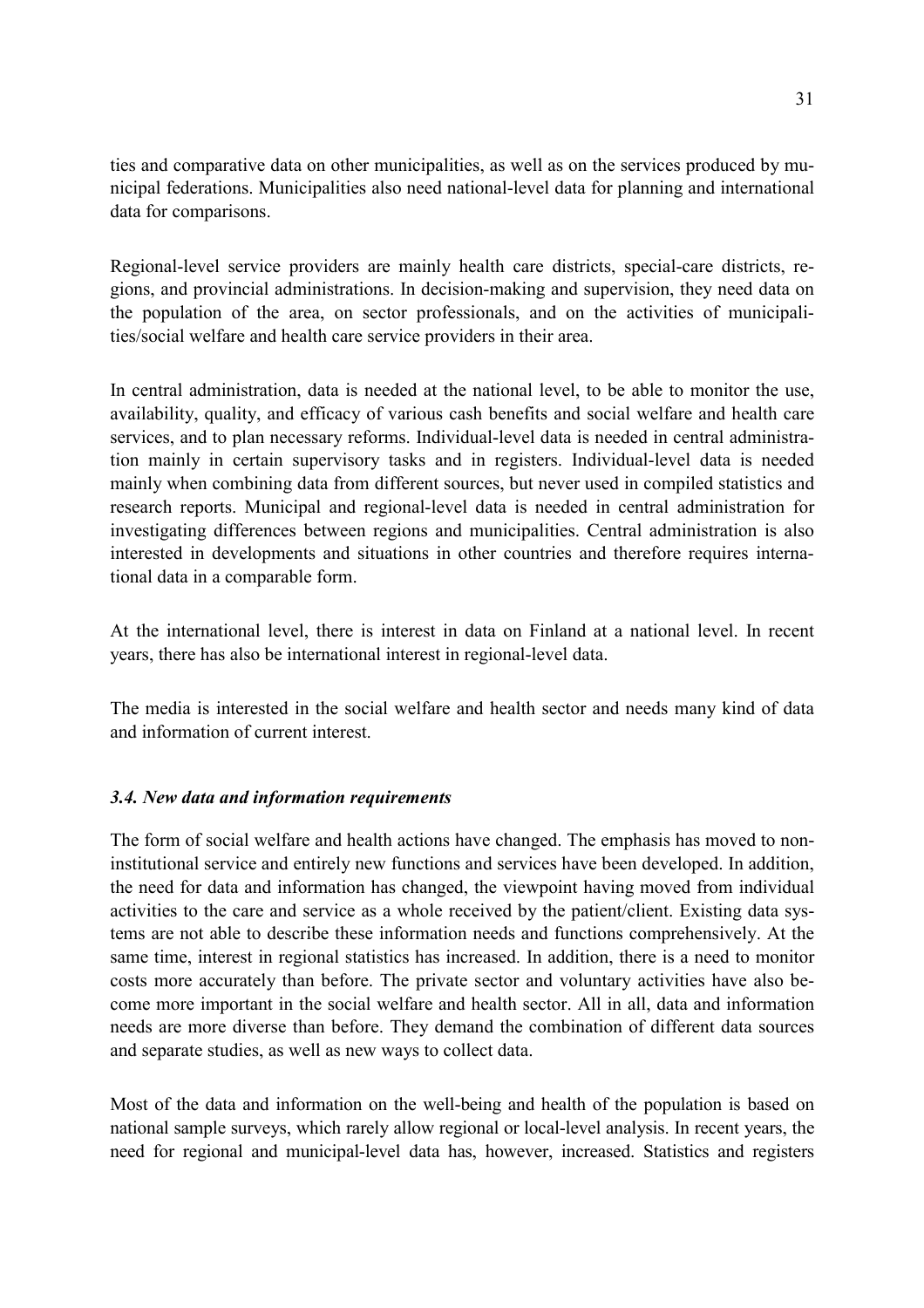should be increasingly prepared at the municipal-level, so that data suitable for various regional purposes can be formed from them. In regards of research, the need for regional data has also increased, but often the survey samples are so small that sufficiently reliable regional-level data cannot be formed from their material. In the future, procedures should be developed, to allow sample surveys to obtain data also for regional and local-level data purposes.

Increasingly it is also wished to compare data and the situation in one's own country with that of others. The EU in particular has created an increased need for more comparable data harmonized between EU state.

Political decision-makers, the population, and clients demand increased transparency and wish to influence the social protection system and decisions and choices affecting its implementation. For this they need data and information on the level and allocation of cash benefits and the functioning of the system. Users need to be not only given data, but also supported by being told how the data should be used and interpreted.

An increase and change in data and information needs, accompanied by decisions to reduce data collection, have led in recent years to an increase in the number of separate studies. Special studies are usually more expensive and a greater burden on data producers than regular data collection, because the data required in special studies is generally not available directly from the basic systems of the data and information producers.

Needs to increase data collection can be seen in the near future. New data collection is at least partly implemented without co-ordination between statistics authorities, as these are bound by decisions of the Council of State. A report by the Ministry of Finance in 2000 already stated that studies have shown that reduction/rationalization has taken place widely and there appeared to be few further possibilities for reduction. Statistics authorities - i.e., in social welfare and health sector matters Statistics Finland and STAKES – report pressure to increase data collection.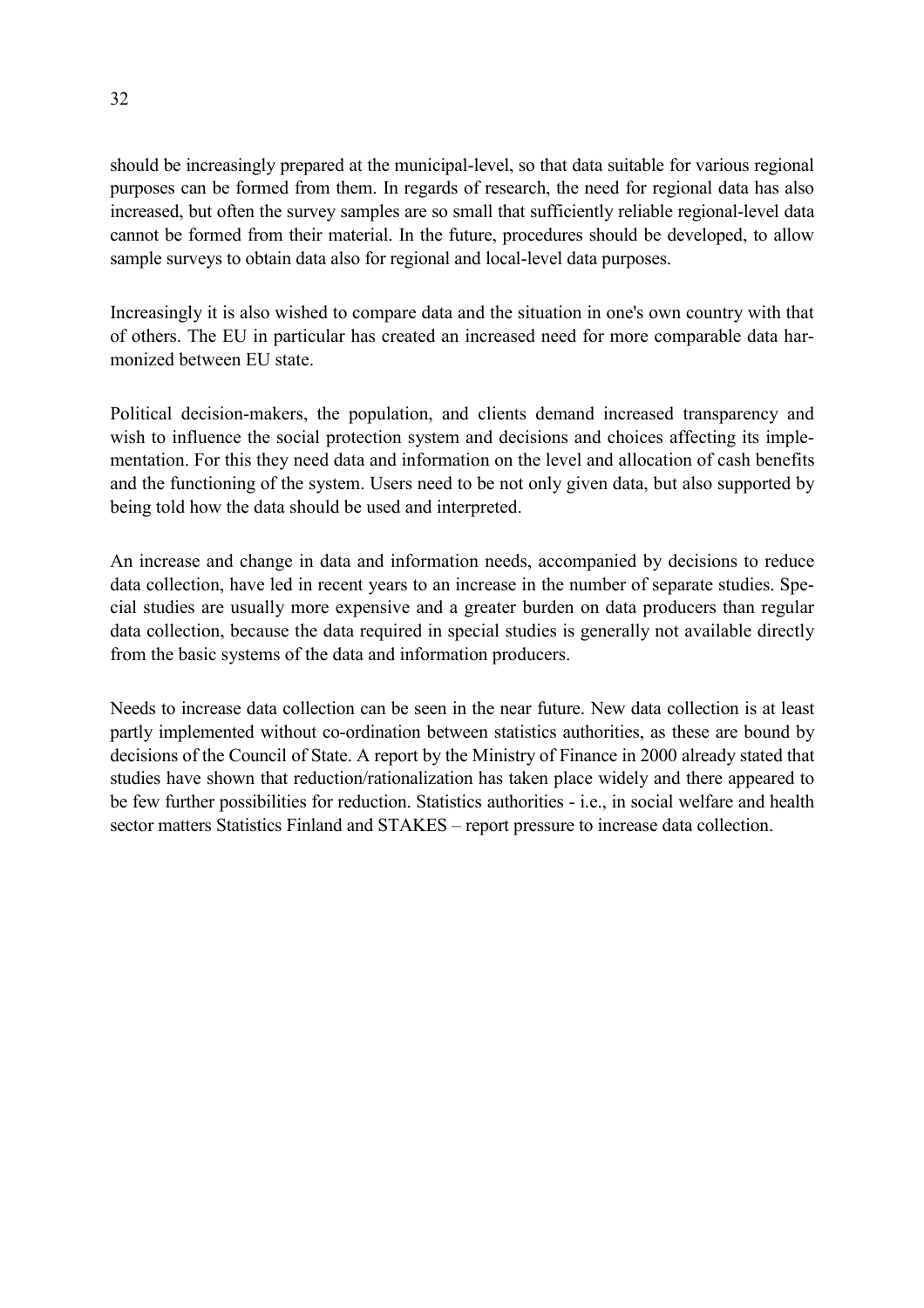## **4. Data and information producers, their tasks, and the co-ordination**

The Ministry of Social Affairs and Health has a broad administrative sector. Each of the sector's institutes and authorities needs and produces data and information from its own area of responsibility.

## *4.1. Present division of responsibilities*

Implementation of the social protection and responsibility for data collection is distributed to several organizations. The Ministry of Social Affairs and Health does not primarily collect data itself. In social policy and health policymaking, the ministry utilizes the data produced by the institutes under it and the Social Insurance Institution, the Finnish Centre for Pensions, Statistics Finland, and municipalities.

Many different factors affect the functioning of the social welfare and health care sector and the results of those activities. Therefore, institutes in the sector require very many different kinds of data and information from different sub-areas. Organizations in the sector need data and information produced by other organizations. The combination and analysis of data produced by different organizations is also needed. The sector needs a permanent network between data-producing organizations. Joint publications, statistics, and research are also needed.

**Figure 2.** Main data and information producers in the social welfare and health care sector



Data is also produced by ngo's, research institutes and universities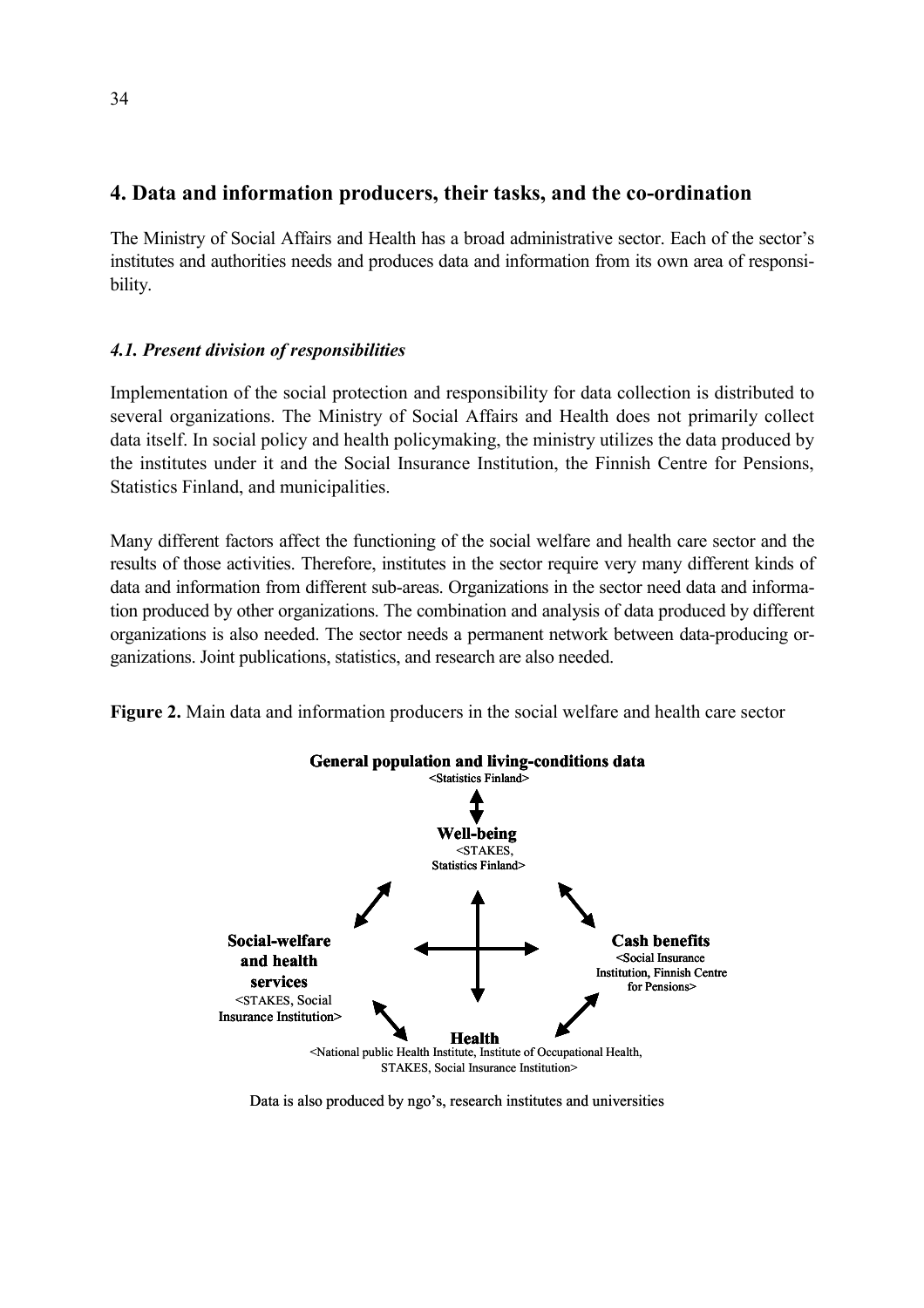#### **4.1.1. Ministry of Social Affairs and Health**

The Ministry of Social Affairs and Health must develop all of the data and information production in social welfare and health care and particularly ensure operation of the reporting and monitoring system needed for national decision-making and strategic planning. The Ministry must also ensure sufficient resources for the sector's data and information production and their sensible use, promote co-operation, and support development of data-resource expertise.

#### **4.1.2. Statistics Finland**

Statistics Finland is the general state authority for statistics. Statistics Finland produces threequarters of public-sector statistics. Statistics Finland's statistics important in social policy and health policy are living-conditions surveys, population statistics, cause of death statistics, income-distribution statistics, labour statistics, labour-cost statistics, consumption statistics, employment statistics, and income and wealth statistics. The data needed in statistics come from administrative registers and interviews, some of it from Statistics Finland's own registers. Statistics Finland also processes register and other data into statistical reports, most of which are very important to The Ministry of Social Affairs and Health and the institutions and agencies under it. Interview data plays a large part in many of Statistics Finland's statistics.

Statistics Finland is responsible for the international and national co-ordination of statistics production. It is also responsible for generally monitoring the population's living conditions (income distribution, domestic-household's consumption, income and wealth, employment, unemployment, working conditions, use of time, and leisure), population statistics, causes of death, economic data, and data on activities of municipalities. Statistics Finland is chiefly responsible for international statistics co-operation and supplying statistics to the EU's statistics authority Eurostat.

#### **4.1.3. Finnish Centre for Pensions**

The Finnish Centre for Pensions is the statutory central body of the Finnish earnings-related pension schemes, which looks after the general running of the system and ensures its uniform implementation. The Finnish Centre for Pensions takes care of, for instance, registration, statistics, and research relating to earnings-related pension schemes.

The pension register of the Finnish Centre for Pensions' contains data on pension decisions given by pension providers in the private and public sector (excepting old pensions from municipalities and the churches). The Finnish Centre for Pensions publishes statistics on privatesector earnings-related pensions and employment contracts. It also collects and produces annual overall statistics on rehabilitation within the earnings-related pension schemes. The Finnish Centre for Pensions, the Local Government Pension Institution and the State Treasury produce a joint annual publication of recipients of statutory earnings-related pension in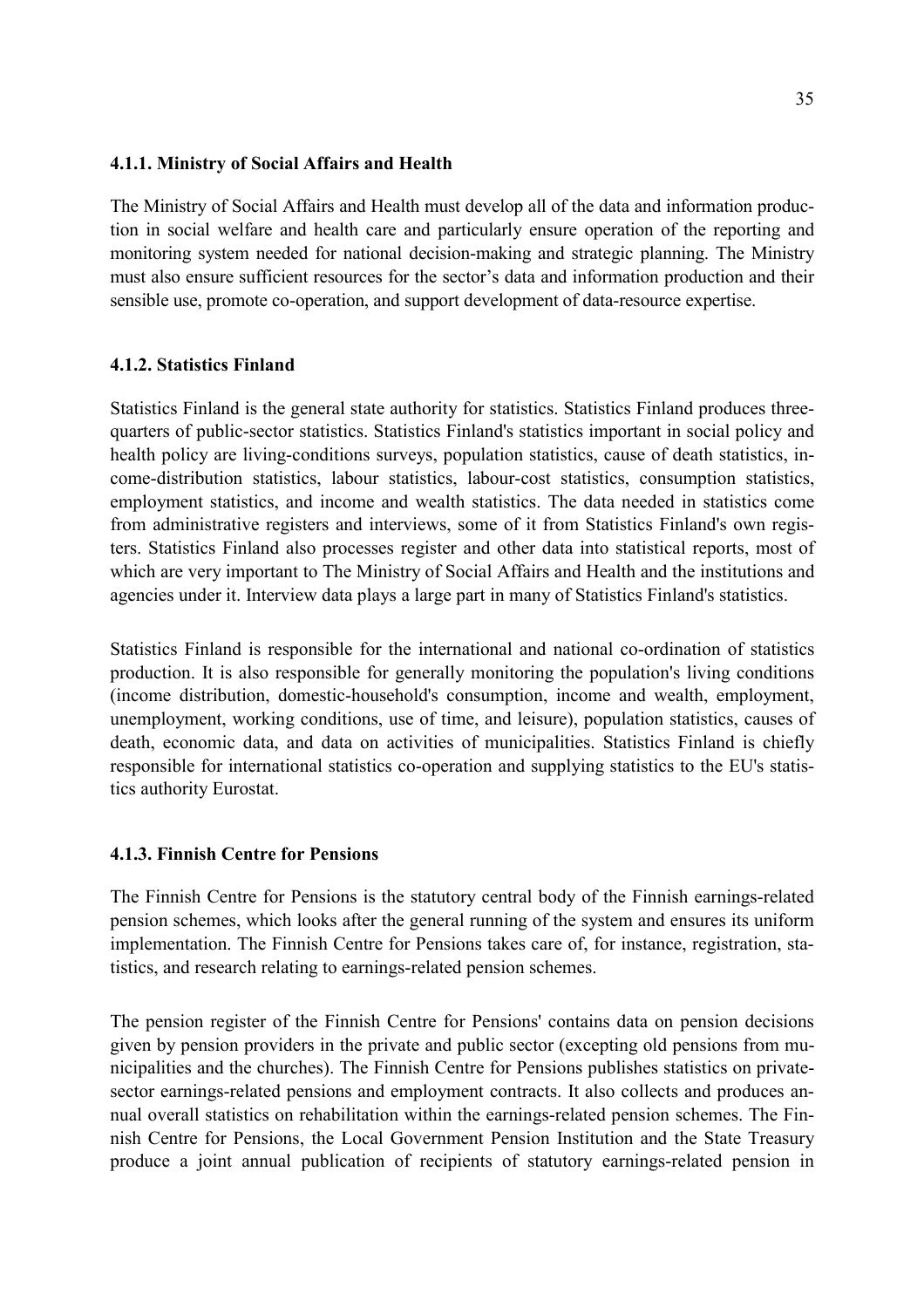Finland, and from 2002 of those entitled to an earnings-related pension in Finland. Together with the Social Insurance Institution, the Finnish Centre for Pensions produces overall statistics on Finnish pensioners. Some pensions statistics also show pensions paid abroad by country of domicile. The Finnish Centre for Pensions produces data serving the pensions system and its decision-making, such as studies and calculations needed for reforms of the earningsrelated pension schemes.

The Finnish Centre for Pensions also makes studies of working capacity, of factors affecting employment, and reason for retirement, of trends in social and labour-market change, and how they affect pensions insurance, and comparative studies of international pensions schemes.

## **4.1.4. Social Insurance Institution (SII)**

The task of the Social Insurance Institution is to ensure, through its benefits systems, the basic income of the population in various life situations. It is also responsible for information services, statistics, assessment, predictions, and research in its own sector. The statistics of the Social Insurance Institution are based on administrative data comprising the decisions and payment of benefits administered by the institution. An individual-level statistical file is made in each of the benefit areas, from which statistics are produced. Besides its data bank, the Social Insurance Institution also produces regular statistical publications of different benefits areas. Joint publications are Statistics of Finnish pensioners with Finnish Centre for Pensions and Finland's medicine statistics with National Agency for Medicines.

The Social Insurance Institution makes many studies of questions relating to the quantitative and financial development of benefits, their allocation, the finances of social security, and the income of benefits recipients, as well as of rehabilitation, work capacity and functioning.

In its data production, the Social Insurance Institution is responsible for statistics, publications, databases, and data services relating to old-age pensions, health insurance, basic unemployment security, rehabilitation, study allowances, rent-support benefits, and some cash benefits that it administers.

## **4.1.5. National Public Health Institute**

The National Public Health Institute promotes people's opportunities for a healthy life. It is responsible for ensuring that policy-makers, professionals, and citizens have the best possible information available to support choices affecting health.

The National Public Health Institute's task is to promote public health and prevent disease: it should monitor, supervise, and study public health and the occurrence of disease and participate in studies and interventions needed to promote public health. According to the Infectious Diseases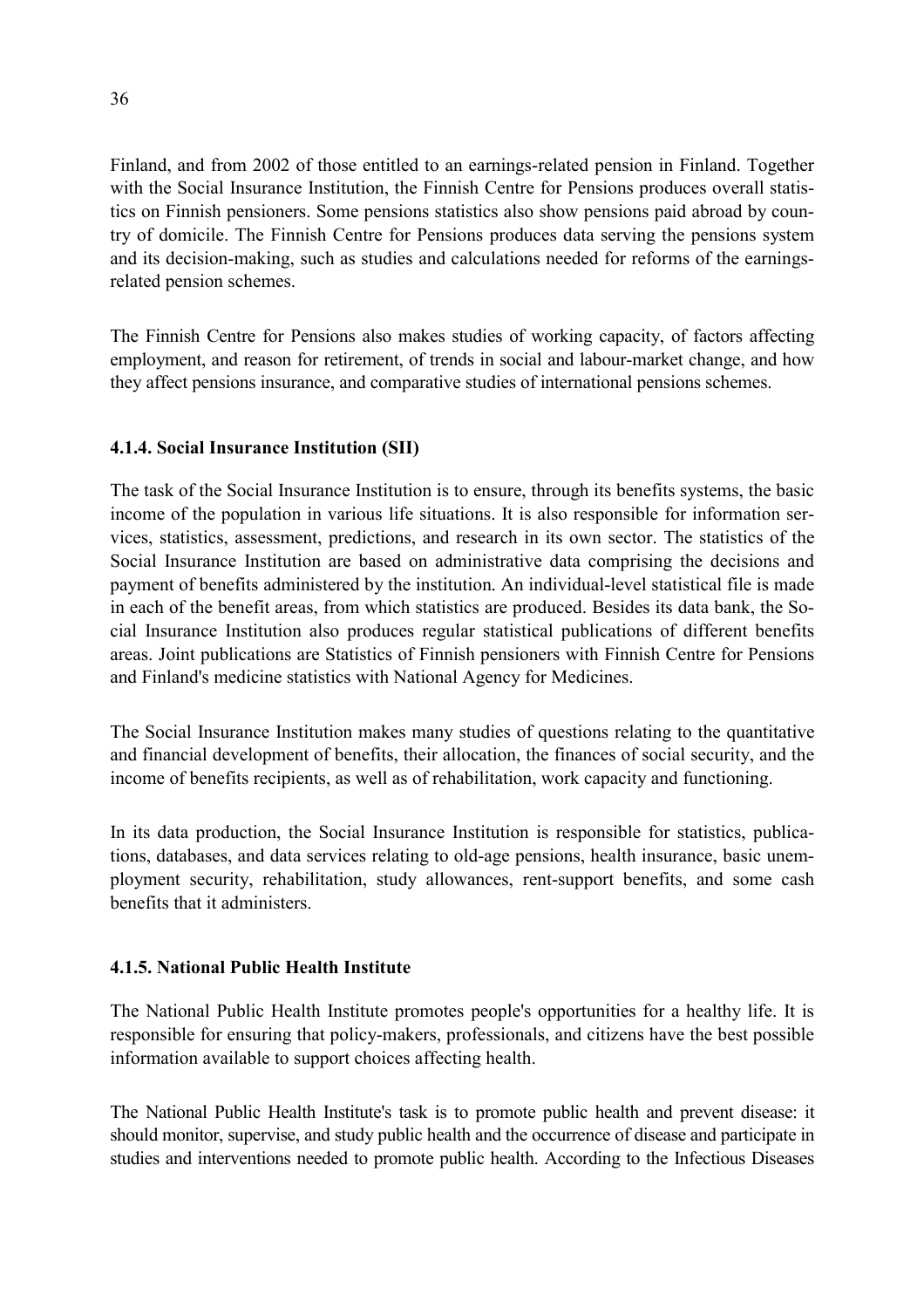Act and regulations, the National Public Health Institute must maintain a national register of infectious diseases and acquire and distribute vaccines for the public vaccination programme.

The research and development work of the National Public Health Institute aims to improve the information and understanding required to promote the health of the population. The National Public Health Institute's research work is applied research aimed at the health of the population. In its research, the institute utilizes the data of the monitoring systems it maintains. To ensure a high level of applied research, basic research is also carried out in the institute, which helps to identify future problems and find solutions to them.

The National Public Health Institute's central supervision and monitoring tasks are the maintenance of an infectious-diseases register and monitoring systems, the collection and analysis of regularly repeated studies on the state of public health, disease-specific register-based monitoring surveys, and reference-laboratory functions.

In data and information production, the National Public Health Institute is responsible for monitoring both the health and functioning of the population (children and young people, adults, pensioners) and determinants of health. The National Public Health Institute is also responsible, together with STAKES, for supplying data for the EU's Public Health Programme.

## **4.1.6. National Research and Development Centre for Welfare and Health (STAKES)**

STAKES's task is to promote well-being and health and to ensure high-quality social welfare and health services for the entire population on an equal basis. To this end, it produces and transmits social welfare and health care data and information and expertise to decision-makers and operators in the sector. STAKES is an expert centre acting under the Ministry of Social Affairs and Health, its core operations being research, development, and data resources. STAKES acts as the statistics authority for social welfare and health care.

The steering by information implemented by STAKES is based on databases, research, and development. STAKES's other statutory tasks (monitoring and assessment, data transmission, training promotion and implementation, and initiatives and proposals) rely on the data and expertise resulting from the core activities. STAKES's main task is to develop social welfare and health care.

In data production, STAKES is responsible for statistics, registration and research, and personnel statistics on social welfare and health service, the well-being of the population (and factors affecting them), and the substance-use by the population. STAKES is also responsible for preparing Finland's social protection expenditure and health care cost and funding statistics. STAKES is responsible for sending the above data to international organizations (such as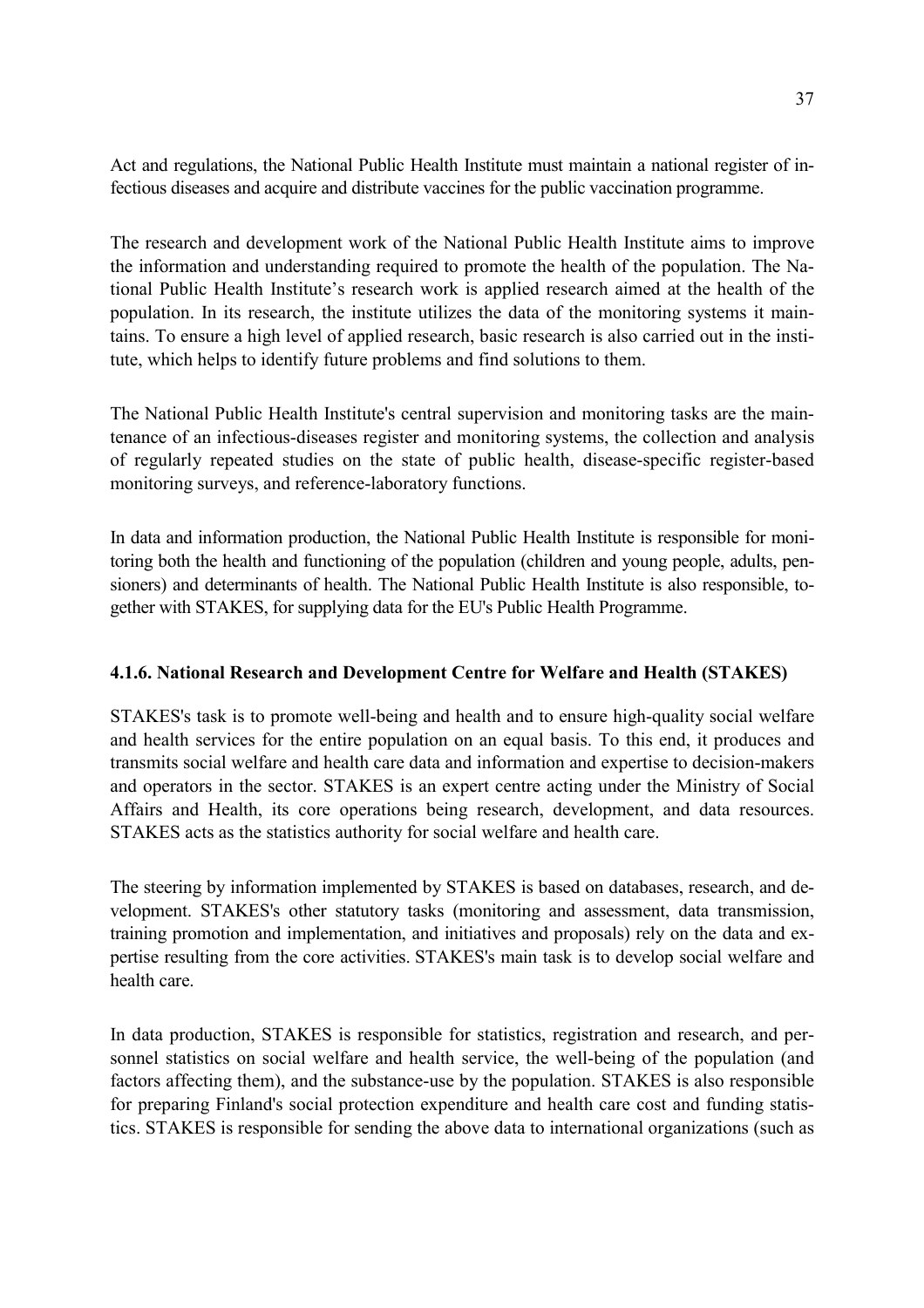WHO, OECD, NOMESCO $\degree$ , NOSOSCO $\degree$ ). STAKES is jointly responsible with the National Public Health Institute for supplying data for the EU's Public Health Programme.

## **4.1.7. Federation of Accident Insurance Institutions**

The Federation of Accident Insurance Institutions is a statutory central organ for accident insurance, which is mainly concerned with the co-ordination of the implementation of statutory accident insurance. The Federation of Accident Insurance Institutions maintains accident and occupational disease registers. In the case of cash benefits, The Federation of Accident Insurance Institutions compiles statistics mainly on loss of income compensation, i.e. daily allowances and its continuation as accident pensions and family pensions on the other hand. The statistics are compiled from event-specific data provided by every private insurance company and the State Treasury. The statistics are part of the work accident statistics collected by Statistics Finland from various sources and sent to the EU Commission.

## **4.1.8. National Authority for Medicolegal Affairs**

The task of the National Authority for Medicolegal Affairs is to supervise health care professionals to ensure the quality and patient-safety of the health services provided for citizens. In addition, National Authority for Medicolegal Affairs is responsible for tasks concerning forensic psychiatry, the termination of pregnancy and sterilization, the medical use of human organs and tissues, medical research, and the investigation of cause of death, and other assigned to it in legislation. For its tasks, National Authority for Medicolegal Affairs maintains registers of health care professionals.

## **4.1.9. Finnish Institute of Occupational Health**

The Finnish Institute of Occupational Health promotes the health at work, work safety, and healthy working conditions of Finland's population of working age, with the aim of achieving good work capacity and quality of working life, and the prevention of unemployment. Finnish Institute of Occupational Health produces, collects, and transmits data based on scientific research on the interactions between work and health and promotes the practical application of the data.

Finnish Institute of Occupational Health's tasks include practising and promoting studies of the interactions between work and health, carrying out studies, measurements, and services relating to the prevention and removal of health hazards and risks at the workplace, or otherwise in the work environment, carrying out independent health care, treatment, and laboratory procedures to determine, care for, and prevent occupational hazards and work-related diseases, and practise training, publication, and information services relating to its sector. Fin-

 $\overline{a}$ 

<sup>6</sup> Nordic Medico-Statistical Committee

<sup>7</sup> Nordic Social Statistical Committee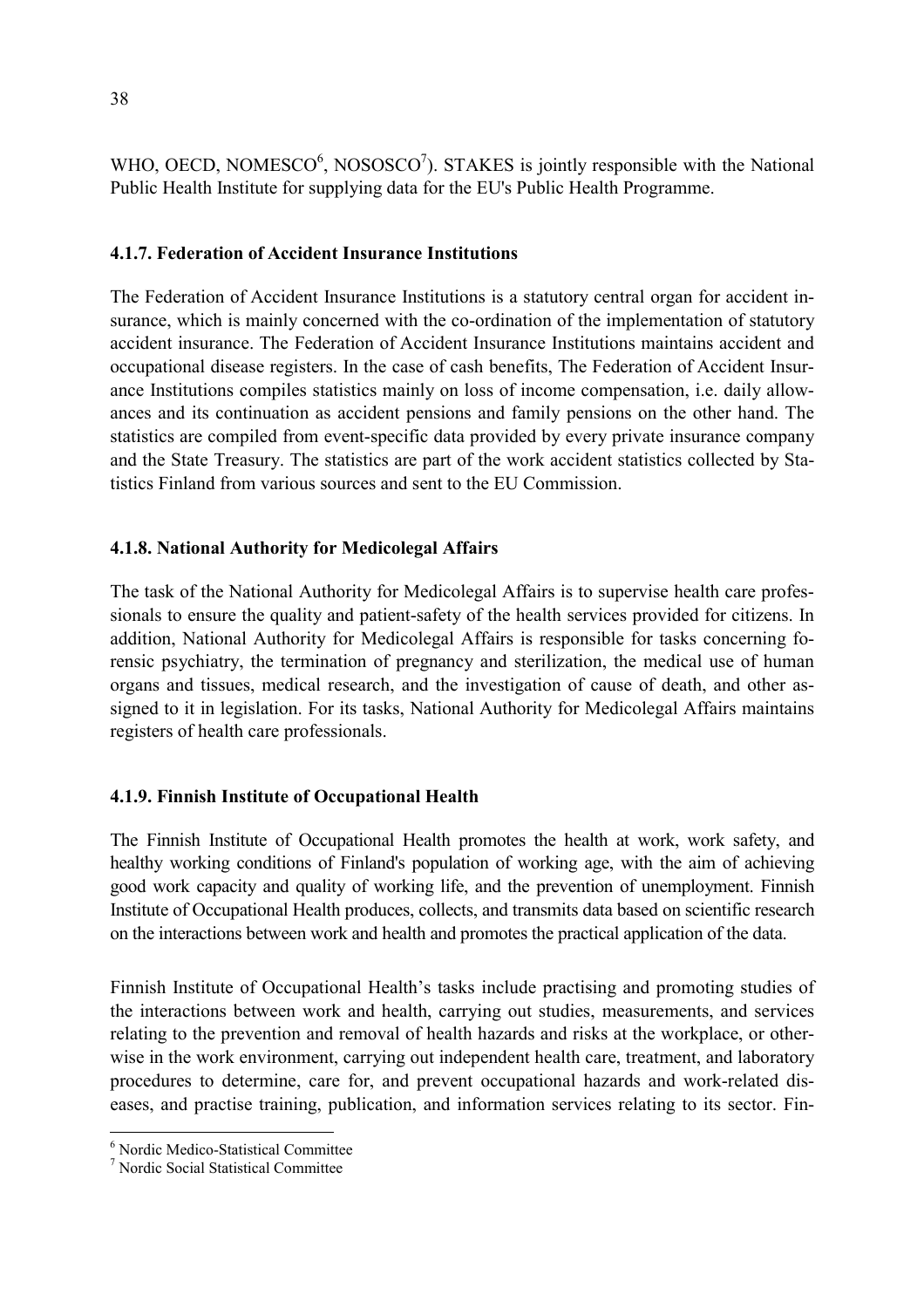nish Institute of Occupational Health studies the causes and case-mechanisms of occupational and work-related diseases and their effects on functioning in working life.

In data production, Finnish Institute of Occupational Health is responsible for monitoring well-being on work, occupational health, working conditions, and the factors affecting them. Finnish Institute of Occupational Health maintains several different registers and is responsible for sending data on occupational disease to the EU's statistics office.

## **4.1.10. Insurance Supervision Authority**

The Insurance Supervision Authority supervises and ensures that the insurance and pensions institutions and other entities supervised by the authority follow the law and good insurance practice, and apply correct procedures in their operations. The authority particularly supervises the financial development and standing of insurance and pensions institutions. Insurance Supervision Authority publishes annual Insurance-company statistics, which include statistics from the financial statements of insurance companies. Insurance Supervision Authority's benefit-recipient register contains data on the benefits paid by unemployment funds and their recipients, from 1999. Data from the register is used to supervise the unemployment funds, collect statistics on the benefits paid by the funds, investigate misuse, and prepare and monitor legislation.

In data production, Insurance Supervision Authority is responsible for statistics on the benefits of unemployment funds and the operation of insurance companies.

Jointly with Social Insurance Institution, Insurance Supervision Authority publishes monthly statistics containing data on payments and benefits, differentiated by type. Insurance Supervision Authority produces annual Unemployment Funds statistics.

#### **4.1.11. State Treasury**

To compile statistics, the State Treasury maintains statistical registers of state pensions paid at an individual level, a pensions-applications statistical register, and a statistical register of employment contracts under the scope of the State Pensions Act. Annual statistical registers are also made of accident compensation and traffic accident compensation by the state. The data in these statistical registers starts in 1992. Statistics made from the statistical registers are published on the State Treasury's website.

#### **4.1.12. Other data and information producers**

In addition to the above, data and information from the social welfare and health care sector is produced by *inter alia* the Association of Finnish Local and Regional Authorities, provincial administrations, NGO's, research institutions, university hospitals, and universities.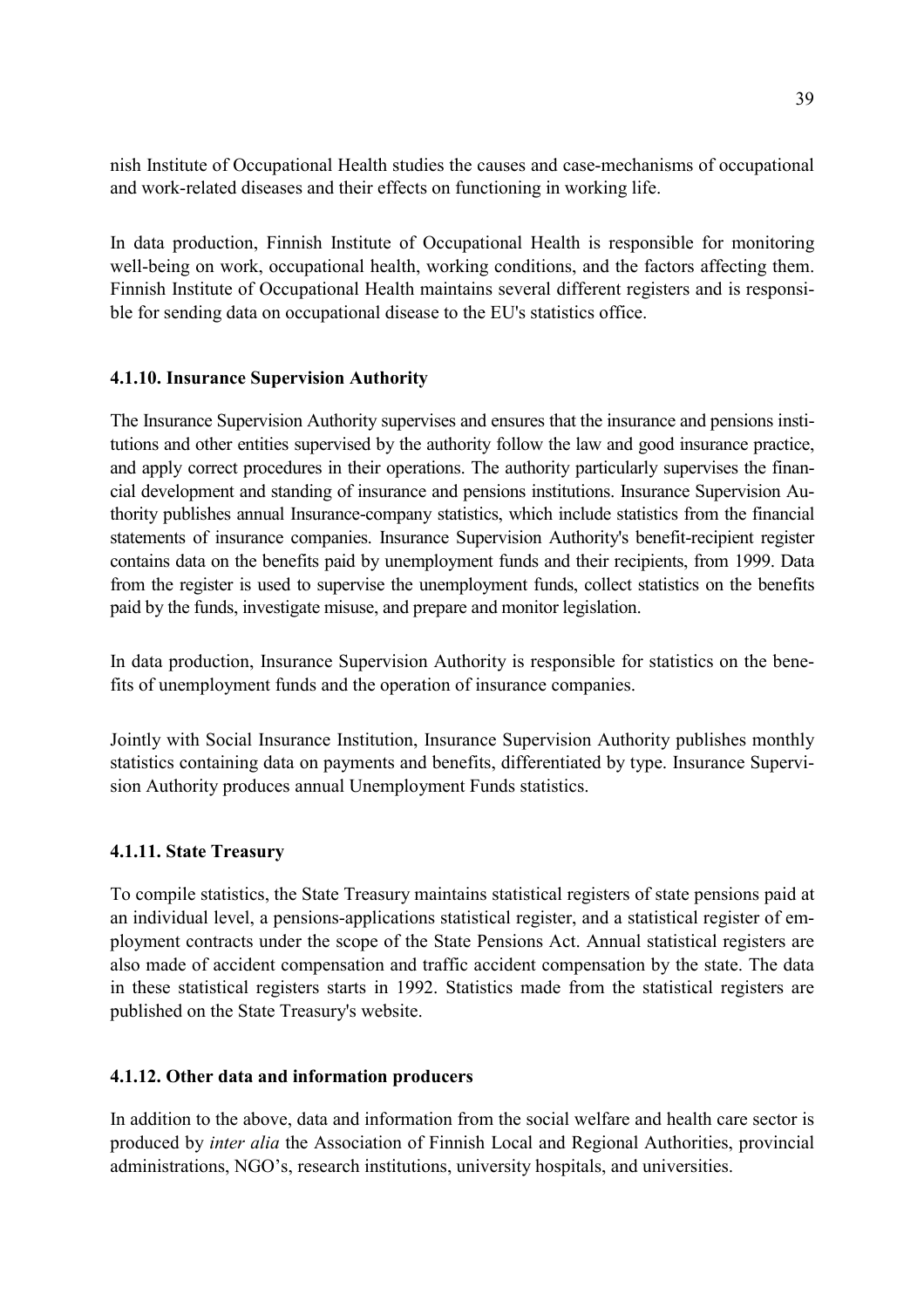## *4.2. Co-operation and its development*

## **4.2.1. Joint publications, reports, and statistics**

The institutions and agencies under The Ministry of Social Affairs and Health have several registers, statistics, studies, reports, and databases produced jointly by different organizations. Co-operation has taken place in individual sub-areas for several years already and the following data entities have been developed:

- STAKES's *Social Protection and Health Care Expenditure* statistical publication collects data from all the institutions in the sector,
- *Joint pensioners statistics* compiled by the Finnish Centre for Pensions and the Social Insurance Institution and the register they are based on,
- *Medicine statistics* produced jointly by the National Agency for Medicines and the Social Insurance Institution,
- Statistical bulletin on the all of unemployment cash benefits, produced jointly by the Insurance Supervision Authority and the Social Insurance Institution,
- Research (1999, 2000) on basic unemployment benefits, housing assistance, and social assistance, produced jointly by the Social Insurance Institution and STAKES,
- Statistics Finland produces income-distribution statistics, employment statistics, and rent statistics by assembling data it has collected itself, and register data created in the operations of various entities.

The Finnish Centre for Pensions co-operates with the Social Insurance Institution to produce overall statistics on Finnish pensioners, which contain not only all statutory employment and old-age pensions, but also the military, traffic-accident, and accident pensions received by those who are also entitled to an employment or old-age pension.

In addition, STAKES has already from 1995 maintained a *Statistical social welfare and health care database* (SOTKA), which includes not only social welfare and health care data, but also the data required for monitoring, planning, and development. The statistical data and indicators depict not only the use of social welfare and health services, but also municipal economics, the population, families, housing, incidence of disease and mortality, and social welfare and health care labour and costs. The data are entered in the database mainly during the year following the statistical year. The data of the database comprise original data from STAKES, Statistics Finland, and the Social Insurance Institution.

Statistics Finland has produced reports on housing, the position of children, families, and the distribution of income, jointly with other entities.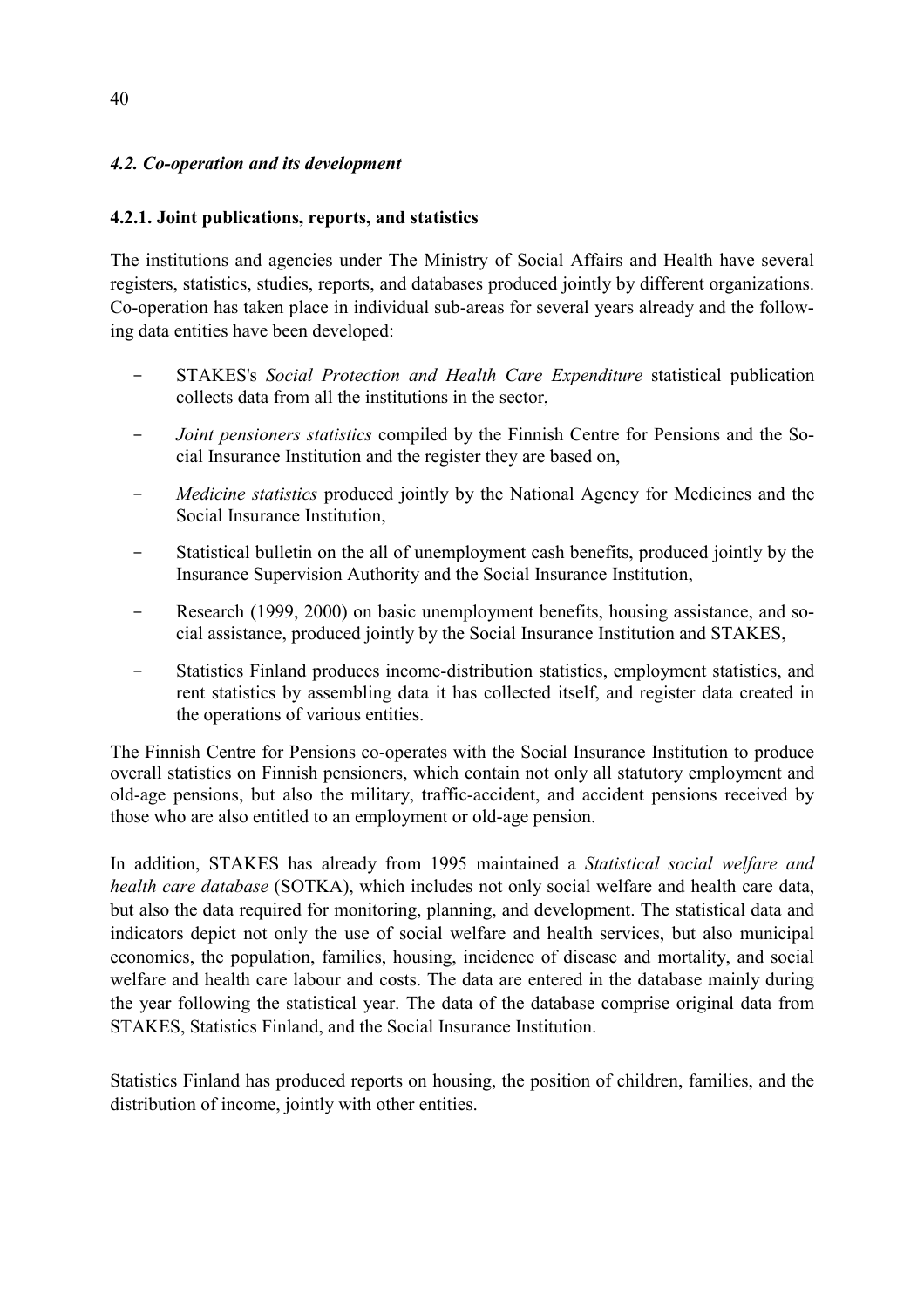#### **4.2.2. The co-ordination and development of operations**

Statistics Finland has overall co-ordination responsibility for all statistics activities. A social welfare and health care statistics working group was established in 1996, to develop these statistics and to increase co-operation. The group was established by STAKES and includes representatives of the Ministry of Social Affairs and Health, the Association of Finnish Local and Regional Authorities, Statistics Finland, and STAKES. In the spring of 2003, the group was expanded with representatives of the National Public Health Institute and the Finnish Institute of Occupational Health. The managements of the institutes represented in the group meet regularly and agree large joint development projects and inform each other of matters of current interest.

International health statistics are co-ordinated in a group founded by Statistics Finland, which also has members from STAKES, the National Public Health Institute, and the Ministry of Social Affairs and Health.

Nordic social protection statistics are co-ordinated by the so-called Finnish NOSOSCO<sup>8</sup> Group appointed by the Ministry of Social Affairs and Health. The group has representatives of STAKES, the Social Insurance Institution, the Finnish Centre for Pensions, and Statistics Finland.

In the case of social services, it has not been felt necessary to set up a separate national coordination group, because there is still little international work. When necessary, matters in this field are dealt with in the social welfare and health care statistics co-operation group.

In the spring of 2003, the National Public Health Institute, STAKES, the Radiation and Nuclear Safety Authority, and the Finnish Institute of Occupational Health investigated the state of research and development in the sector. According to their report, each institute in the sector has its own role in research and development, which is relevant to the sector as a whole. They support implementation of the strategic goals set by the ministry and produce and transmit data and information and activity models relevant to their own areas to national, regional, and local operators. The division of responsibilities between the institutes is natural and complements each other. Co-operation between the institutes generally works.

According to the study that there was too little co-ordination between institutes in research and monitoring of children's welfare and health. There is also a need to agree on co-operation and the division of labour between institutes in the sector in the definition of rehabilitation and the functioning of the elderly and of factors affecting them. The directors-general of the institutes have agreed to develop co-operation through regular meetings of the institutions' upper management. The institutes will also increase co-operation, particularly in regards reg-

 $\overline{a}$ 

<sup>8</sup> Nordic Social Statistical Committee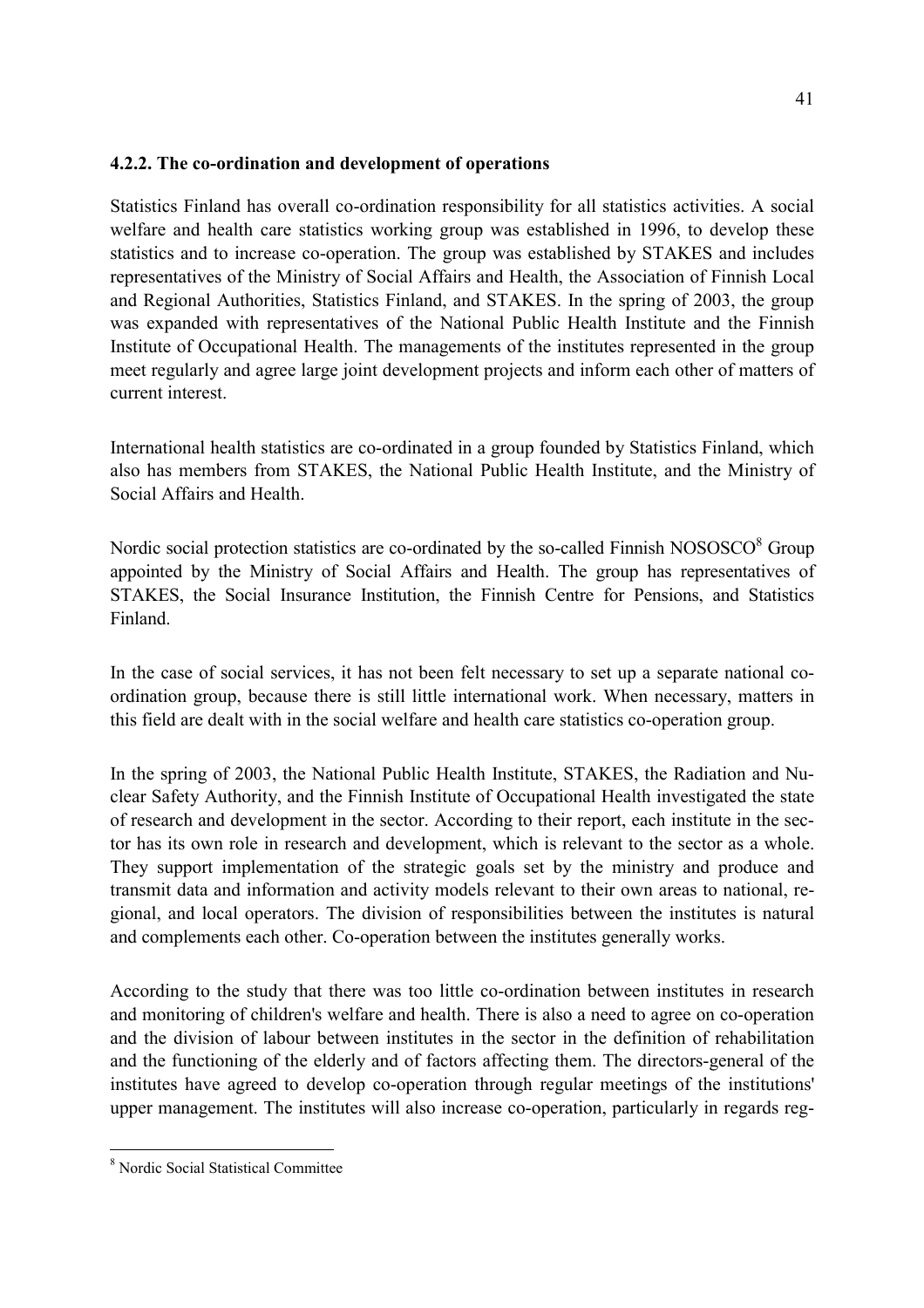isters, research material, surveys, data resources, data collection, and their utilization, as well as in information services. The directors-general propose that the Ministry of Social Affairs and Health and the research and development institutes jointly develop procedures, by which their expertise can be effectively exploited in political decision-making and in drafting legislation and implementing national programmes.

All in all, co-operation between the institutes in the sector should be further intensified, to make the flow of information and the utilization of data more effective. Much data produced by Statistics Finland is also needed in the sector. Co-operation with Statistics Finland has mainly worked well, though problems have also arisen concerning payment policy for the supply of data and data-protection regulations. These limit the possibilities to respond to all the data needs of data users.

## *4.3. The development of register-based research*

The health-research committee of the Academy of- Finland granted two year's funding for the start-up stage of the Finnish Data Centre for Register Research. Operations began in STAKES on 1 August 2003. After the initial funding, the sector research institutes under the Ministry of Social Affairs and Health (the National Public Health Institute, STAKES, and the Finnish Institute of Occupational Health) have decided to participate in the further funding of the centre. Other possible co-operating organizations are the Finnish Centre for Pensions, the Social Insurance Institution, the National Agency for Medicines, the Radiation and Nuclear Safety Authority, and Statistics Finland, as well as universities.

The Finnish Data Centre for Register Research aims to promote the use of national registers in research, especially in medical and social science, by supporting the planning and implementation of register-data-based research, improving the abilities of researchers to use register data, increasing co-operation between registers, and improving procedures in using register data.

The Finnish Data Centre for Register Research operates nationally and its basic services are free of charge to all users. Operation began with a restricted network model, but the centre aims to expand operations.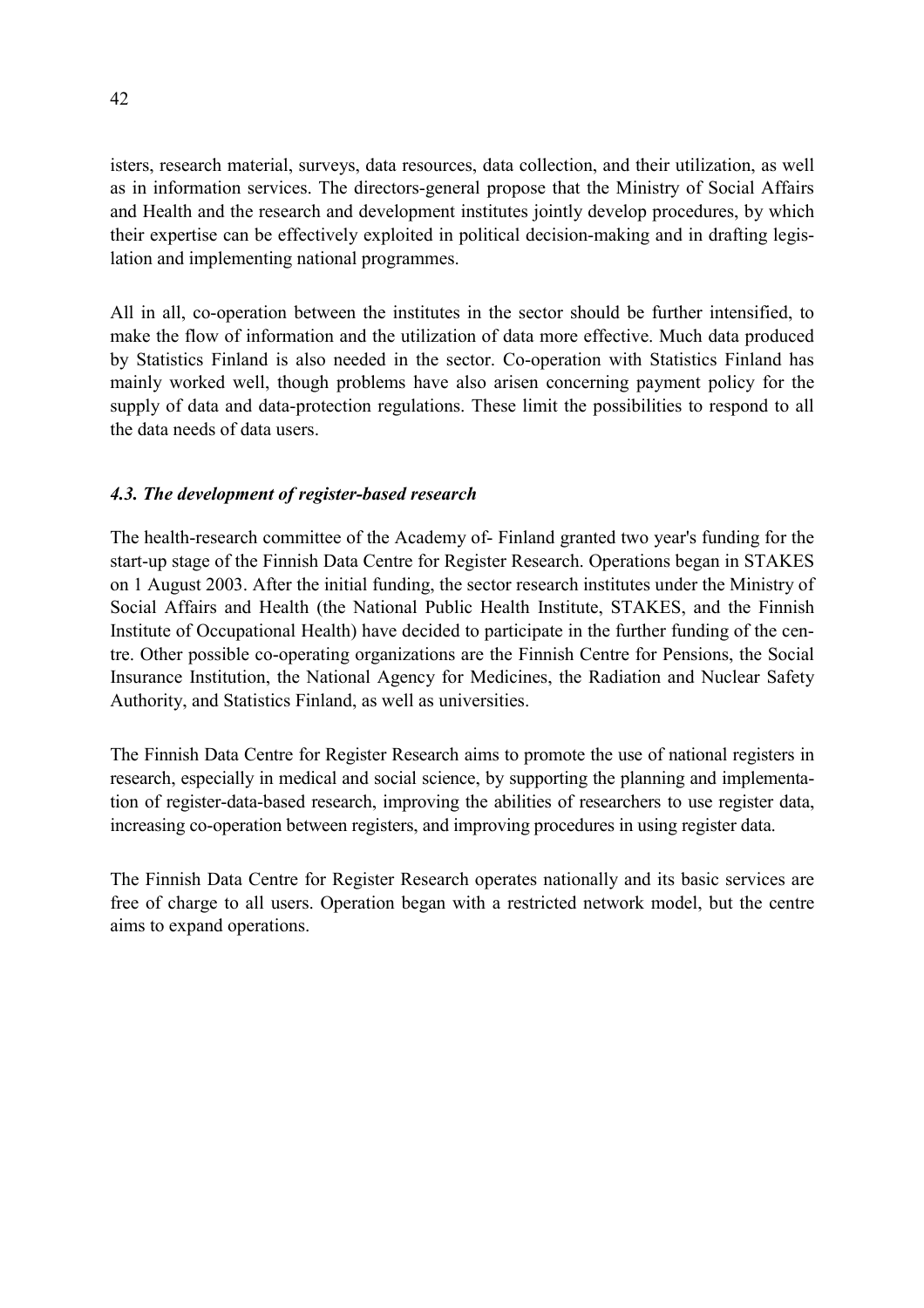## **5. International statistics co-operation and data demands on Finland**

Finland participates in the activities of several international organizations. Much of the work of many organizations concerns the monitoring of the activities of different countries and the production of comparative data and statistics between countries. As a member state of the EU, Finland is committed to supplying certain data and statistics to the EU's statistics authority. In recent years, the EU actions have gained increasing importance and the development of statistics and data production according to the community's regulations has become a considerable challenge alongside national data requirements.

The EU's harmonization development has not brought large structural changes to Finnish social statistics. Existing national statistics form a basis, the international comparability of which is continually improved. There is only one new annual social survey in sight, the EU-SILC $\degree$ , income and living-conditions survey, which commenced in Finland in 2004. It is being implemented by integrating the new study with existing income distribution statistics. The EU supports the increase of the uniformity of regular surveys in various ways. The European statistics system is being developed, on the basis of both regulations and gentlemen's agreements.

Eurostat continuously develops the population and social statistics contained in the European Statistical System (ESS), in the form of both basic statistics collection and the collection and maintenance of databases. Other data in the form of statistics arises from the construction of indicators and from research related to them. In addition, the Commission frequently orders *ad hoc* studies relating to social-policy programmes. The income-distribution and livingconditions statistics skeleton law is already in force and the executive decree is at the decision stage. In the Commission's programmes, the data field concerning welfare comes under many headings, the most important being the programmes on poverty and social exclusion prevention, employment, equality, and lifelong learning.

The regulations on which the EU's social statistics are based continue to spread. The surveys regulated by decrees are defined in great detail, down to the data collection methods, the data content, and data processing. The regulation bases for labour statistics, wage structure and labour cost surveys, and work accident statistics already existed in autumn 2003. The income and livingconditions statistics skeleton law  $(EU-SILC<sup>10</sup>)$  and executive decrees were completed in autumn 2003. The regulation basis for education and immigration statistics is being drafted.

The EU harmonization of consumer research, time-use studies, cultural statistics, and many other population and social statistics is based on recommendations and individual agreements. Harmonization takes place by creating uniform concepts, definitions, and classifications, or

 $\overline{a}$ 

<sup>9</sup> Statistics on Income and Living Conditions

<sup>10</sup> Statistics on Income and Living Conditions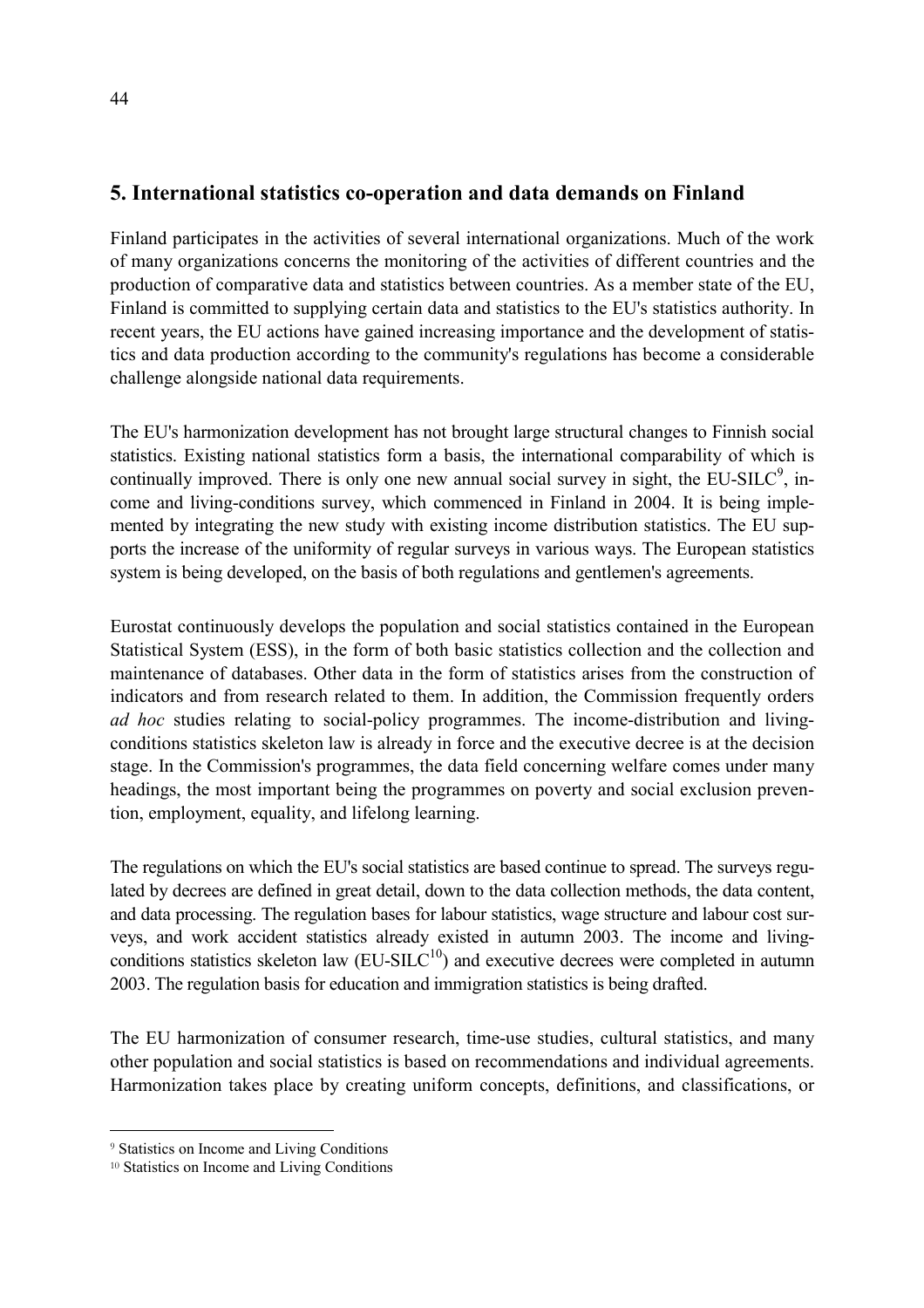by planning common modules for surveys, in which data collection and processing are made uniform. The harmonization of the statistical framework of social protection systems  $(ESSPROS<sup>11</sup>)$  is one of the more significant EU-level achievements.

In the case of substance abuse, a development challenge in the near future is to create a permanent monitoring system for the EU's substance-abuse operations programme (2000 - 2004).

Finland has been generally able to supply most of the internationally collected data for which it has been requested. Data is collected by different organizations (EU, OECD, WHO) using different definitions and classifications and these data have not been sufficiently exploited either in Finland or internationally. The UN's and OECD's recommendations also greatly affect statistics operations. The organizations do not, however, oblige the data supplier to modify the content or methods of their data system to ensure international comparability.

In regards of data and information on the health of the population, Finland is one of the world's most progressive countries. It is also very active in this field both in the EU's Public Health Programme, in Eurostat and in WHO. Finland aims to use its influence to ensure that the international health information systems develop sensibly and that Finland's existing data systems need not be replaced by entirely new systems harmonized by the EU.

The greatest problems of health statistics in Finland are a lack of data on out-patient primary health care, on active social welfare and health care personnel, and more detailed data on the costs and funding of health care, as well as on open care services for the elderly and disabled people.

As yet, few statistics on social services are compiled internationally. At present, this takes place mainly between the Nordic countries. The EU is, however, gradually expanding its activities in this sector, particularly in the case of homelessness, children's day-care, labour policy measures and gender equality. Other possible sub-areas include the social conditions of immigrants, statistics on disabled people and substance-abuse statistics.

The move of the EU's statistics regulations to the decree level and the simultaneous expansion of the EU's statistics actions to ever more subject areas will be a considerable future challenge to Finland's statistics and data production. A present danger is that work required by the EU will take the lion's share of the limited resources available to Finland in this field. Data production harmonized by the EU will not necessarily produce the data essential to Finland's national needs.

 $\overline{a}$ 

<sup>&</sup>lt;sup>11</sup> The European System of integrated Social Protection Statistics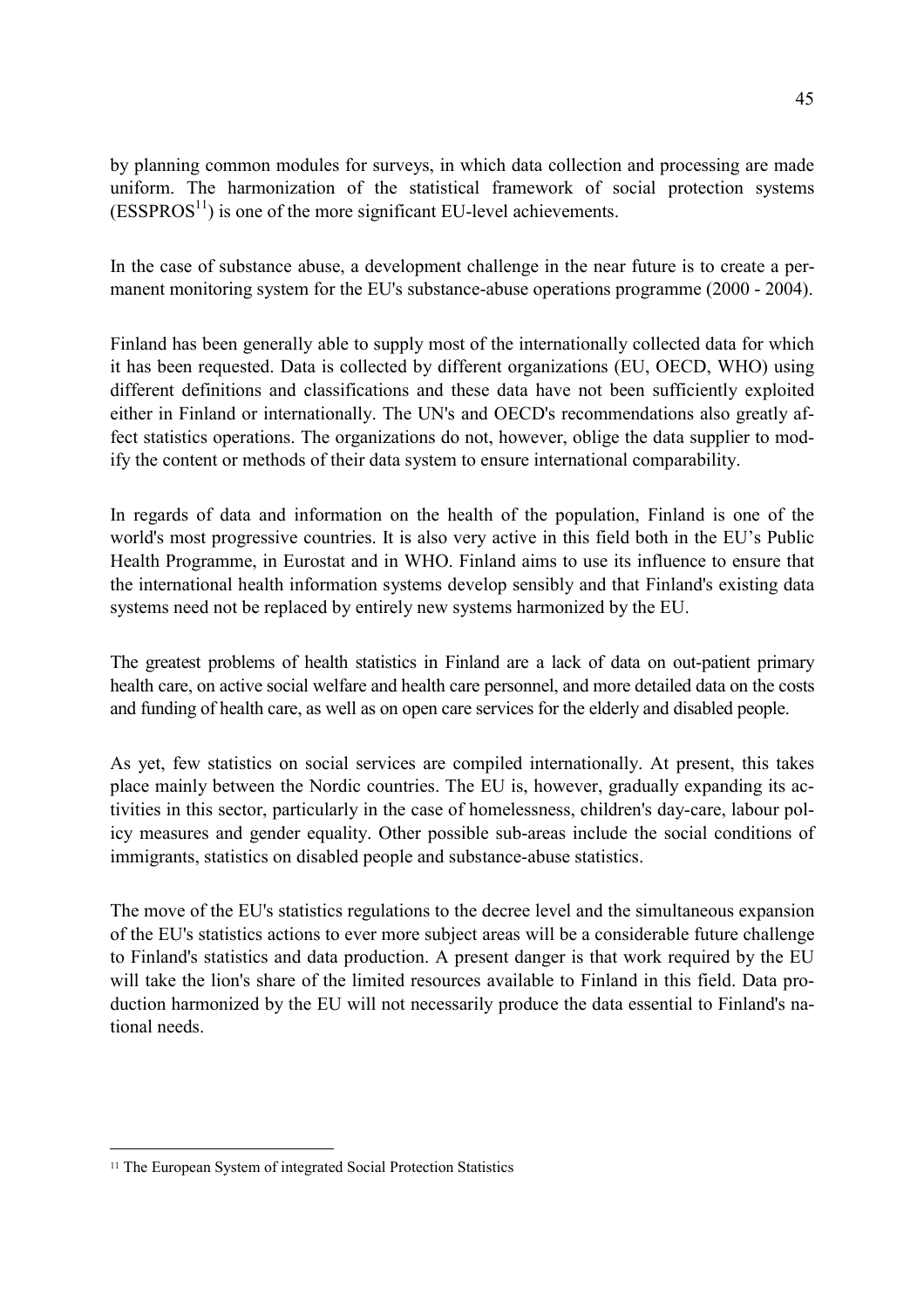46

In regards of data and information reform in social welfare and health care, it is important to take into account international data requirements, particularly the EU's data requirements, in the present situation in which the European social model is being actively developed with open co-ordination means. A major challenge is to ensure the continuity of statistics production and the depiction of possible special national characteristics, when systems that have worked well nationally are overhauled to improve international comparability.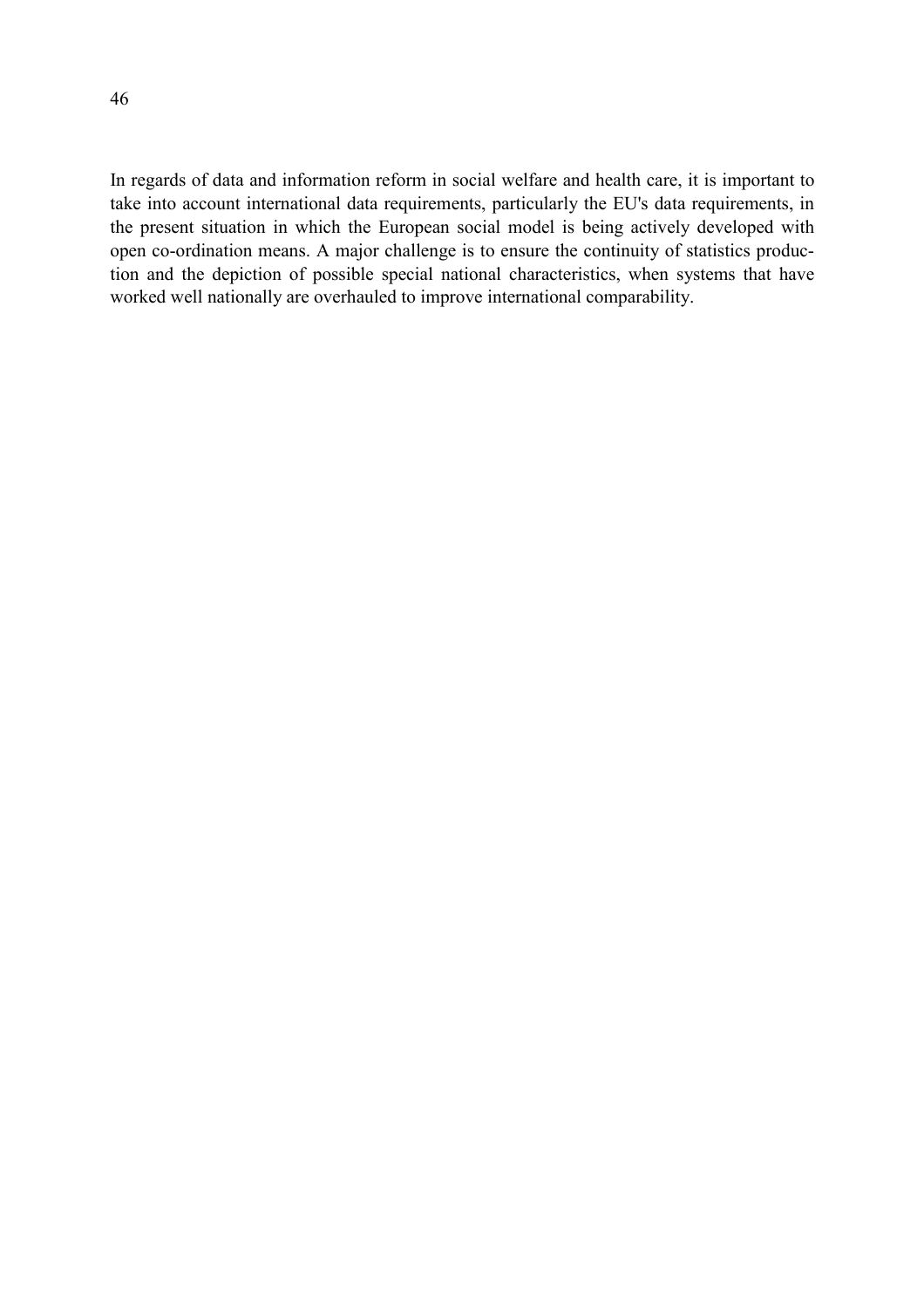## **6. Indicators**

Among current challenges is the construction of core indicators, which has been started by several organizations in the broad area of social welfare and health policy, both nationally and internationally. The aim has been for a few important indicators to be used to monitor the achievement of goals set for social welfare and health policy. However, this has proven difficult. Indicator lists have become long, as it is difficult to produce needed essential data only a few indicators.

## *6.1. National indicator projects*

As part of the result steering of institutes and agencies under the Ministry of Social Affairs and Health, the ministry has initiated the construction of indicators, using a Balanced Scorecard (BSC) frame of reference. In recent years, various programmes and quality recommendations have been made, with attempts made to use central indicators to monitor their implementation. It has been difficult to make indicators to monitor the achievement of goals. Programmes and their goals are often stated in such a way that they are difficult to convert to a measurable form.

Major efforts have been made to create indicators to monitor the implementation of the Health 2015 public health programme. The National Public Health Institute, STAKES, and the Finnish Institute of Occupational Health co-operated in the preparations. The programme's goals were broken into parts and possible monitoring indicators were sought.

Indicators concerning health (e.g. mortality, entitlements to specially reimbursed medicines, disease incidence and prevalence, subjective health, and chronic disease) have been long used. Development is still needed especially in the measurement of specific diseases and functioning and in the creation of composite indicators. This work is mainly done by the National Public Health Institute.

STAKES has a current well-being and health indicator project. In this, indicators depicting the well-being of the population are defined by age group and generally and are either municipality-specific or regional, depending on the material. An indicator database has already been constructed in the project. Next a comprehensive interface serving various user groups will be developed, and an electronic-document handbook on interpreting and using the wellbeing indicators will be created. The project has been allocated health-promotion funds, up to 31 December 2004.

Because indicators are constructed in various sectors, indicators concerning the development of well-being can also be found outside of the sector of the Ministry of Social Affairs and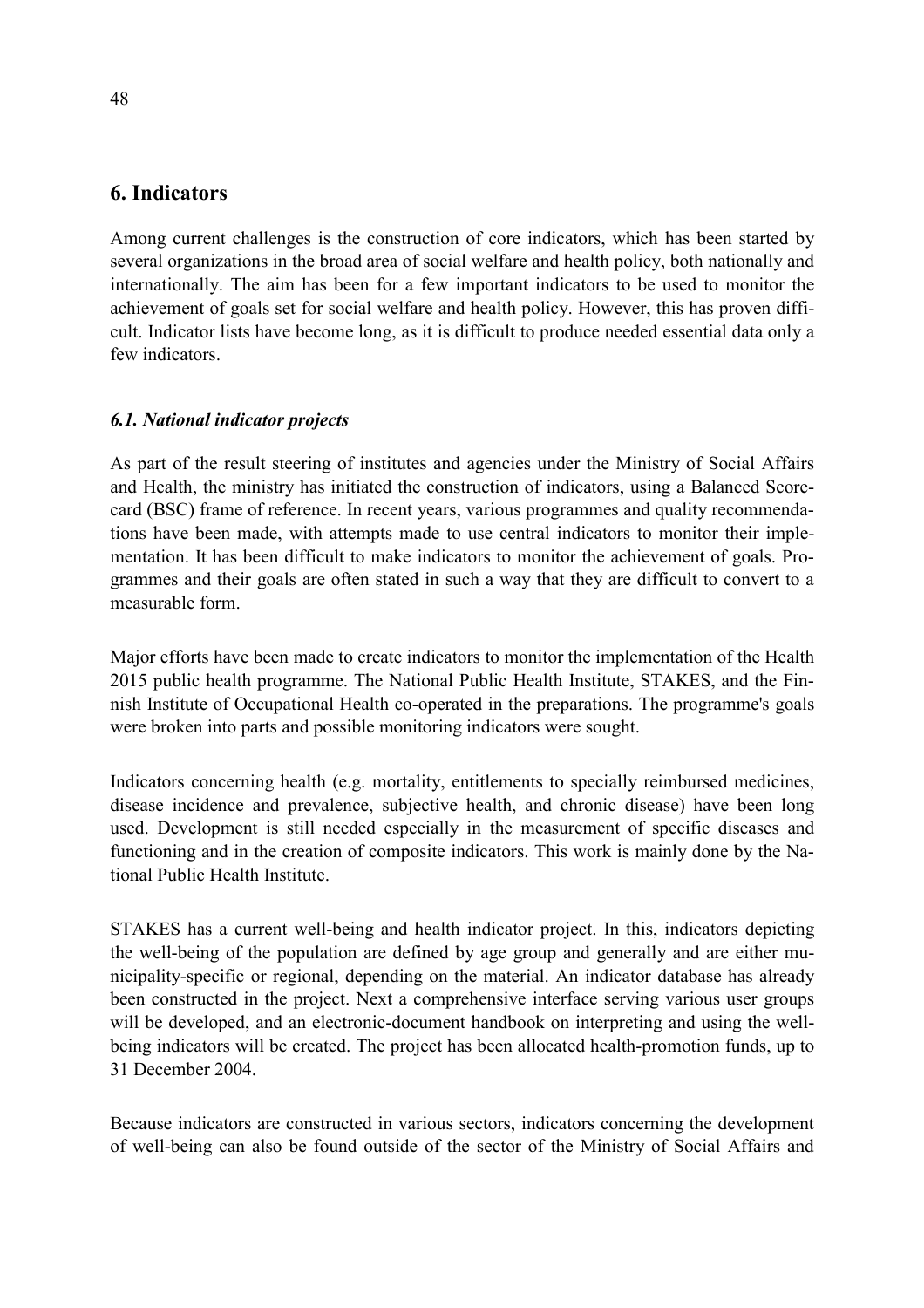Health. The Finnish Environment Institute has compiled its own indicator list to describe sustainable development. It is divided into 1) ecological, 2) economic, and 3) social-cultural areas, of which especially the latter includes indicators on well-being.

## *6.2. International indicator projects*

At the international level, several indicator projects are under way. The OECD has published both social and health indicators. The Council of Europe is planning indicators based on its declaration of human rights.

The implementation of the growth strategy agreed at the European summit in Lisbon in 2000 requires measures in economics, employment, and social development. Applying open coordination, the EU member states drawn up national plans to achieve the agreed common aims. To monitor and report on the achievement of the goals of these plans, jointly agreed and comparable indicators have been developed at the EU level. The EU has created pensions, employment, poverty and inclusion indicators. The Council of Europe approved the poverty and inclusion indicators at Laeken in 2001, which are still under development.

The implementation of the Lisbon strategy is monitored annually, using so-called structural indicators, which cover all important sub-areas of policy: employment, innovations and research, economic reforms, social cohesion, the environment, and the general economic situation. Development in each sub-area is monitored using seven indicators, which are selected by applying the work on indicators referred to above. Social cohesion indicators mainly depict economic well-being (poverty and income distribution), but also employment and unemployment, and deficient education. Reporting in 2004 will use a so-called short list of apparently only fourteen indicators, instead of the previous forty-two indicators.

The EU's previous Health Monitoring Programme and the present Public Health Programme developed both individual health problem indicators and a list of European Community Health Indicators (ECHI).

NOMESCO<sup>12</sup> and NOSOSCO<sup>13</sup> (cf. Section 7.1.), which are responsible for joint Nordic social protection and health statistics, have assembled an Internet-based database of central social and health indicators. NOSOSCO and NOMESCO have also developed sustainable development indicators for social and health policy.

 $\overline{a}$ 

<sup>&</sup>lt;sup>12</sup> Nordic Medico Statistical Committee

<sup>&</sup>lt;sup>13</sup> Nordic Social Statistical Committee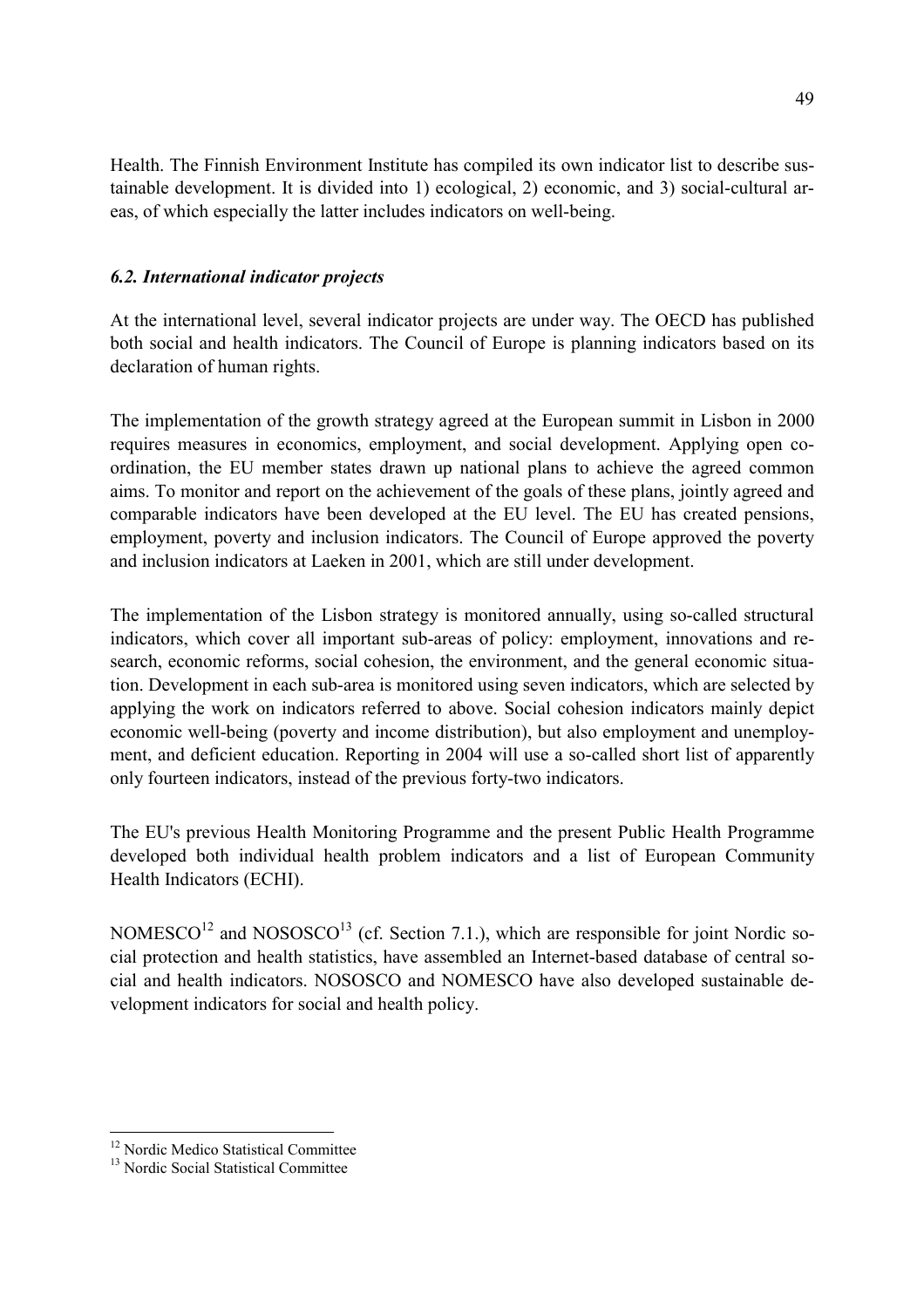#### *6.3. Further work on indicators*

Due to the Working Group's tight schedule and the extremely diverse indicator projects presently running in various organizations, the Working Group decided that it was not worth proposing its own indicators for the sector. Existing national projects should combine their resources to develop common indicators. The Ministry of Social Affairs and Health will continue the development of indicators in the sector, for instance, in connection with the development of the publication *Trends in Social Protection in Finland* while STAKES will continue to construct a well-being and health indicator database, in co-operation with the institutions in the sector and Statistics Finland. Many of the data reforms being developed and planned will permit new indicators to be developed in the future.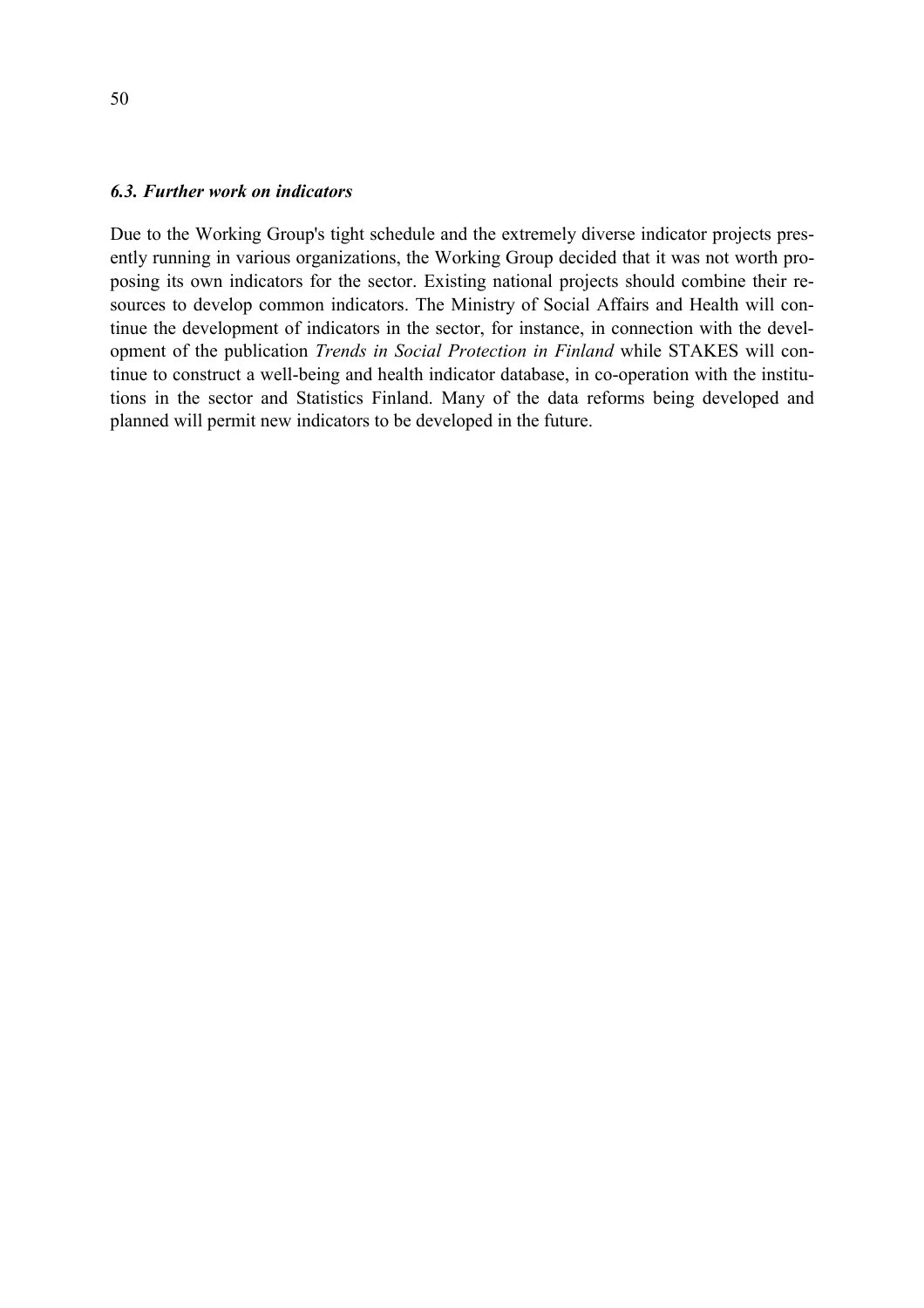## **7. Uniform concepts, definitions, and classifications**

The production of data comparable at national and international levels is made possible by using uniform concepts and classifications. Their definition is central to co-operation and the utilization of data and a precondition for the construction of a homogenous data system. They also create a foundation for rapid data production. Due to the number of data producing organizations in the sector, and the variety of methods, no completely uniform concepts or methods have been available so far, but work on development in this direction must be continued.

The electronic client-data and patient-data systems in social welfare and health care provide a good basis for the development of data collection for national statistics, registers, and research. The definition of the core data of unified national client and patient documentation will play a central role in the National Development Programme on Social Welfare and National Health Project. This is a prerequisite for municipalities creating the uniform classification of data, which is necessary, for example, in the implementation of seamless service chains. Data protection for clients also demands this.

Data producers must ensure documentation of data, the understandability of data and concepts, and must use similar processing and dissemination means. This will help data users to utilize these definitions, which will facilitate use of data.

STAKES's classification centre maintains, develops, and co-ordinates social welfare and health care classifications, jointly with, *inter alia* the Association of Finnish Local and Regional Authorities, The Finnish Medical Society Duodecim, and the Finnish Institute of Occupational Health. As part of the National Health Project, STAKES has initiated the development of a national codes server, together with other actors. The codes server will contain social welfare and health care statistics and register actions concepts, classifications, and nomenclatures. It was intended to have the following classifications on the server by 31 December 2003: ICD-10, Nordic classifications for surgical procedures, procedure classification for oral health care, procedure classification for radiology, nomenclature for laboratory, physiotherapy and occupational therapy, guidelines for reporting to the Care Register and the National Statistical Classifications for Social and Health Care.

Statistics Finland is responsible for co-ordinating the definition of basic statistical classifications and concepts. To develop social welfare and health care concepts and definitions, and to co-ordinate the work, this should be the responsibility of STAKES. The clarification of concepts of cash benefits and services, in order to construct comprehensive information data sets requires that the Social Insurance Institution, the Finnish Centre for Pensions, STAKES, and other data producers make their concepts uniform.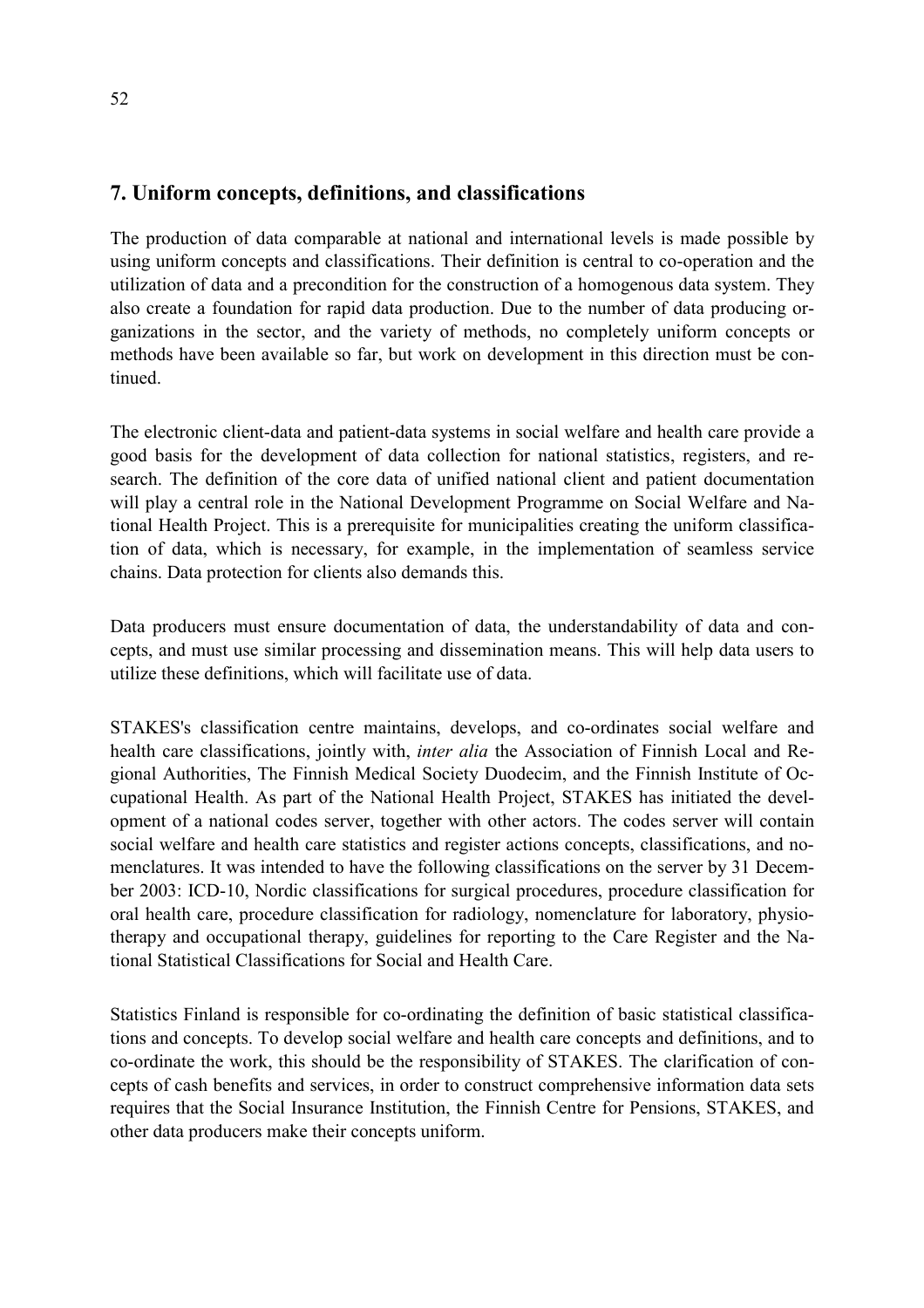The National Public Health Institute and the Finnish Institute of Occupational Health, in cooperation with Statistics Finland, are responsible for creating definitions relating to the health and functioning of the population. Inasmuch as concepts and classifications are based on, or relate to classifications maintained by STAKES, the National Public Health Institute, the Finnish Institute of Occupational Health, and Statistics Finland should co-operate with STAKES*.* 

The creation of national concepts, definitions, and classifications should be based on uniformity, or at least compatibility with international concepts, definitions, and classifications.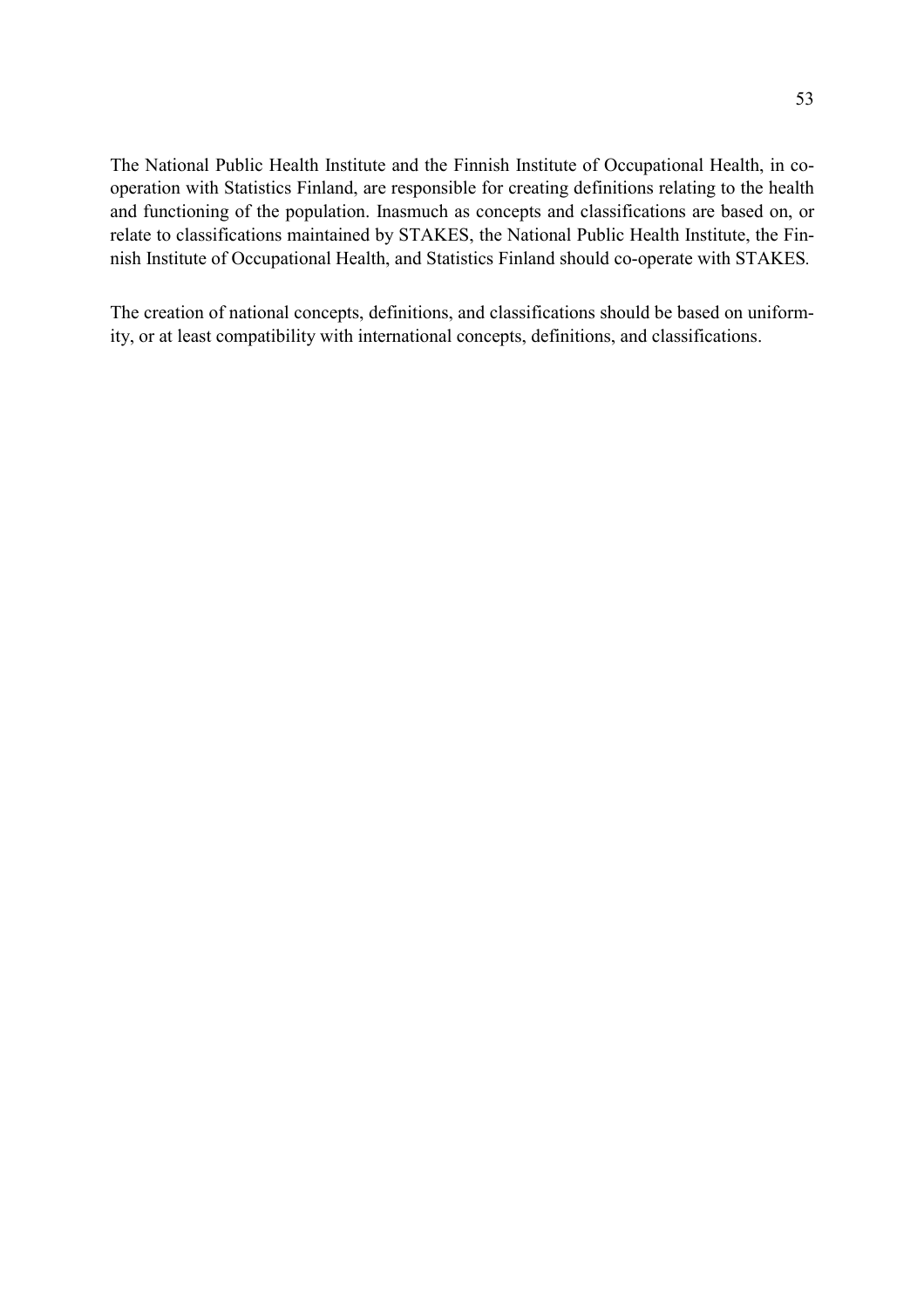## **8. Assessment of the existing data and information system and its challenges**

According to the reports by the Working Group's sub-groups, there are many information systems and much data in the social welfare and health care sector. The data and information systems have been developed in different organizations on the basis of proposals made by previous working groups. There are practically no overlapping data sources. Many dataproducer organizations have used the Internet as an data and information dissemination channel and exploited the new opportunities provided by new technology.

A great deal of data and information is produced in and concerning the social welfare and health care sector. There are many individual data, but they are widely scattered and difficult to find. Use of the data requires familiarity with the sector and its benefits system. The data in the sector largely serves the needs of its producers, which often relate to the payment and administration of specific benefits, or the provision of an individual service. The data requirements of the sector vary from individual and family-level data to studies of national overall effects. Data is needed about the whole comprising services, cash benefits, preventive measures, and the promotion of health. It is necessary to be able to combine various data sources and methods to investigate the associations between phenomena and to gain a comprehensive view of the whole system and sector.

## *8.1. General evaluation and challenges*

#### *Co-operation*

The existing organization of data and information production in the sector is workable and justified. The tasks of the institutes in data production sometimes overlap, but this is natural, as many similar factors operate in the areas of responsibility of the institutions. There is presently much co-operation between data-producing organizations. Co-operation should be still closer, so that existing data sources and information will be better utilized. One way is to increase joint data and information production projects between the institutes in the sector, so that the collected data will become rapidly known and available to the various parties.

#### *Data utilization*

It should be easy to find essential data and information. The core data on well-being, health, social welfare and health services, and cash benefits should be collected from the sector's extensive register, statistics, and research material and user-interfaces to them arranged through a common portal of the sector.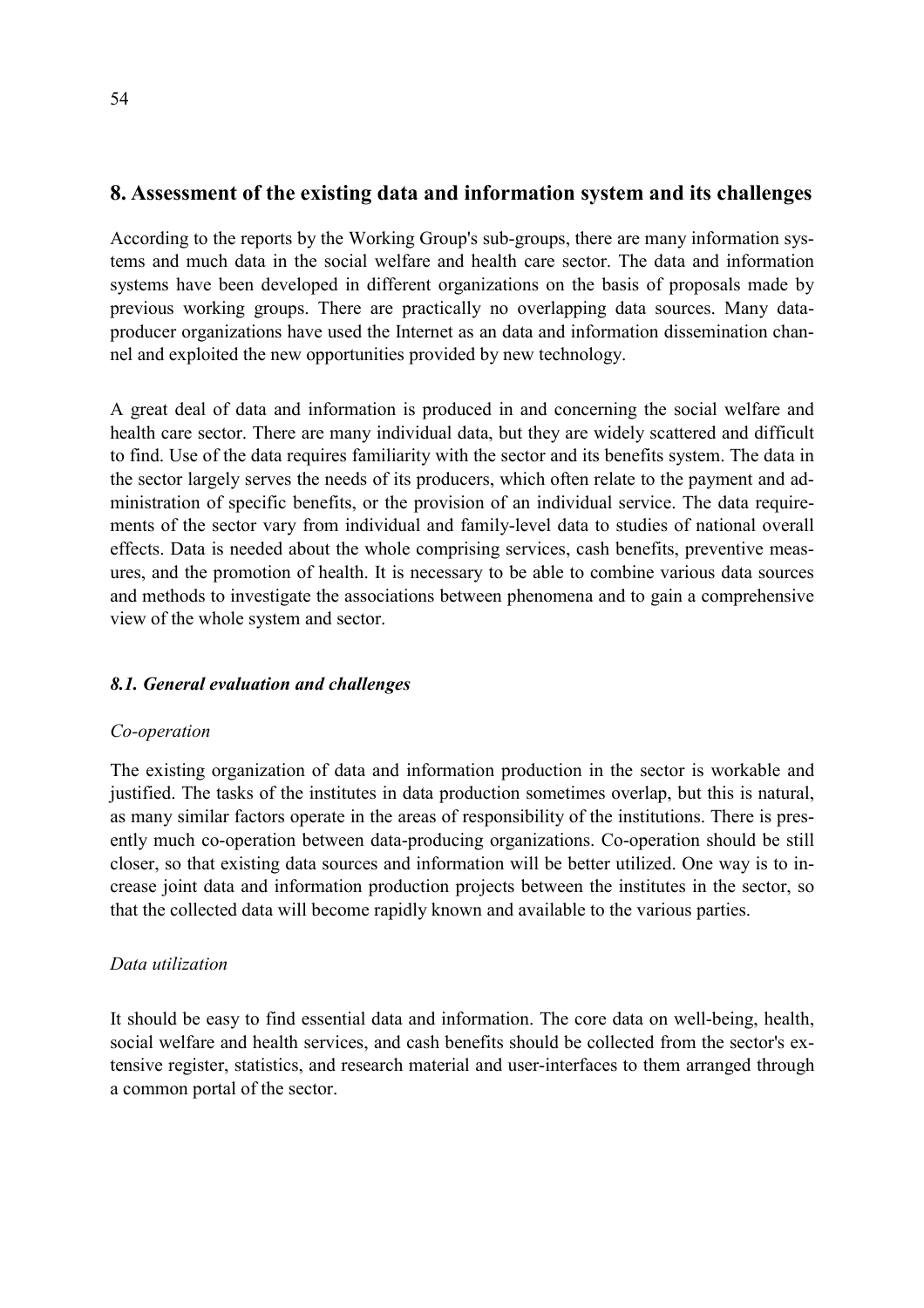In addition, indicators of various levels, for the needs of different users and user groups, should be extracted from the mass of data. The social welfare and health indicator database being presently developed in STAKES provides an opportunity to construct such a data system. Monitoring of the implementation of the sector's central goals, programmes, strategies, and result steering can be combined with it.

Users outside the sector feel that the slowness of permit and other procedures is the greatest obstacle. Another factor limiting the use of data is unfamiliarity with the registers. The usability of certain regularly collected national statistical data by users other than statistics authorities themselves should be enhanced. The utilization of register data in research should also be enhanced and training in the field should be improved in universities and other institutes providing basic and postgraduate educational. The Finnish Data Centre for Register Research will help to overcome this problem.

#### *Further processing of data*

There is a need to produce various sub-area statistics, publications, and reports, which will serve data and information users. The preparation of such compiled statistics requires uniformity of methods used in organizations and of concepts and definitions.

The most important of the sector's statistics collections, reports, studies, and statistics should be published electronically on the Internet and also, if possible, as printed publications. In addition, core statistics should be available in such an electronic form that further processing of the data is possible for different users' own purposes.

#### *Speed*

Social and health policymaking requires the latest data. According to Finnish Official Statistics' quality principles, statistics and register data should not be more than one year old. Data production can be accelerated by connecting it directly to existing electronic benefits and payments registers and to the patient and client systems of social welfare and health care facilities. In regard cash benefits, the situation is already mainly like this and data can be collected over the entire country several times a year. However, in regard of data produced on the social welfare and health services of municipalities the situation is different. Data must be collected separately from municipalities at the end of the year, once their financial statements have been completed, because municipalities' own accounting classifications are designed to support their own activities and cannot be linked directly to the classifications used in the national municipalities' financial statistics. This hinders the preparation of national data and has made it very difficult to obtain similar combined data from various municipalities across the whole country.

In an increasing number of social welfare and health care facilities, client and patient data is based on electronic systems. As they become common and the use of uniform concepts and definitions becomes established, entirely new and faster forms of data collection will be pos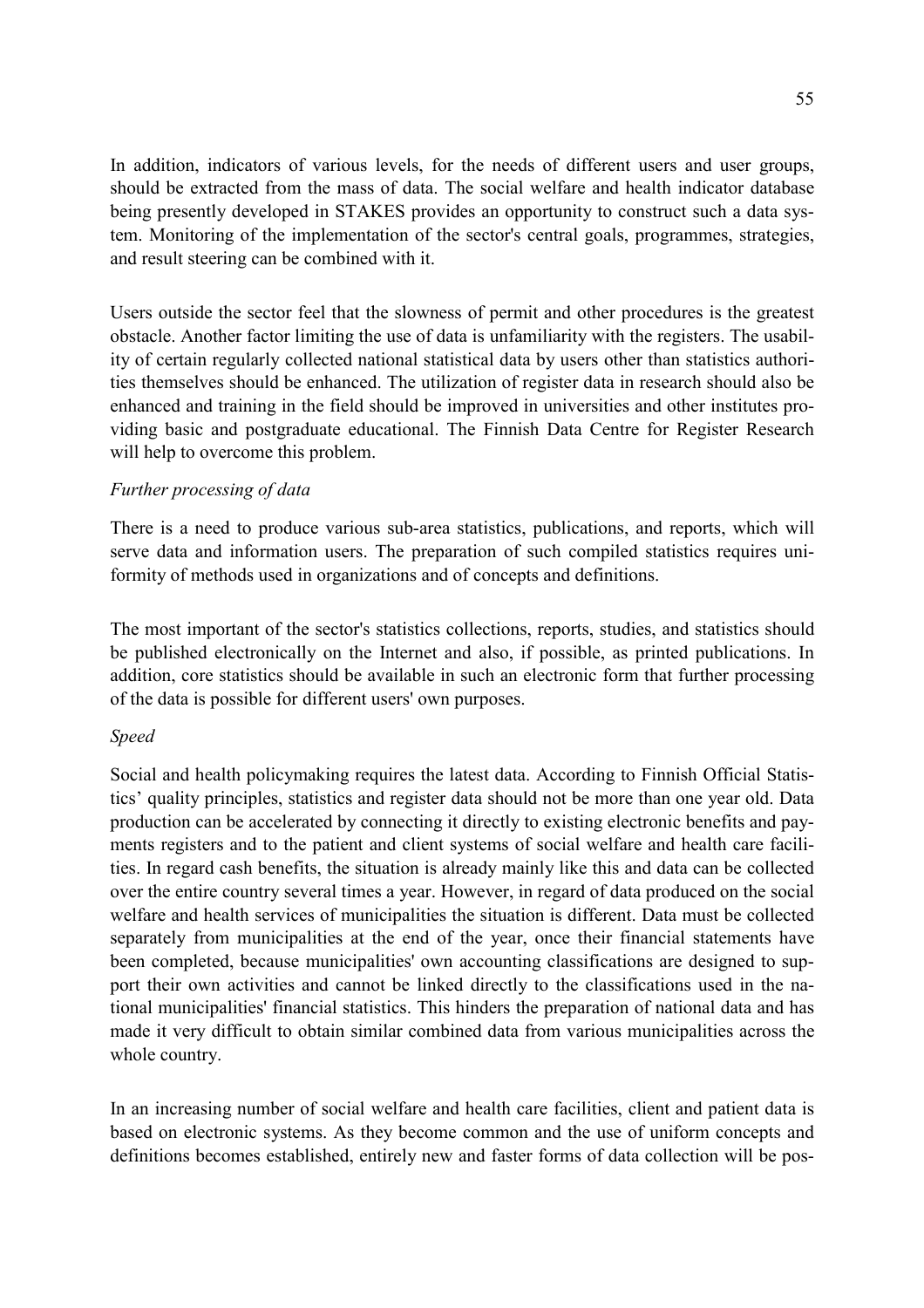sible. Social welfare and health care concepts and definitions will be harmonized in the National Health Project and the National Development Programme on Social welfare.

Some research data is based on sampling surveys carried out at 2 - 10-year intervals. In largescale, infrequent surveys, it is rarely possible nor necessary to follow the aforesaid one-year criterion. On the other hand, the results of annul or bi-annual questionnaire surveys are generally published the same year and also comprehensive surveys aim at publishing their main findings as soon as possible after the field work.

#### *Forecasts*

Existing data sources in social welfare and health care mainly describe the past and to some extent the present. Social policy and health policy making nowadays needs the latest data, but also forecasts of the future. For a long time already, Statistics Finland has produced population forecasts while the Social Insurance Institution and the Finnish Centre for Pensions have predicted the future of the benefits they administer. For its part, the Ministry of Social Affairs and Health predicts the development of various benefits and social expenditure, by applying data produced by the institutions in the sector. Work to forecast health and the need for care has been done to some extent in Finland in the National Public Health Institute and the Finnish Cancer Register. In the future, forecasts should be a central part of the data system in the sector's data and information system.

## *Regional level*

The sector's own data and information production should start basing on national-level data on the data produced and needed at the regional and municipal levels. On the other hand, detailed data that is not necessary at the national level is needed regionally and locally.

The need for regional and municipal-level data has increased. Overall data covering the entire country permits municipal and region-level comparisons. In a small country, the monitoring of rare cases demands the use of the whole data. The data material of national sample surveys is generally so small (a few thousands to ten thousands persons), that only coarse regional data can be produced from it. New measures, such as regional sample surveys, are therefore needed to obtain corresponding regional data.

## *Electronic documents*

National electronic patient and client documents are presently being developed in social welfare and health care. When implemented, these documents will provide completely new opportunities for producing comprehensive, up-to-date data, without placing an undue burden on municipalities. Electronic patient documents also permit the monitoring of services and new types of efficiency analyses.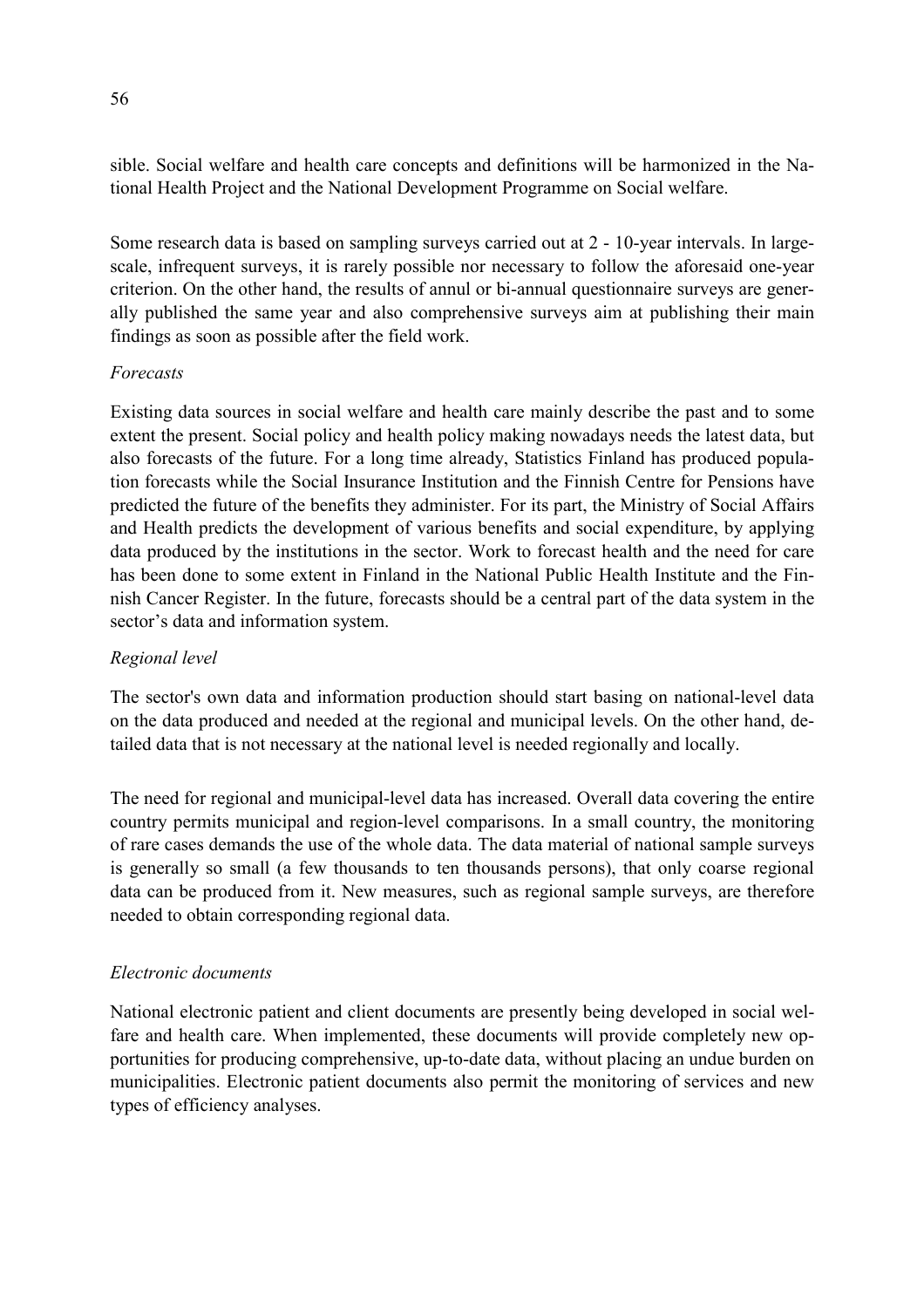#### *Continuity*

In the collection and processing of data, the most important factor is to ensure the continuity of central, regular studies representing the entire, or nearly the entire country. Many such data sources function on uncertain separate funding. Uncertainty of the future drives competent experts to other fields. It is also difficult to find funds for developing these data sources. Data and information production, its development, and expertise are thus continually threatened. The very tight funding often means that though data is collected, its analysis and processing remains deficient. In operation plans and budgets, each organization should take into account beforehand the statistics, research, and studies to be carried out in the next few (about five) years and the funds for them by prioritizing resources and development work.

#### *Data gaps*

There are obvious data gaps in some sub-areas in social welfare and health care data production. Deficient data is available at present particularly on the welfare and health of children and young people, on the use of social welfare and health services, and especially on outpatient primary health care. More comprehensive data are also needed on the well-being, health, and functioning of the elderly. The Working Group makes several proposals to fill these data gaps.

#### *Equality*

Increasing emphasis is being placed, in decision-making and monitoring in social welfare and health care, on the realization of equality. Equality can be viewed from various angles (sex/gender, regional, population group, etc.). One of the most central is gender equality. New draft legislation proposed by the Ministry of Social Affairs and Health must include an assessment of its possible effect on gender equality. According to the government's programme, assessment of effects on gender equality will be extended during the present government to cover all drafting of legislation. This is a challenge. Existing data production provides quite good opportunities for it. To be able to assess effects on gender equality, statistics differentiated by gender are required. Whenever possible, the sector should always produce statistics and data differentiated by gender.

#### *International challenges*

So fare, it has been possible to produce from the social welfare and health care sector the data required for international co-operation. To ensure this also in the future, the Finnish data system should be both maintained and also developed to meet the challenges. International classifications should always be taken into account when developing national data. At the same time, care needs to be taken to ensure that the existing Finnish data system, which functions well nationally, is not replaced by inferior systems possibly resulting from harmonization by the EU. This will demand full participation to influence the work of the EU.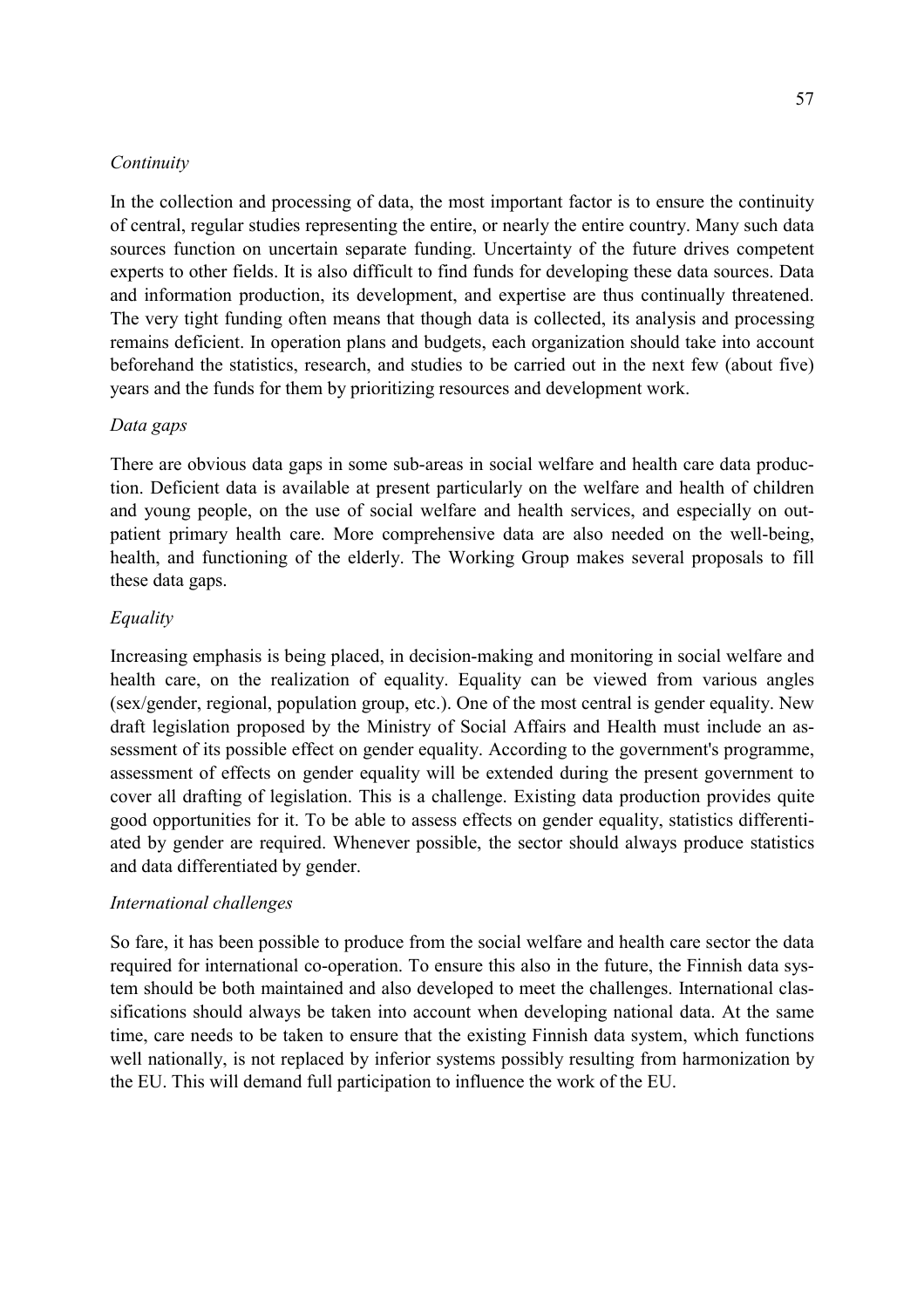#### *8.2. Detailed evaluation*

#### **8.2.1. Social welfare and health services**

Nationally, there is a need to develop an electronic client/patient record data system, for both social welfare and health services. The core data should be based on agreed common concepts, definitions, and classifications. At present evaluation is difficult, as existing data is in several databases and the definitions are different.

Health care must strive to ensure that various local data sources can be exploited by using common indicators in the core data and developing common classifications (diagnoses, operations, laboratory tests, x-rays and assistive equipment). This requires that organizations use electronic documents, and are able to utilize the existing infrastructure.

Data on the length of queuing time for access to care has become a central data demand. However, there are still problems in defining the queue concept. Queue data is important, as it is linked to the availability of health care services.

The expansion of dental care also signals the need for a reform in data collection. In specialist (secondary and tertiary) health care, more detailed data and indicators are needed on, for instance, service pricing, quality, and effectiveness. These data can be produced from existing registers, by developing data quality, indicators, and new measurement methods, as well as by measuring and comparing the cost-effectiveness of the care chain for different health problems. It is also difficult to use data production to gain an overall picture of the radical reduction of institutional mental-health services, the fragmentation of community care, and the increased role of private service providers. The monitoring of mental-health services requires data on the whole service chain and on the use of social welfare and health services.

In response to new data demands, STAKES has started an out-patient, sample-based, pilot study, in which data is collected at the personal identification number (PIN) level, in disease or operation groups. The electronic out-patient primary health care patient/client data system will be further developed on the basis of the data obtained from the study.

Social welfare data needs have changed and the emphasis has moved from institutional care to the development of open care services. This can also be seen in growing demands to develop the monitoring system of various social welfare services, especially in the care of the elderly, care for substance-abuse, and care of the disabled. In addition, different and new ways are needed to collect data from some social welfare areas, such as substance abuse and services and assistive devises for the disabled. Social welfare activities also include new kind of service, about which data is not collected, or only covers part of a phenomenon. Examples in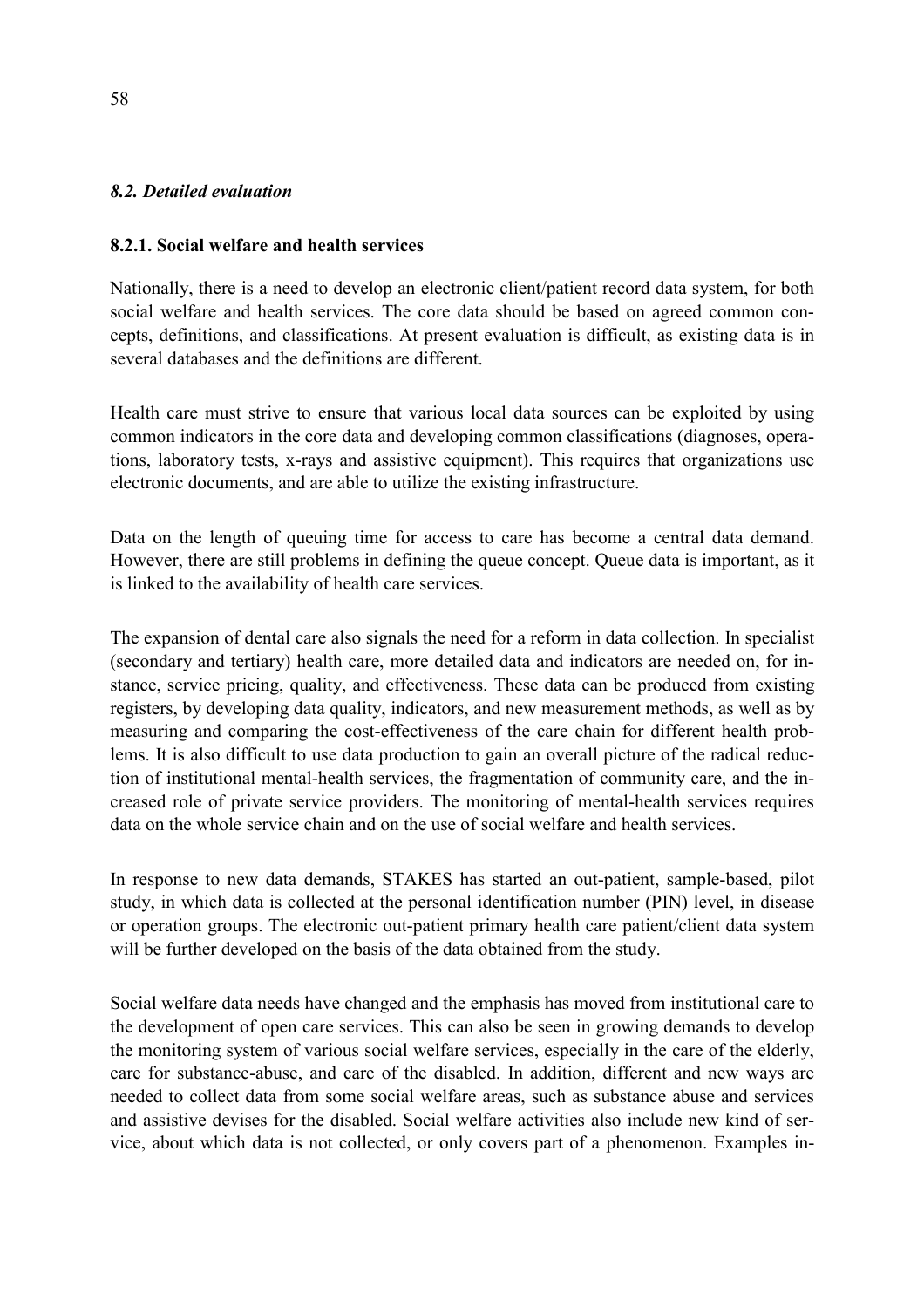clude victim-offender mediation and rehabilitating work experience. Areas to be developed jointly with health care include measurement of functioning and services and rehabilitation for the elderly.

Good client service and efficient activities require a functioning data system in social welfare too. Data systems must support the social sector's own information needs, goals, and procedures. To improve usability and co-operation in data production in the social sector, the data structures, concepts, terms, and classifications of client data systems must be made uniform. Local and regional data is increasingly required. Regional data collection requires guidelines, as there are no regional organizations like the hospital districts in health care. Possibilities for social welfare clients to handle matters and obtain data electronically must be increased, according to the public administration electronic operations programme.

## **8.2.2. Cash benefits**

Existing data systems already provide a good basis for data production on cash benefits. The statistics and register data on cash benefits are comprehensive and of high quality. The most important data of each benefit is comprehensively available from the benefit system, while the statistics are of high quality and comprehensive also in international comparisons. In Finland, a relatively accurate picture of the number of benefit recipients can be produced from the existing detailed data, also allowing for overlap in the systems. The reform of benefits and studies of benefits as a whole require further development of register-based combined data from different administrative sectors. The development of the statistics architecture and reporting of statistical systems built at different times with various means and the unification of concepts, as well as the integration of the data production process are also necessary.

Detailed data from different systems can be combined for research purposes. However, more integration of data than at present is needed, such as monitoring of temporal cross-sections, various changes and life situations. More extensive comprehensive data sets are also needed for individual research projects.

It is difficult to use sample surveys to examine benefits paid to a small group only. Complete register-based data is required alongside sample-based data. The rapid development of data processing capacity allows extensive data to be processed at reasonable cost. Total data sets also allow monitoring over time and can be used to assess the effect of the goals of changes in legislation. There is also a need for studies over less than a year, when examining, for example, the simultaneous receipt of different benefits. Besides benefits paid, the data content of the registers should be developed so that it also includes the other central factors affecting entitlement to benefits.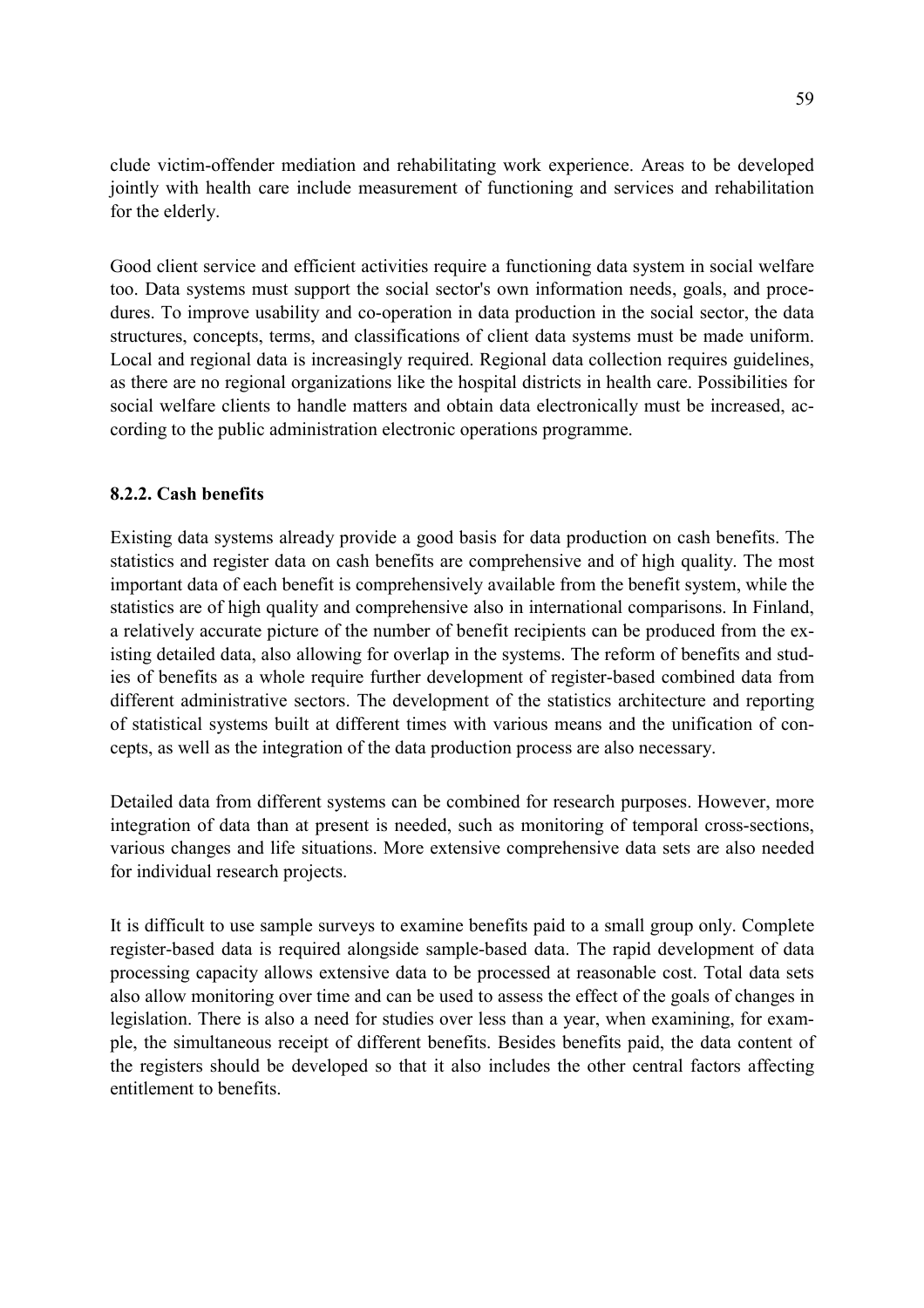Statistics and separate studies of cash benefits and income during sickness, maternity, and parent-leave should be co-ordinated and collected together on the basis of existing data production. A central development object is to improve statistics describing the number and duration of sickness absences by special studies, to increase comparability, as well as to create better statistics on wages and salaries during sickness.

Pension statistics do not include data on voluntary  $(3<sup>rd</sup>$  pilar) pensions insurance. The significance of such pensions is still small in Finland, but it is increasing. To obtain a comprehensive view, it would be important to develop pension statistics to give an overall picture of all pensions.

Although benefit-register statistical data are comprehensive, society's policy-makers need a picture of all cash benefits of individuals/families to check its adequacy and to assess the need to supplement cause-based cash benefits. The whole can be investigated by combining the data material of the Social Security Institution, the Finnish Centre for Pensions, the Insurance Supervision Authority, STAKES, Statistics Finland, and the Ministry of Labour, subject to the provisions of data-protection regulations and associated legislation.

## **8.2.3. Well-being of the population**

Nationally, regionally and locally there is too little information on the well-being of the population. Though much data is produced on the various sub-areas of welfare, it is not always possible to monitor time trends and local circumstances. Data collected from the social welfare and health services system may be comprehensive, but it does not always provide a basis for an overall picture of the well-being of the population and the direction of its development. However, the population's well-being seldom changes very quickly and changes are scarcely noticeable in annual monitoring.

At a national level, the annual database is enough, especially in the case of statistics and registers describing living conditions, but delays in production reduce its usefulness. Delays are mainly a local problem, national studies do not meet local data needs fast enough.

In many sub-areas of well-being, a lack of continuity in data production is obviously a problem. While on the one hand, the national data infrastructure is reduced, on the other one-off surveys, isolated temporally and locally are created. A surprisingly large part of both national and local monitoring of well-being comes from data collection maintained by separate funding. It is then difficult to combine data from different sources. Thus processed and interpreted data on the population's well-being is available to only a limited extent.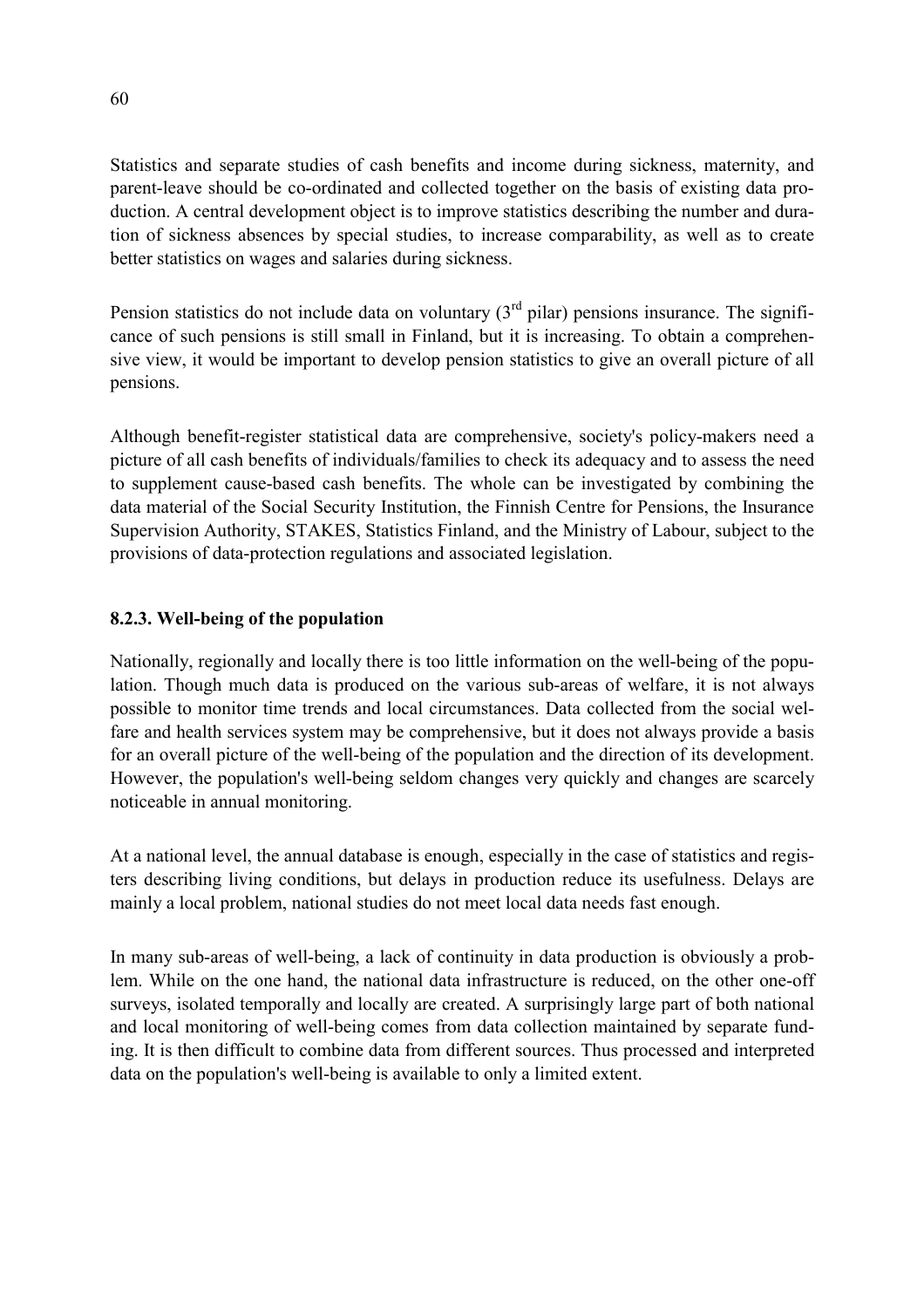The lack of longitudinal monitoring data is also a serious gap in statistics production. This lack has been filled by Statistics Finland's longitudinal survey domestic households' questionnaire (ECHP<sup>14</sup> 1996-2001), by the income and living-conditions survey (EU-SILC<sup>15</sup>) starting in 2004, and to a small extent by longitudinal data from the population and work statistics. Due to the comparability of the time series producing longitudinal data and the complexity of interpretations, the user of the material demands not only routine monitoring data, but also an investigative approach. New sources of longitudinal data have been developed, especially by the more efficient use of administrative material and by exploiting the location data system and person-level combinations.

There is not enough information on the accumulation of deprivation. Individual-level data is available on factors associated with deprivation, such as poor health, insufficient financial resources, education, and housing, but not on the accumulation these factors. This is due to a lack of links between statistics, which appears as a varied and apparently random selection of background data, incompatible statistical units, and variable reporting. The common use of data is then difficult, as it demands expertise and the reprocessing of basic data.

Information is needed regularly on NGO activities and participation in them. Information production on the functions of organizations and organizations' own data production is dispersed and partly random, though the organizations employ the unemployed, produce services and provide peer support, as well as use voluntary work to produce services. Statistics Finland's use of time survey provides little data on participation in organization work and voluntary activities; the leisure survey fills out the picture slightly. A more exact definition of the forms of voluntary activity would shed more light on those concerned and the volume of operations.

Instead of extensive structural changes to the statistical data system, the possibilities of the existing statistics systems to produce well-being indicators should be utilized and their production made regular. This goal could be approached by unifying the classifications and subject-groups' definitions. On the basis of the existing division of labour, a national well-being research system can be developed, which would be based on clarification of the division of responsibilities between institutions and an increase in their co-ordination and co-operation, in reporting, material collection, and analysis of data contents. An data system on the population's living conditions, well-being, and health, based on questionnaires would have the following form:

 $\overline{a}$ 

<sup>&</sup>lt;sup>14</sup> European Community Household Panel

<sup>&</sup>lt;sup>15</sup> Statistics on Income and Living Condition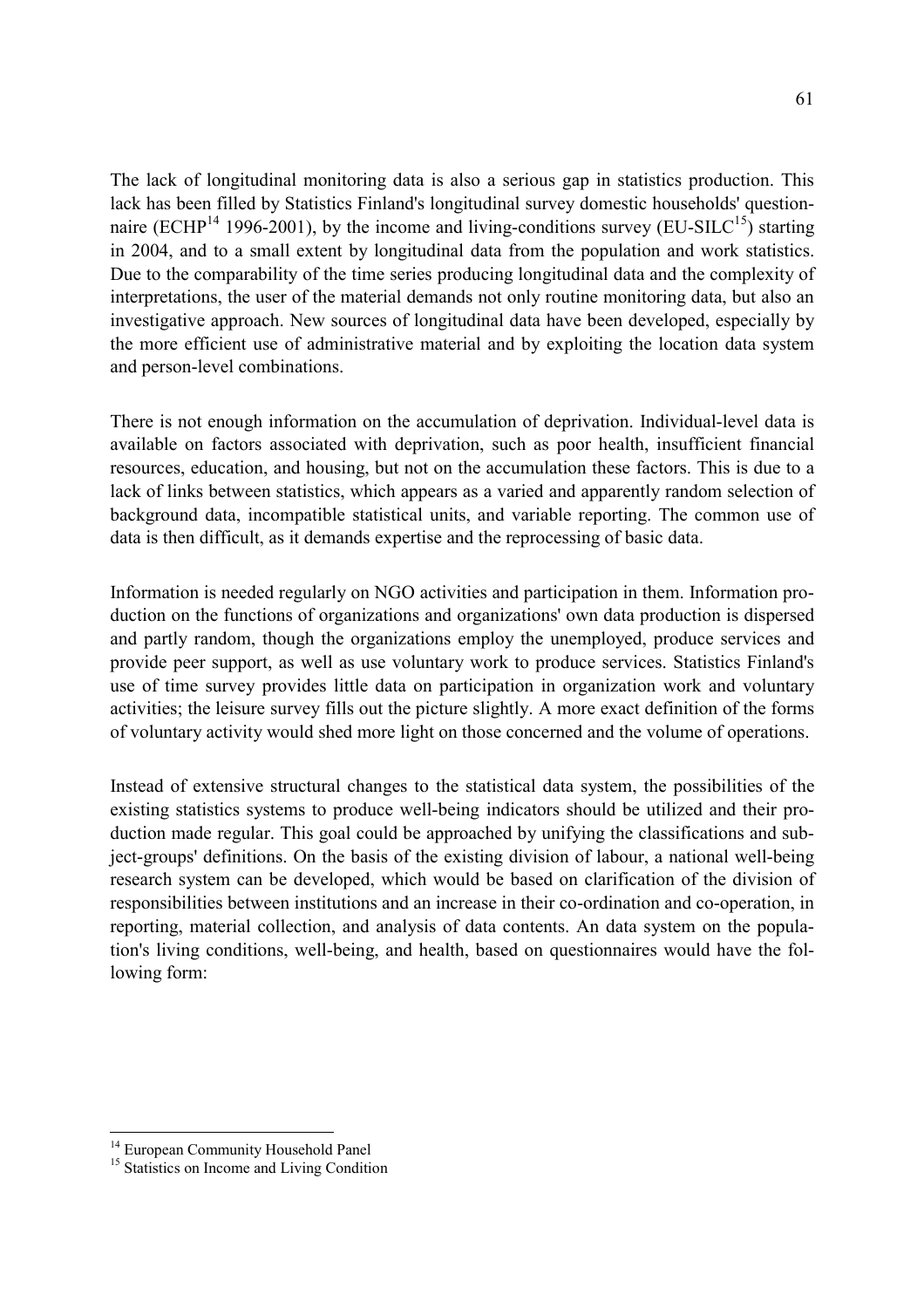|  |  | Table 3. Proposal for the structure, organizations responsible, and timetable of a question- |  |  |  |
|--|--|----------------------------------------------------------------------------------------------|--|--|--|
|  |  | naire data collection system on the well-being of the population                             |  |  |  |

| <b>Living conditions</b>                                                                               |                                                                                                   | <b>Well-being</b>                                                                             | Health                                                                                                               |  |  |  |  |
|--------------------------------------------------------------------------------------------------------|---------------------------------------------------------------------------------------------------|-----------------------------------------------------------------------------------------------|----------------------------------------------------------------------------------------------------------------------|--|--|--|--|
|                                                                                                        |                                                                                                   | <b>BASIC MONITORING</b>                                                                       |                                                                                                                      |  |  |  |  |
| <b>Statistics Finland</b>                                                                              |                                                                                                   | <b>STAKES</b>                                                                                 | National Public Health<br>Institute                                                                                  |  |  |  |  |
| Income and living<br>conditions survey<br>(EU-SILC)                                                    |                                                                                                   | Welfare and service survey<br>(even-number years)                                             | Health behaviour and health<br>among Finnish adult population<br>(odd-number years)                                  |  |  |  |  |
| (LFS)<br>(annual)                                                                                      | School health survey<br>Labour Force Survey (each year on alternating sides of Finland,<br>local) |                                                                                               |                                                                                                                      |  |  |  |  |
| <b>IN-DEPTH ANALYSIS</b>                                                                               |                                                                                                   |                                                                                               |                                                                                                                      |  |  |  |  |
| <b>Statistics Finland</b>                                                                              | <b>Finnish Institute</b><br>of Occupational<br>Health                                             | Social Insurance<br>Institution (with<br>STAKES and Na-<br>tional Public Health<br>Institute) | National Public Health Institute                                                                                     |  |  |  |  |
| Consumption and<br>wealth<br>$(every 3 - 6 years)$<br>Use of time and lei-<br>sure<br>(every 10 years) | Work and health<br>survey<br>(every 3 years)<br>Work capacity<br>barometer<br>(every 3 years)     | State of health and<br>use of services in<br>domestic households<br>(every $5 - 7$ years)     | <b>FINRISK</b><br>(about every 5 years)<br>Health 2000 health examination<br>survey<br>(about every $10 - 15$ years) |  |  |  |  |
| Working conditions<br>survey<br>(every 6 - 7 years)                                                    |                                                                                                   |                                                                                               |                                                                                                                      |  |  |  |  |

The welfare and service survey and the adult-population health behaviour surveys produce up-to-date monitoring data and deeper data at regular intervals on health and the well-being of the population. In the case of living conditions, similar annual monitoring data is produced by Statistics Finland's income and living-conditions survey  $EU-SILC<sup>16</sup>$  and by the labour force survey. In the case of young people, regular monitoring data comes form the school health survey.

 $\overline{a}$ 

<sup>&</sup>lt;sup>16</sup> Community Statistics on Income and Living Conditions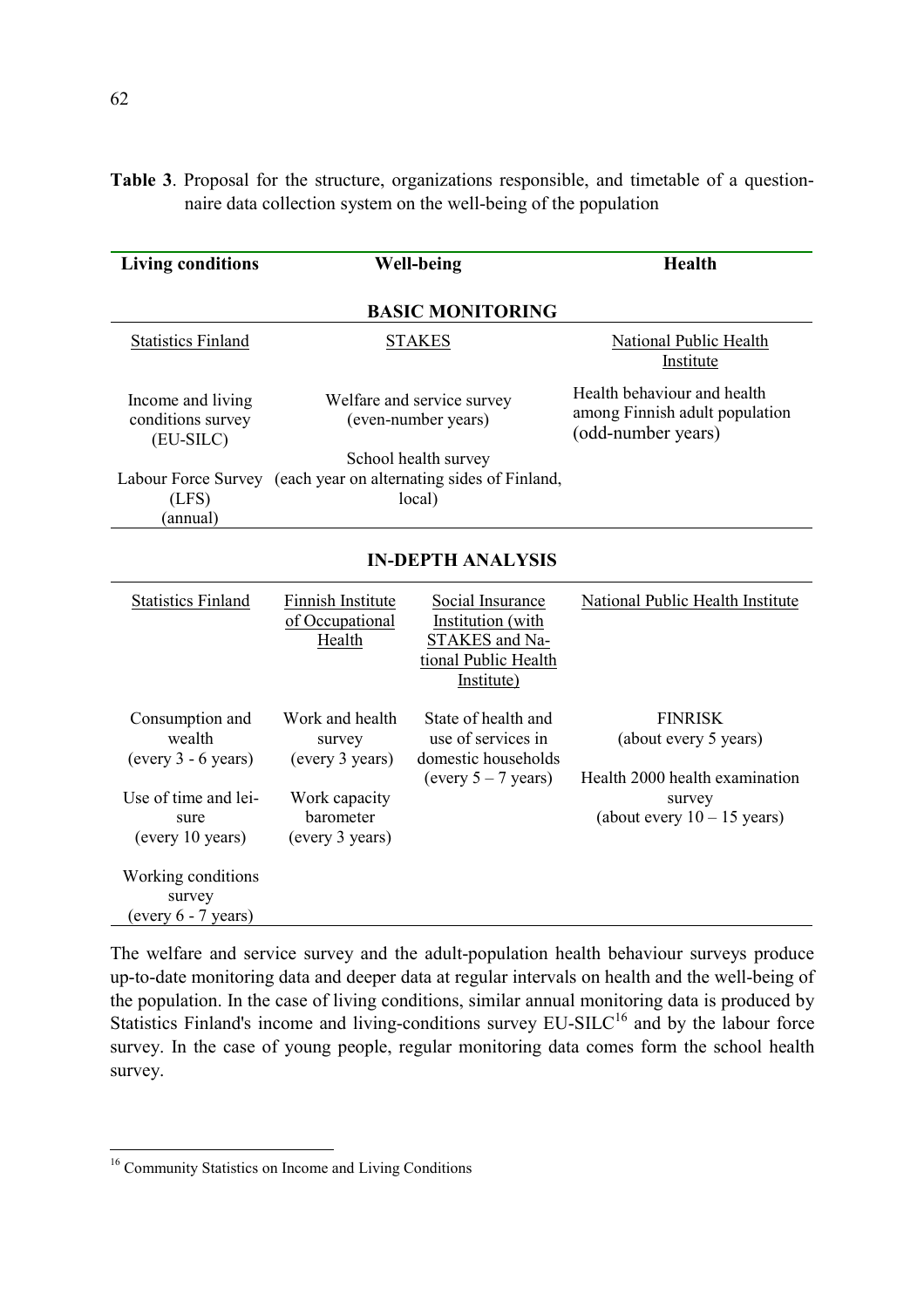Data production grouped by phase of life or target group, cannot be based on a general data system, as both special questions and survey-technical challenges relate to different phases of life. Examination by target group also demands coverage of a wider data content than that possible within the framework of a general well-being questionnaire (e.g., drinking habits). In addition, the sensitive nature of a subject (substance use), or the nature of a special group (immigrants) may require a specific research set-up. The basic data and information system of the institutions and agencies under the Ministry of Social Affairs and Health produces data and information on the various phases of life, according to the following table:

| Phase of life, main themes                                                           | <b>Title of study</b>                                                                                      | <b>Responsible</b><br>organization                                               |
|--------------------------------------------------------------------------------------|------------------------------------------------------------------------------------------------------------|----------------------------------------------------------------------------------|
| Children and adolescents<br>- health (incl. health examina-<br>tion)<br>- well-being | Children's risk-factor survey                                                                              | National Public Health<br>Institute $+$ STAKES (in<br>the case of well-being)    |
| Young people<br>- well-being, local<br>- health<br>- health services                 | School health survey                                                                                       | <b>STAKES</b>                                                                    |
| Working age<br>- well-being<br>- use of services<br>- health (behaviour)             | Welfare and service survey                                                                                 | $STAKES + National$<br><b>Public Health Institute</b><br>(in the case of health) |
| Working age<br>- health<br>- health behaviour<br>- well-being                        | Health behaviour and health among<br>adult population -survey                                              | National Public Health<br>Institute $+$ STAKES (in<br>the case of well-being)    |
| Elderly<br>- health<br>- functioning<br>- well-being                                 | Health behaviour and health among<br>elderly population –survey (as part of<br>the survey mentioned above) | National Public Health<br>Institute $+$ STAKES (in<br>the case of well-being)    |

**Table 4**. Basic data and information collection of well-being and health, arranged by phase of life

New development projects that are needed are especially data collection systems for children and young people, and the elderly. Their implementation will require co-operation between the sector's institutes, operational co-ordination, and mutually co-ordinated questionnaire scheduling, to create an effective basic data production system in the sector.

#### **8.2.4. State of health of the population**

At a national level, there is quite a lot of data and information of health. However, there is little regional and local health data. More data than at present are needed on health needs,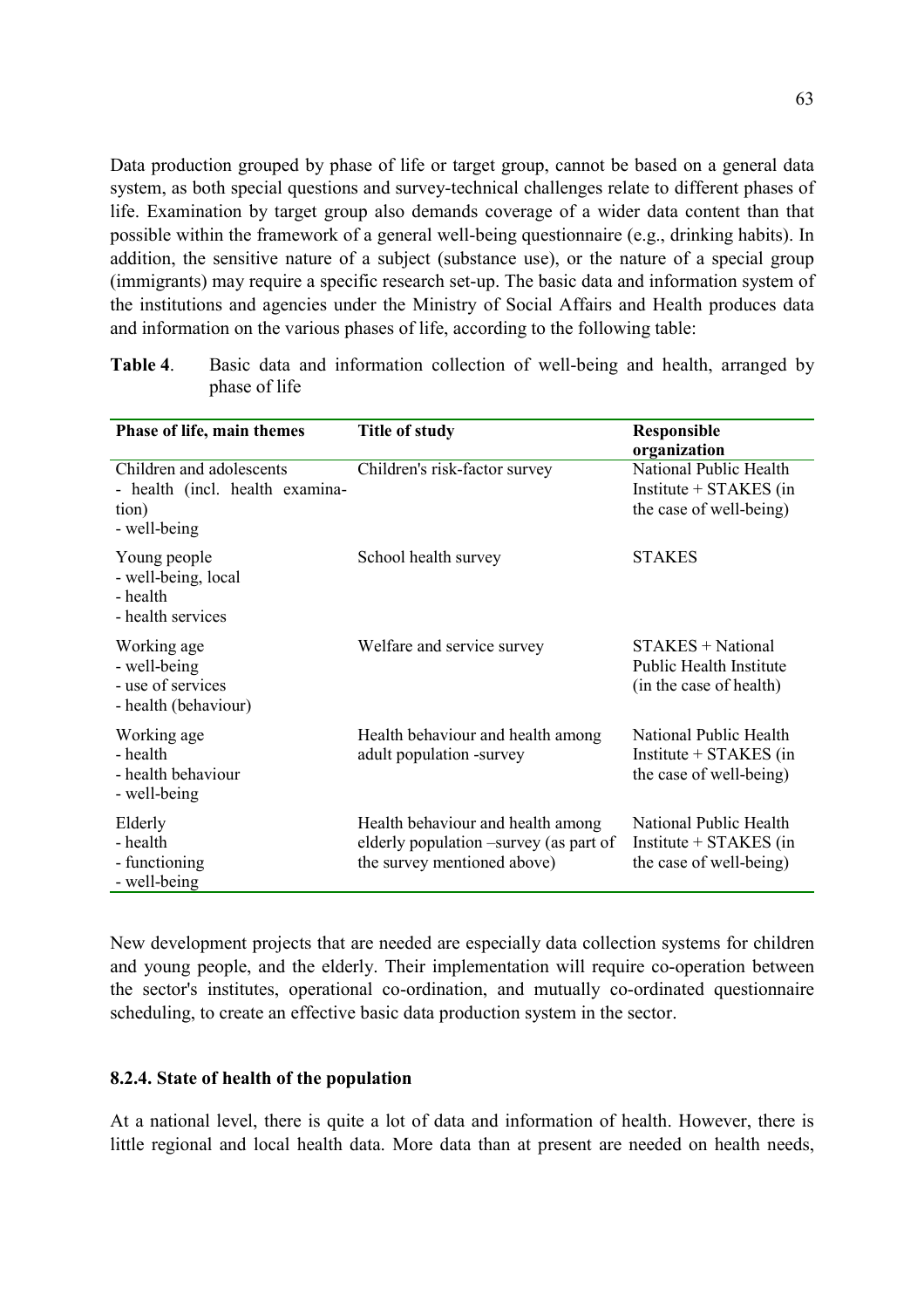preventive health care, the efficacy of various measures, the accumulation of health problems and other difficulties, and functioning.

There is little data on many diseases that are central to public health, or the data and documents are deficient. Sufficient monitoring data on most diseases can be obtained by including them in the future phases of the *Health 2000* -health examination study, the health care survey, and the surveys of the Finnish Institute of Occupational Health. The continuity of these studies must be ensured.

The information on disease in the population only provide a partial picture of each disease or condition. STAKES's care register covers only persons using institutional care, the Social Insurance Institution's medicine prescription data only include persons buying medicines, and the data on specially reimbursed medicines only concern persons granted such an entitlement.

Disease-group-specific national statistical registers are STAKES's malformation, cancer, and visual impairments, and the National Public Health Institute's register of infectious diseases. When studying other diseases and injuries, register data from the data system must be combined to form a research or statistical register. According to the present interpretation of dataprotection legislation, registers cannot be combined continuously, nor can a register thus formed be permanent, which hampers the creation and maintenance of disease-specific registers. Though the data exist, it is therefore very difficult to create time series on the incidence of, for example, coronary disease, hip fractures, strokes, or heart failure.

The health of the population is linked to lifestyles. Data and information on lifestyles is available from various sources.

Life expectancy has traditionally been used as an indicator of the health of the population. Attempts have been made to develop an indicator that would better take into account susceptibility to disease, functioning, and quality of life related to health. Fully functioning life expectancy (years lived with no major functional limitations or activity restrictions) would be a useful composite indicator of the state of health of the population. The production of this data requires comparable data on mortality and the health and functioning of people. The data should be comparable both temporally and between countries, but much work is still needed to reach this goal.

## *Health of children and young people*

Data and information on the health of children and young people is very deficient. The most important gap in data production is the paucity of data on the health of the under-12s. Many data are collected in child health clinics and school health care, but these have not been utilized nationally. The acquisition of the data is also a problem, as they must be obtained either directly from children or their parents.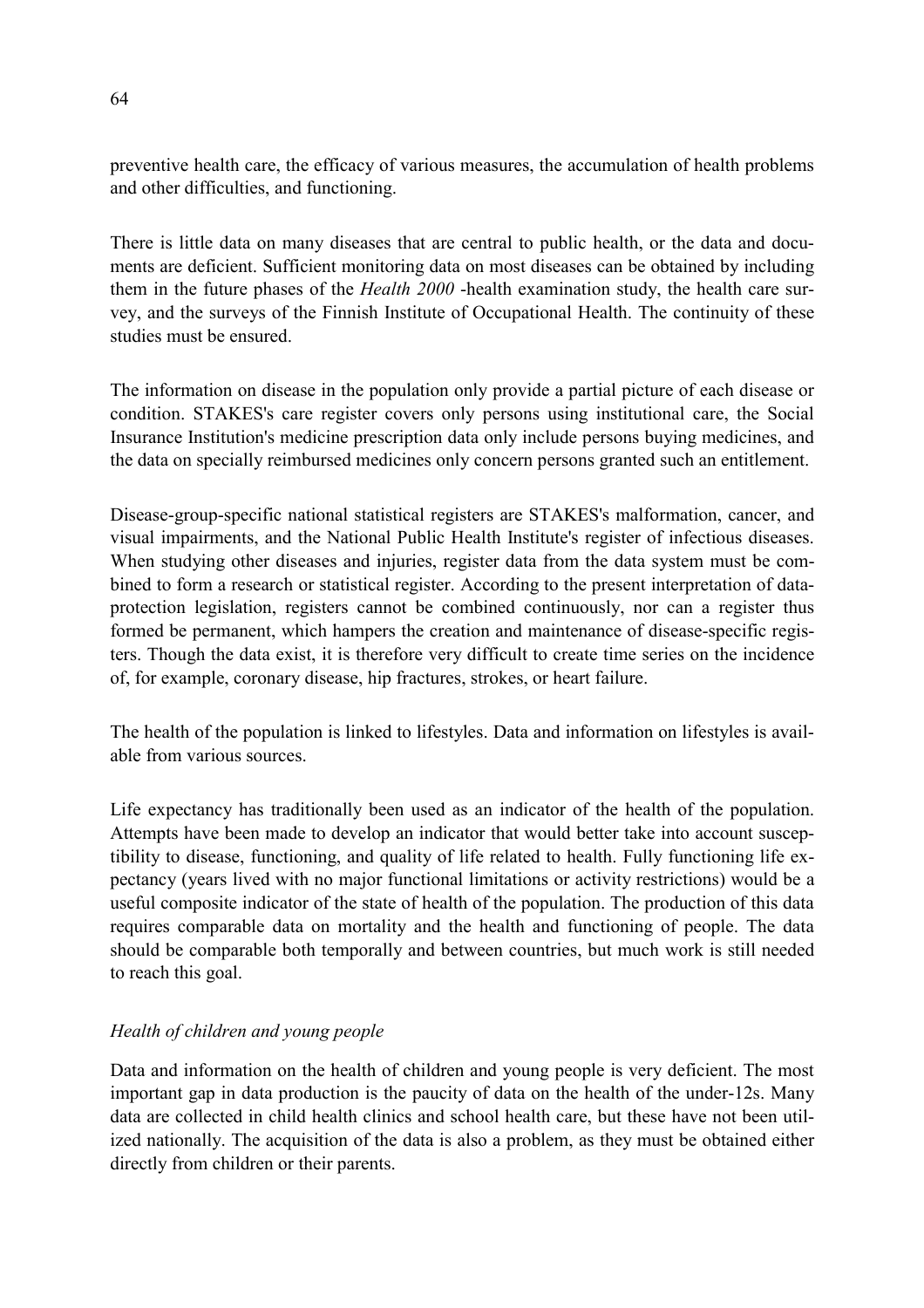There are four questionnaire studies on young people. They provide data on liking school, school problems, diet and nutrition, exercise, sexual behaviour, overweight and obesity, smoking, alcohol and other substance abuse, subjective health, long-term illness, and the most important health problems in youth. However, data collection overlaps and two of the data collection systems rely on uncertain funding in universities.

To supplement data and information production on children and young people, further household-specific interview surveys and new data based on regular health examinations are required.

A challenge in monitoring children's health is to obtain data and information on the development and differences between population groups prior to adolescence of features relating to physical, mental, and social development. The possibilities to use data collected in the clinics and in school health systems to create such indicators should be investigated, as should the possibilities to use other ways to collect data.

## *Health of working-age adults*

Data on the state of health, incidence of disease, subjective health, long-term illness, the most important public health diseases, health problems, working conditions, and functioning of working-age adults are available from several different sources. The National Public Health Institute is planning the establishment of a national vaccination register.

Major changes are not needed in the health monitoring of working-age adults. In the future, the National Public Health Institute will reduce the interval between its *Health behaviour and health among adult population* -surveys to two years and group surveys including health examination elements in such a way that every third Finrisk survey will be replaced with a Health 2000-type survey including a health interview and an extensive health examination.

#### *Health of the elderly*

The health and functioning of, and the use of social welfare and health services by the elderly has been studied by domestic household, including those in institutional care, in the years 1995 – 1996 and 2000 – 2001. One data collection covering 65 – 84-year-olds and repeated at two-year intervals is the National Public Health Institute's *Health behaviour and health among elderly population* -survey, based on a postal questionnaire and implemented as part of the study of the adult population.

In the future, research on the elderly must produce data on the health, functioning, and quality of life of those living at home and of the institutional population. Data is needed, not only on physical, but also on mental and social functioning.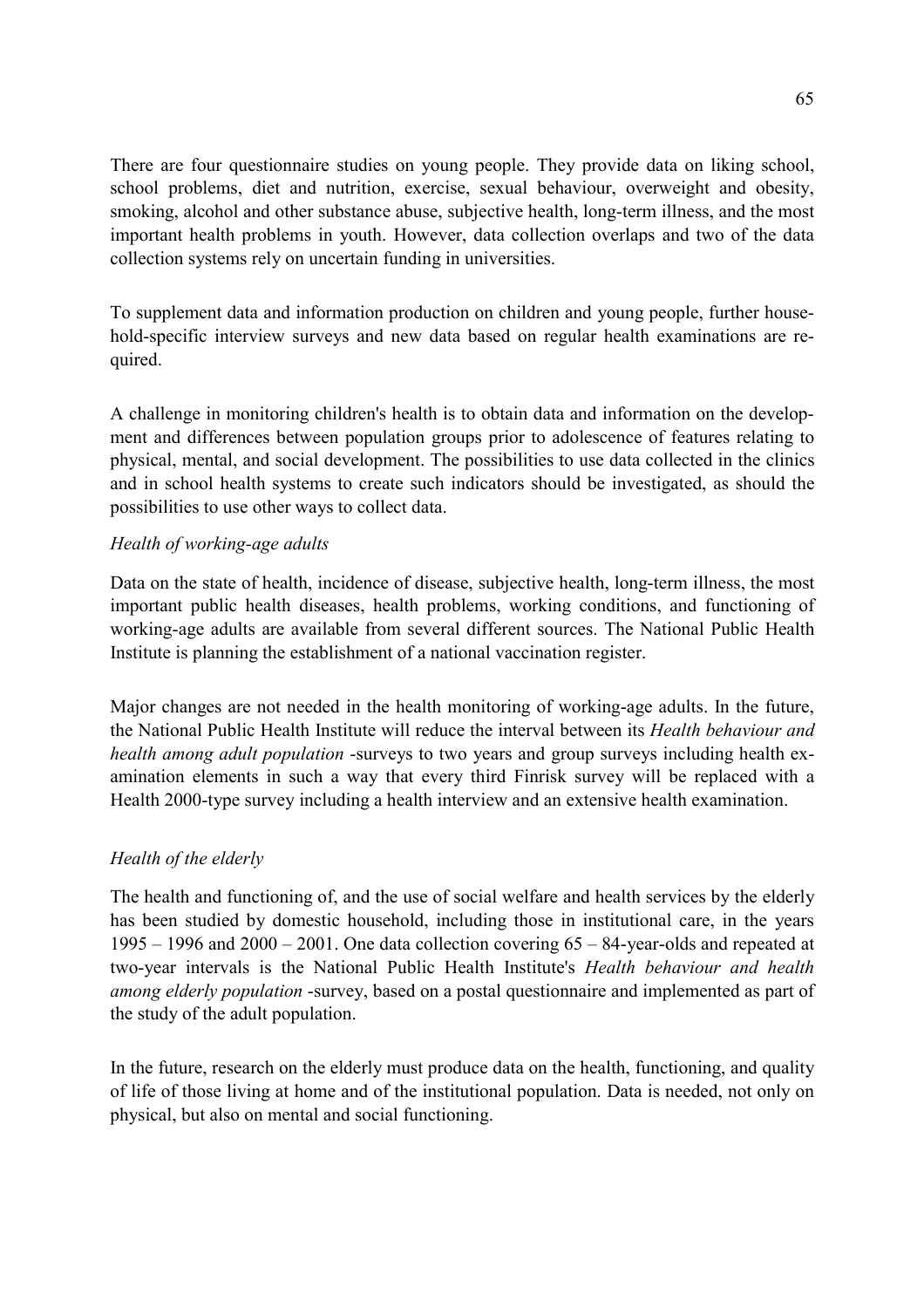#### *Measures required in monitoring health*

The content of existing data and information systems should be developed or supplemented, at least in the cases of the health of children and young people, the health, work capacity and functioning of the aging and elderly, of mental health and its disturbances, home and leisure accidents, diseases of musculo-skeletal system, respiratory diseases, allergies, dementia, sensory disabilities, and oral health. Sufficient data on many of the above diseases can be obtained by including them in the *Health 2000* –health examination survey and the future stages of the health care survey. New data and information systems are needed, however, to monitor children's and young people's health, home and leisure accidents, and health promotion.

## **8.2.5. Children, young people, and families with children**

Children's well-being is affected by the composition and completeness of families, income, employment, and housing conditions. Though a reasonable amount of data on these is available, the statistics are generally not made from children's points of view. It is also difficult to use statistics to depict all the present-day types of families.

Data on children and young people mainly relate to the receipt of benefits. Data on children's health are, in turn, mainly based on mortality data. At present, up-to-date and comprehensive data is not available on children's health, incidence of disease, lifestyles, and well-being. Some of the necessary data is available from the care register and the Social Insurance Institution's registers. The construction of the planned out-patient primary health care and especially the child-health clinic activity's data system will fill existing data gaps. In addition, samplebased health interview and health examination surveys are needed.

Somewhat more data is available on the health of young people than on that of children, as four questionnaire surveys are available. A major problem is the uncertain continuity of their funding. The present questionnaires should be supplemented with data from health examination surveys.

More data is also needed on services for children and families. In the case of children obvious areas for increasing statistical and register operations are child-health clinic operations, children's day-care, upbringing and family counselling, child protection, school health care, and pupil well-being. Children, young people, and families with children regularly visit childhealth clinics, and use school/pupil health care, but so far little data on these functions, by municipality, region, and the whole country is collected for use.

## **8.2.6. Working-age adults**

A reasonably comprehensive picture of the state of life of working-age adults, their income, employment and housing conditions is gained from the statistics of Statistics Finland. Rela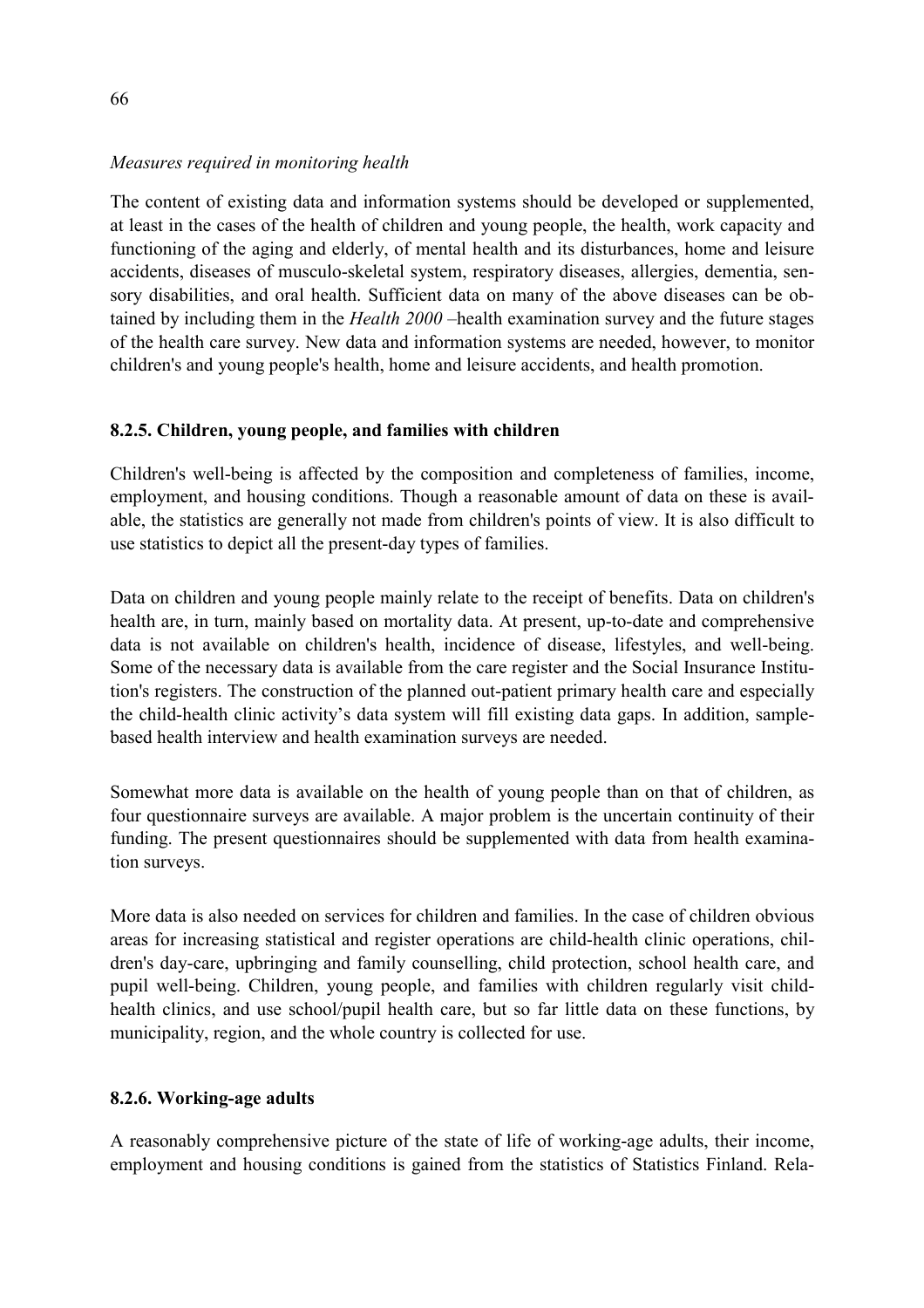tively good data and information is also available on their well-being, health, lifestyles, factors threatening health, working conditions, and work-related diseases and accidents, from various population surveys. The development and continuity of functioning monitoring the health of working-age adults should be ensured.

Occupational health care should be seamlessly linked to the health care service networks. The assessment and control of working-condition risks is central to work safety and work-health activities at workplaces. Occupational health care produces not only preventive services, but also a significant part of all health care of the working population. The provisions of the Work Safety Act and the Occupational Health Act and the goals set in the occupational health development strategy demand a good data and information base. Besides data depicting the health and work capacity of individuals, company-level data and information is also needed on a person's work, working conditions, exposure to risks, and the load imposed by work. Occupational health care itself, companies, and public officials also need monitoring data on the operation of occupational health care and its effectiveness. The needs of occupational health care should be taken into account when developing the regional information system and electronic social-security card.

Data collected in occupational health care on work loading and exposure to risks, as well as on health and work capacity should be uniformly available not only at a national level, but also in the planning, implementation, and monitoring of public health and special health care at the municipal and regional levels.

The data in patient records should take occupational health aspects into account. Every visit to the primary health care should have an entry as to whether the cause was related to work, what measures maintaining work capacity, relating to the person and workplace, were initiated and whether the person was referred to medical or professional rehabilitation. Technically, this is already possible and data could be carried with the person in the memory of a smart card, without endangering the individual's data protection.

The flow of data and information should be made more efficient and developed, both between occupational health care and companies, and between the occupational health care compensation system, rehabilitation system, work-safety officials, and labour administration and education and social welfare operators.

Very little data and information of working life flexibility and certainty of employment are produced. Data is available from regular working condition surveys. Existing data production gives a deficient picture of the balance between work and the rest of life. The multiplicity of labour markets, which includes not only immigrants' working conditions, but also membership in the labour force by age-group, stage of life, and gender, are depicted deficiently.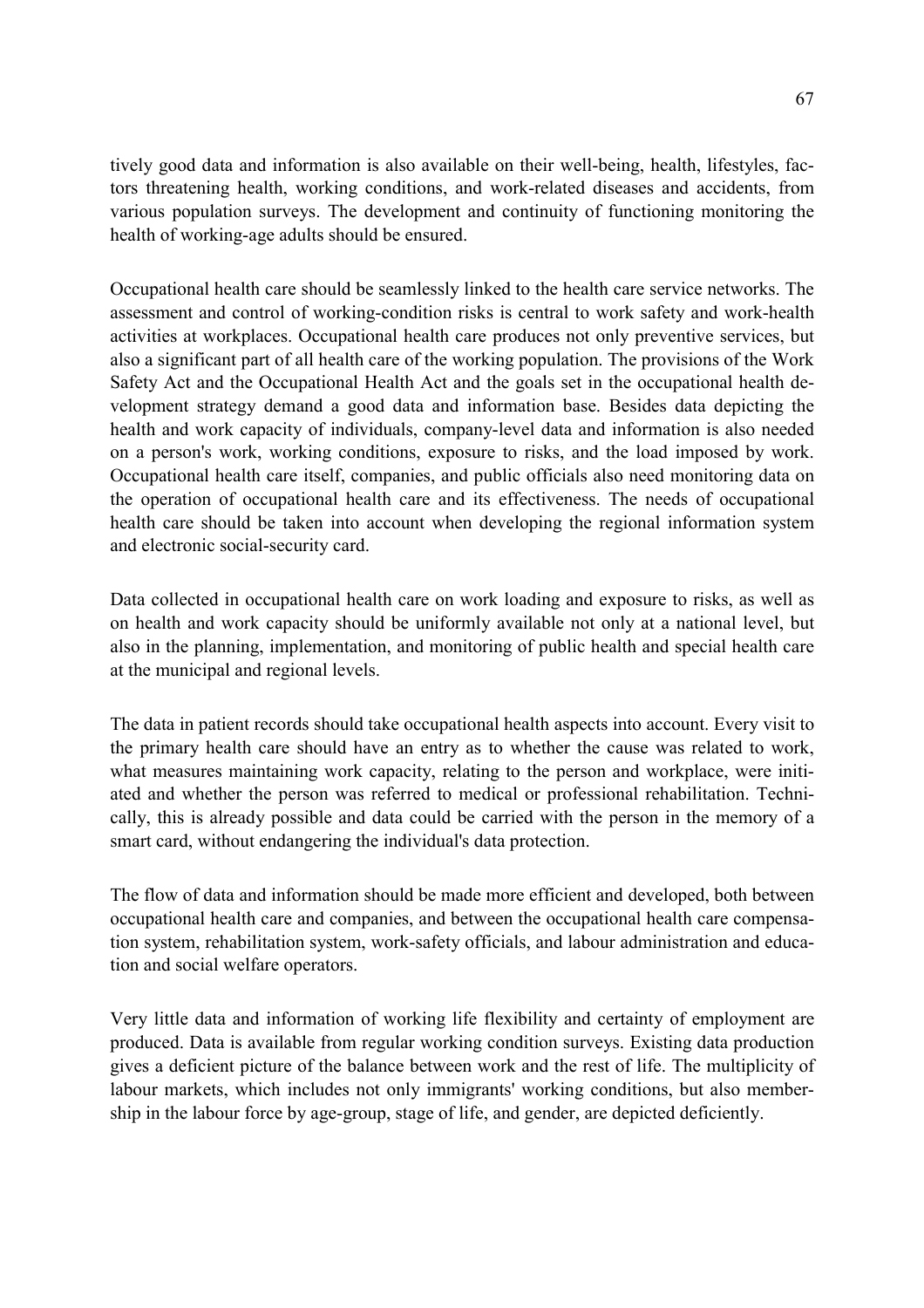#### **8.2.7. The elderly**

As the population ages, there is a greater need of data and information on the elderly, their well-being and health and their use of social welfare and health services. In the case of the elderly, there is presently relatively extensive data collection. A reasonable amount of data on the health of the elderly is available from the population surveys of the Social Insurance Institution and the National Public Health Institute. The continuity of these surveys must be ensured.

Existing systems do not, however, produce a comprehensive overall picture of the services used by the elderly and their costs. Existing systems also cannot produce a picture of the whole service chain and its comprehensiveness, nor of the part played in it by various service producers. There is also insufficient data on services supporting living at home and on the functioning of those in institutional care. The investigation of the health, functioning, and need of help of the elderly also demands the development of the measurement of functioning.

#### **8.2.8. Services and assistive devises for the disabled**

Attempts to promote the connection of the disabled to normal life and to permit them to participate in the activities of society have been made through benefits, services, and assistive devises. Data on cash benefits paid for the disabled is available through benefits registers and a reasonable amount of data on individual recipients of services for the disabled is available. The usability of data on disability services, produced by municipal financial statistics is hampered by the lack of clear concepts and the subsequent variety of accounting procedures in municipalities. There is a particular lack of clarity in data on service and supported housing. More detailed data is required on the whole of services for the disabled and on service chains. Comprehensive data could be obtained by constructing a complete data on cash benefits and services for the disabled.

Little data is available on assistive devises. So far, they have been seen mainly as a cost item, but data and information is also needed on its effects and benefits. In the future there is a strong belief that technology and equipment can ensure an independent life for the elderly and the physically handicapped. Electronic patient and client documents will permit better monitoring and assessment of the use and benefits of assistive devises than at present.

#### **8.2.9. Accidents**

Comprehensive data on traffic and work accidents are available through the insurance compensation systems for them. Monitoring of home and leisure accidents is, however, presently unsatisfactory, though these accidents are highly significant to all of society. Home and leisure accident prevention should be developed. A Ministry of Social Affairs and Health work-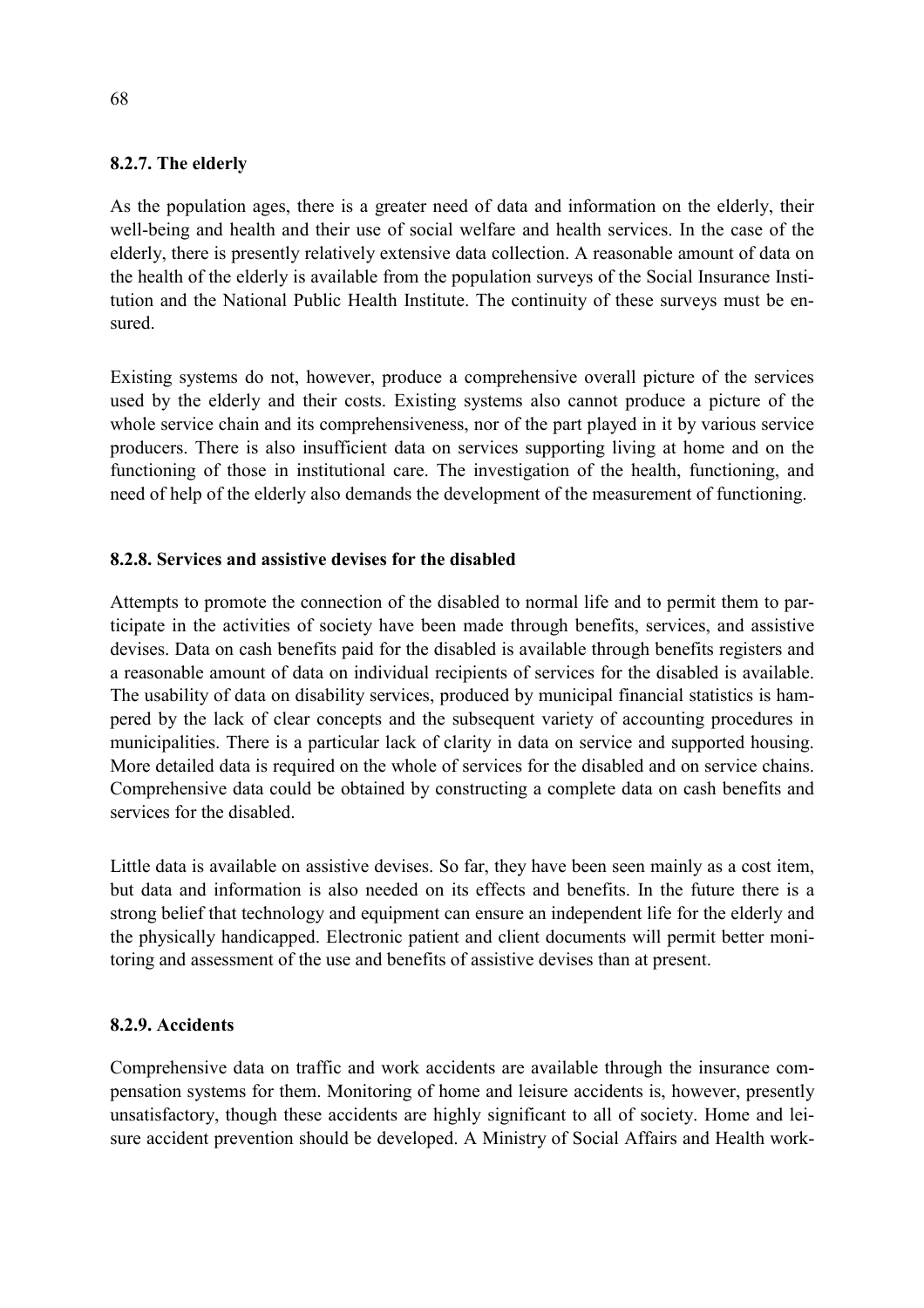ing group has investigated arranging a home and leisure accident monitoring and prevention system and proposed that it be located in the National Public Health Institute.

#### **8.2.10. Rehabilitation**

Rehabilitation concerns children, young people, those of working age, and the elderly. The importance of rehabilitation in maintaining and restoring working capacity and functioning has been emphasized in recent years and considerable investments have been made in it. The goal is to keep people of all ages functioning as well as possible. Rehabilitation of those of working life is intended to help them continue in working life for longer than at present and to return to work after illness and short periods of incapacity to work. However only deficient data is available about the whole field of rehabilitation and data collected is dispersed. The matter is also complicated by the vagueness of the concept of rehabilitation. Rehabilitation data collection should be further developed and a clearer definition of rehabilitation created.

#### **8.2.11. Functioning and other classifications**

Functioning and working capacity are increasing important in social policy. Good functioning and work capacity permit continuation in working life and an independent life. At present, very similar methods are used in different studies to measure them, but there are still no uniform recommendations for the measurement of working capacity and functioning. Information is, however, available on the loads imposed by work. It is important to develop the measurement of working capacity and functioning and this should take international development into account.

#### **8.2.12. Immigrants**

A great deal of data on the size of the foreign population living in the country is available from registers and the regular publications of Statistics Finland. The increase in the number of immigrants has added to the need for data and information on their well-being, employment, and health. Little such data is available in Finland. Country of birth may be registered, but not membership of an ethnic group or nationality, due to their sensitive nature. The immigrant population and other population groups liable to discrimination are small in number in Finland, so that data sources based on conventional population samples do not produce reliable data on the well-being of these groups. Statistics Finland has initiated a study of the living conditions of immigrants, the continuity of which is presently unclear. In the future, regular survey data on the living conditions and health of immigrants will be needed. The manner of producing the data, the time, and the organization responsible need to be settled by additional planning.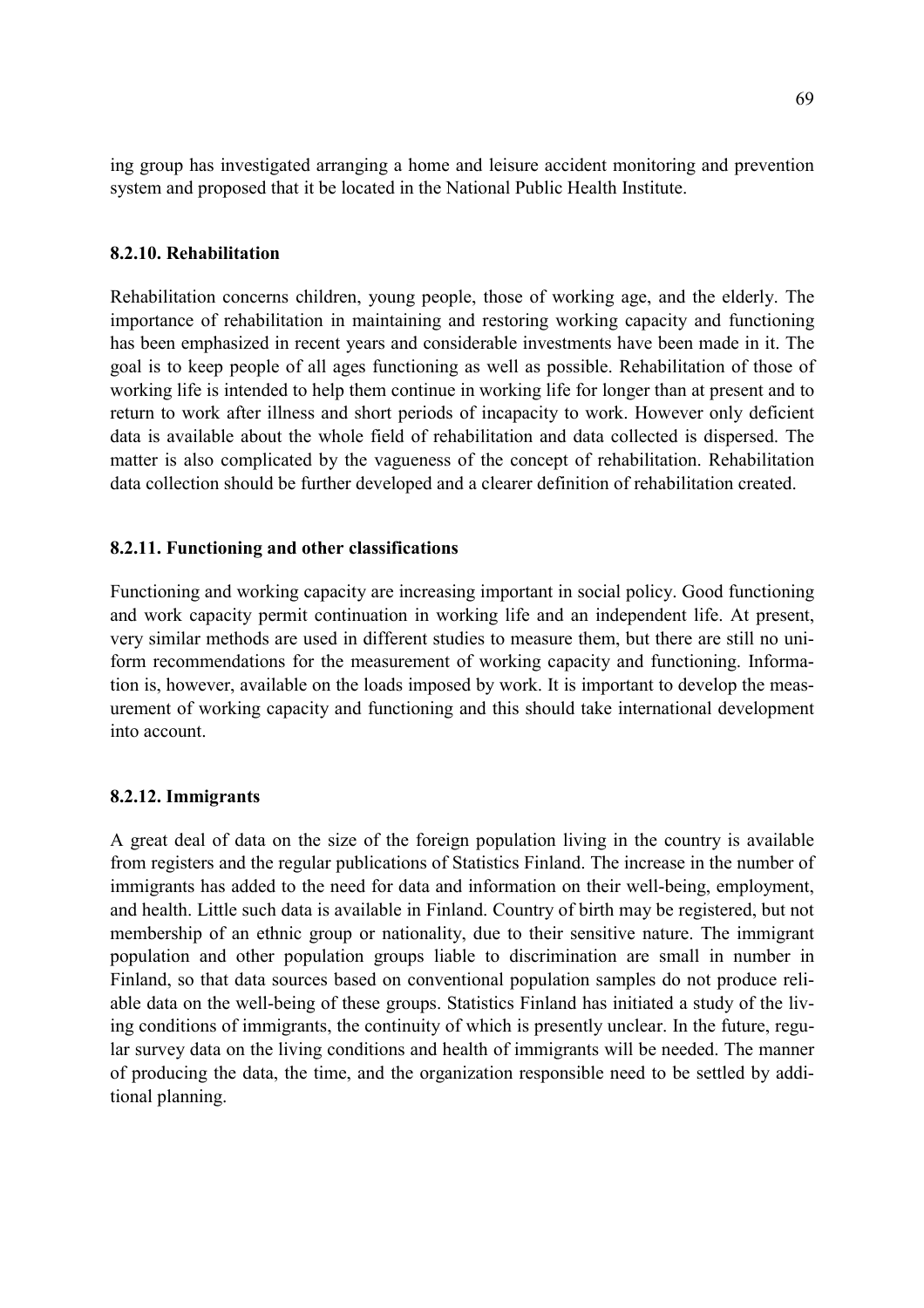#### **8.2.13. Substance abuse**

Several authorities collect data on the consumption of various intoxicants and narcotics. STAKES is responsible for collecting monitoring data on the state of the use of substances, using population-based questionnaires. Other institutes too collect data on the use of substances using various questionnaires relating to the health behaviour of adults and young people, but the sensitive nature of the subject and the production of deeper subject-group data also demand separate theme questionnaires on the subject. Due to the sensitive nature of the subject and certain population groups being omitted from a sample, a reliable overall picture of substance use cannot be gained using population-sample based data collection.

Attempts are made to assess substance abuse either indirectly with the aid of substancerelated detriments and the services used by problem users, or by various statistical methods. Data on substance detriments are produced by many registers, such as offence-report statistics, drunken-driving statistics, cause of death statistics, infectious diseases statistics, and the care register. Because the information provided by registers is narrow in scope, substancespecific data collection is needed along with it. Therefore, annual drug-treatment data collection, based on voluntary and anonymous data, funded by the EU, has been tried with the drugabuse clients of substance-care treatment services. In addition, a national caseload count on substance-related use of services, carried out on one day every four years, is used to collect data on clients using various social welfare and health care services due to different substances, in order to estimate the load caused by substances on the social welfare and health services.

In the future, STAKES's substance questionnaires will be co-ordinated and rationalized so that the various questionnaires will alternate and complement each other more appropriately than at present. A questionnaire survey, directed to adults, emphasizing alcohol will be performed every fourth year and a drugs questionnaire also every fourth year. The questionnaires will alternate. The drinking-habits survey will be changed from an interview survey to a postal questionnaire and will replace the alcohol-weighted questionnaire every second time. The new survey system will be implemented until 2008, after which it will be reassessed. STAKES collects data on substance use by young people  $(15 - 16$ -years) using the so-called  $ESPAD<sup>17</sup>$  questionnaire survey every fourth year.

#### **8.2.14. Mental health**

 $\overline{a}$ 

Changes in mental-health services have comprised a considerable reduction in hospital care, the fragmentation of out-patient services, and an increase in the share of private service providers. From the point of view of monitoring mental-health services it is a difficulty that most visits made due to mental problems are not recorded separately. Mental health issues are taken care of as a part of all care during doctor's or nurse's consulting hours, which is desir-

<sup>&</sup>lt;sup>17</sup> The European School Survey Project on Alcohol and Other Drugs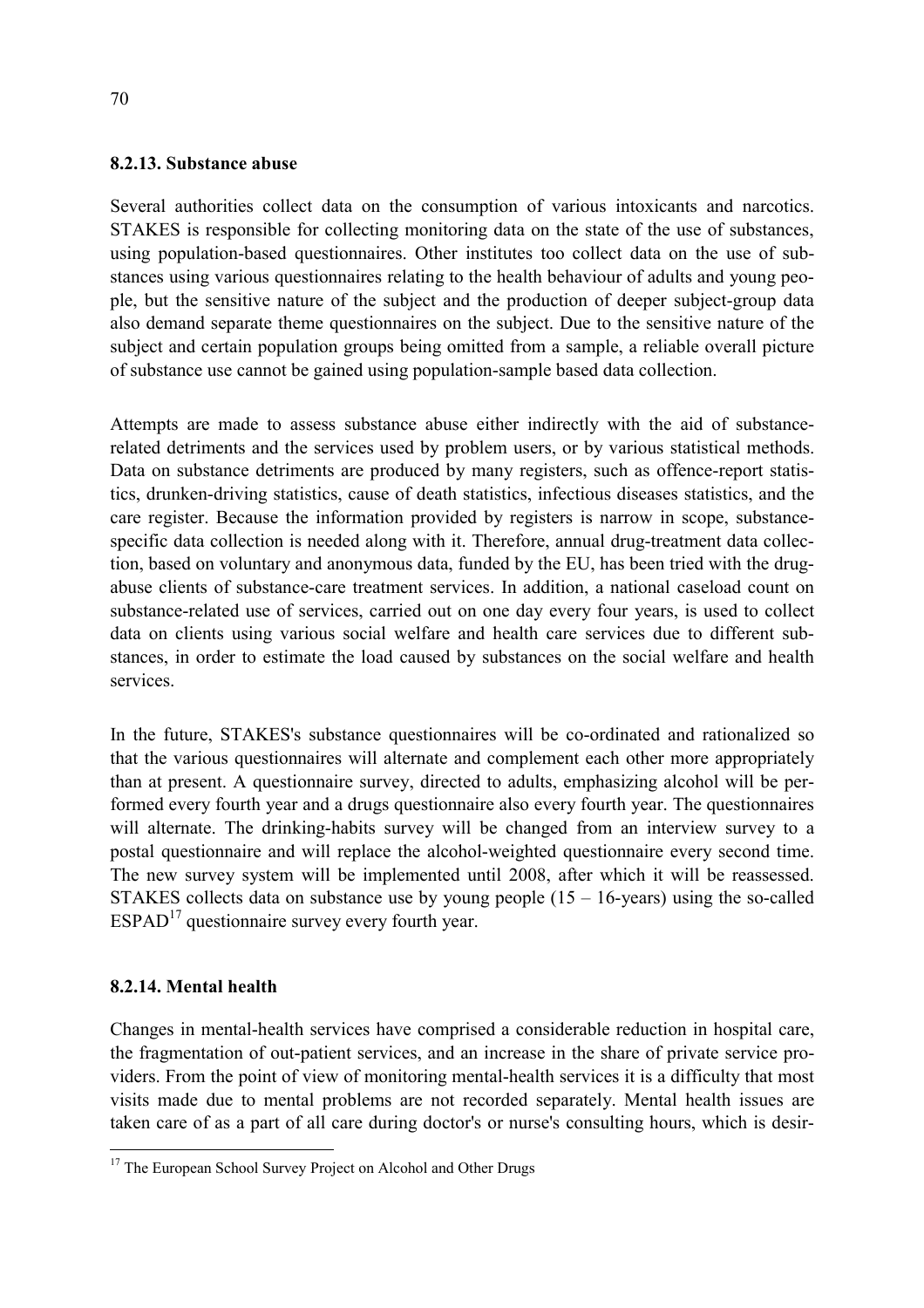able but makes collection of separate statistics difficult. The collection of mental-health statistics in both social welfare and health services will be facilitated by the development of electronic patient and client documents. In their development mental-health aspects should be taken into account.

#### **8.2.15. Health promotion and disease prevention**

Several screening examinations allow certain common diseases to be found at the earliest possible stage, when their treatment is successful and economical. Data from the mass screening register provide data on the participation of the entire population in mass screening examinations (mainly cancer screening). The register will be expanded to colorectal and prostate cancer screening data, if screening for these cancers proves appropriate and is extended to the whole population. The National Public Health Institute is investigating the possibility to establish a national vaccination register, which would cover vaccinations given up to two years of age. The statistics reform in out-patient primary health care will allow more comprehensive data on preventive measures to be obtained.

However, the problem mentioned above under mental health remains since the majority of health promotion and prevention is integrated into to the everyday work of doctors and nurses. Currently data on health promotion and its effects are deficient. Consequently, separate statistics are not available. Health is also promoted by several actors outside health care, such as schools, voluntary organizations, etc. Furthermore, the activities can be directed to individuals, groups, communities or the whole population.

Special efforts are needed to create an information system for monitoring health promotion. However, the work is challenging and large. The work should be started by first defining the concepts health promotion and preventive work and constructing a framework concerning their integration into health care, social welfare and other activities. Only after the framework has been constructed and the concepts have been defined will it be possible to draw a plan for an information system providing a comprehensive view of health promotion and disease prevention.

## **8.2.16. Social welfare and health care personnel**

The National Authority for Medicolegal Affairs is a register of authorised health care professions with protected titles. Statistics Finland collects data on social welfare and health care personnel through the Municipal personnel register. Data on those working in the private sector are available from the work statistics of Statistics Finland, but these lack detailed professional data. The present data are inadequate for regional personnel planning and for forecasting labour requirements.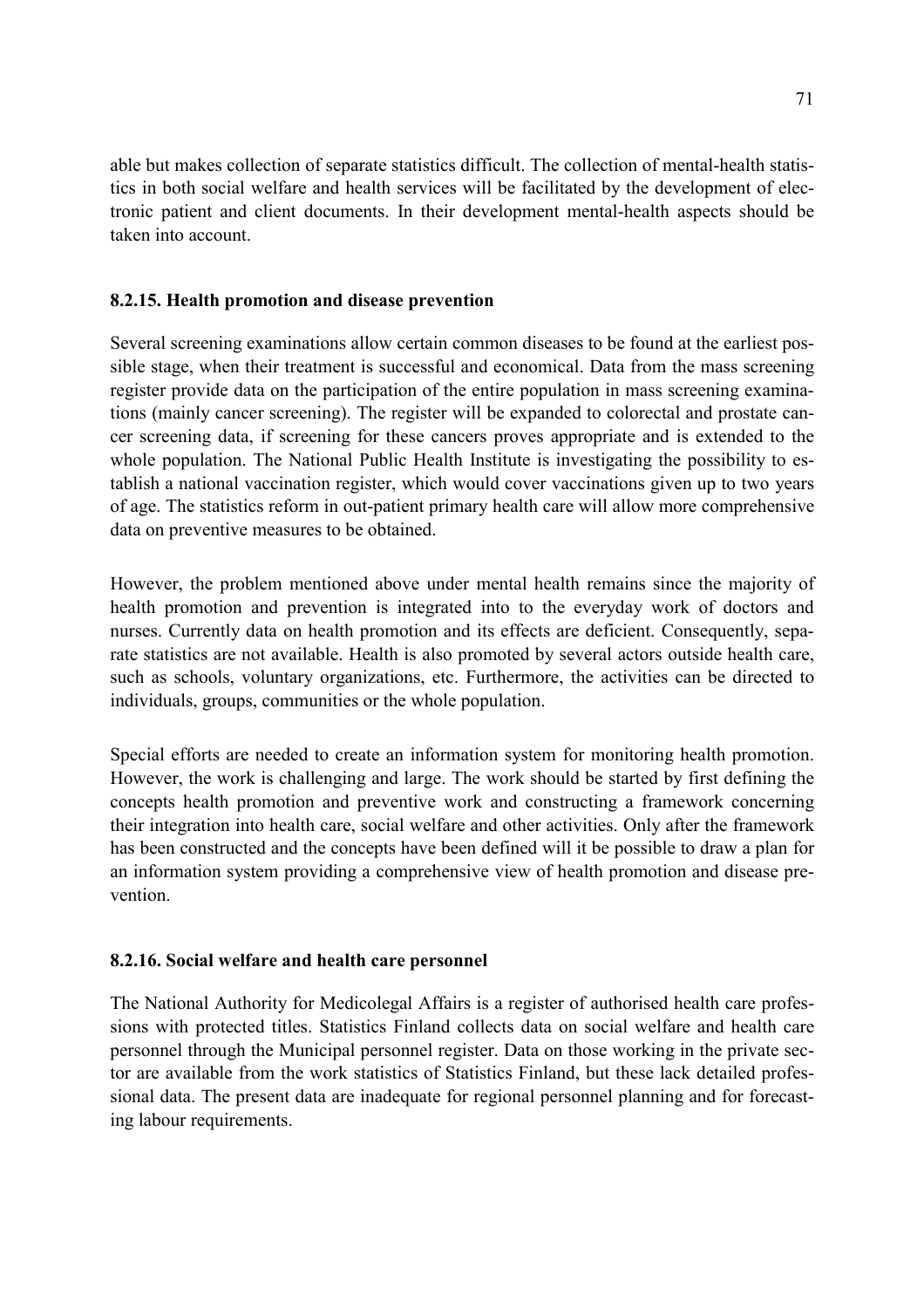#### **8.2.17. Social welfare and health care economics**

Data on social welfare and health care expenditure by municipalities are available from Statistics Finland's municipal activity and financial statistics. A problem has been the slowness of the preparation of the data, because the statistics are based on municipalities' financial statements. Some municipalities send their data to Statistics Finland only in the summer, so that the statistics are only completed in the autumn of the following year, by which time the next year's budgets have been under preparation for a long time. In some cases, there is also need to check the content of the statistics, particularly in the case of children's day-care and services for the elderly and the disabled. The municipal financial and activity statistics will be reformed in 2006.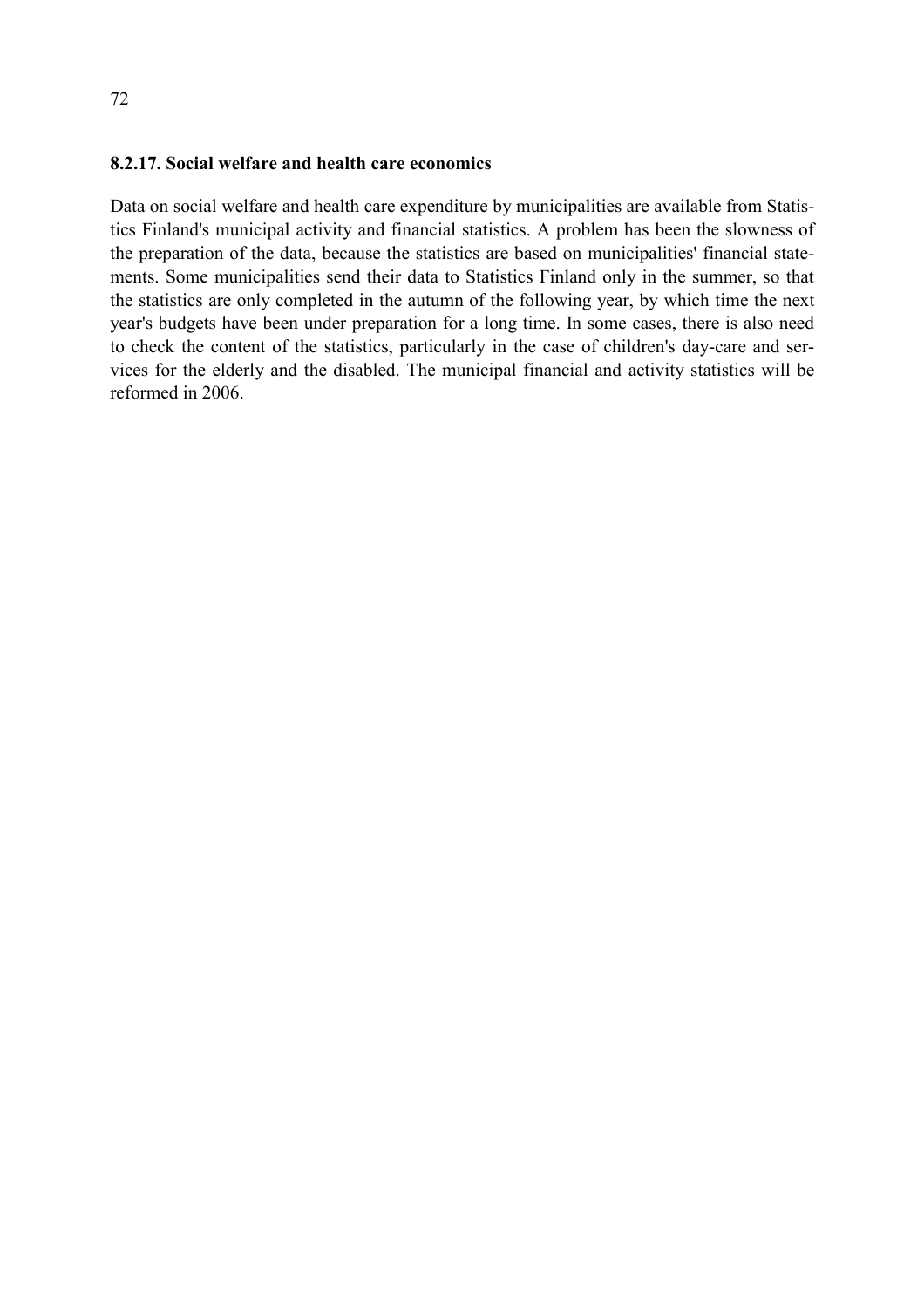# **Appendix 1**

## **MINISTRY OF SOCIAL AFFAIRS AND HEALTH AND RELATED NATIONAL AUTHORITIES 1.3.2003**